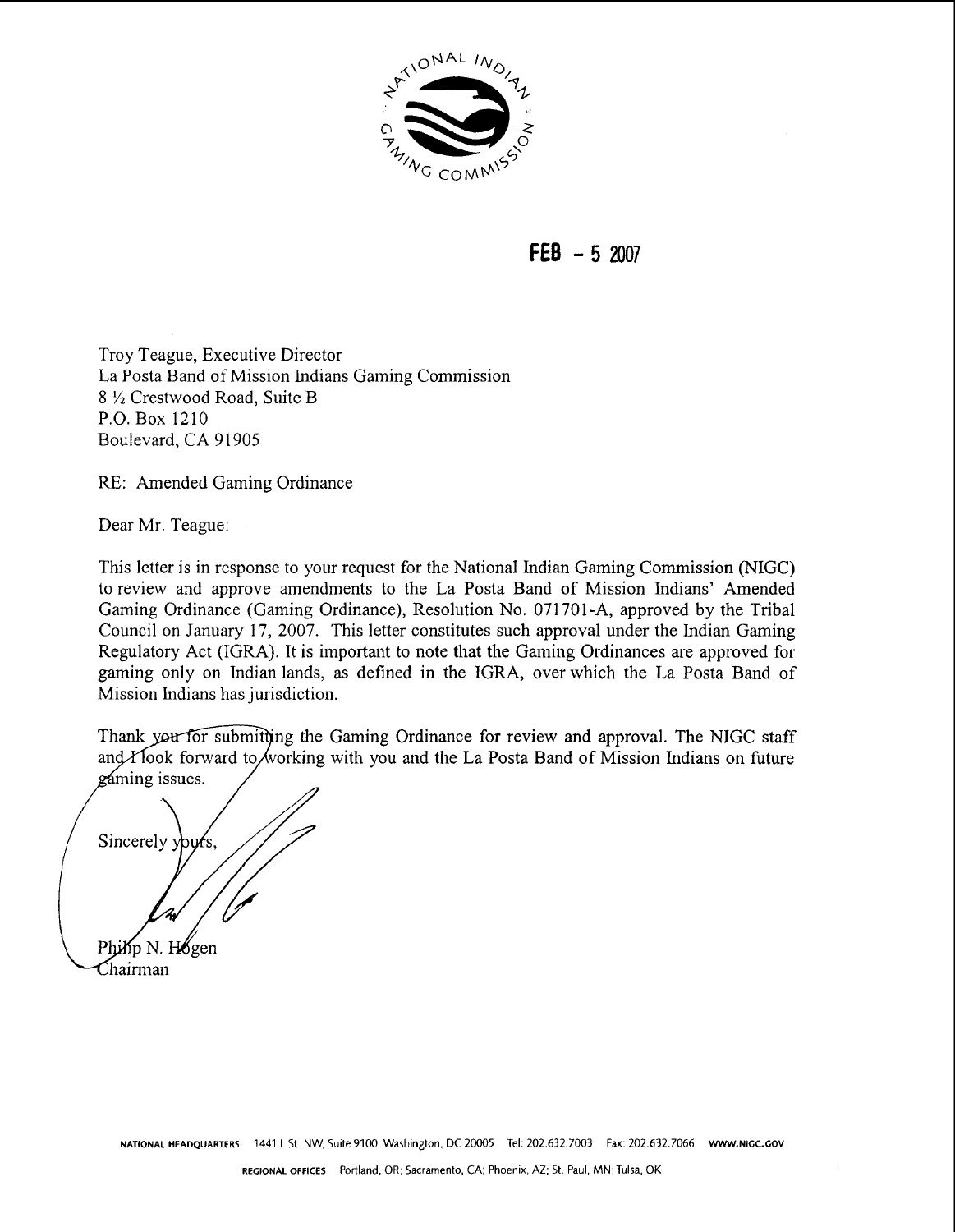

#### RESOLUTION NO. 071701-A OF THE GENERAL COUNCIL OF THE LA POSTA BAND OF MISSION INDIANS

#### ADOPTION OF AMENDMENTS TO TRIBAL GAMING ORDINANCE

- WHEREAS, the La Posta Band of Mission Indians ("La Posta Band" or "Tribe") is a federally recognized Indian tribe with sovereign regulatory and management authority over the La Posta Indian Reservation, the Tribe and Tribal members, that acts through its General Council pursuant to Articles V and VI of the Constitution of the La Posta Band of Mission Indians adopted December 2,2005 and approved by the Secretary of the Interior December 13,2005; and
- WHEREAS, the La Posta Band has entered a Tribal/State Gaming Compact with the State of California authorizing it to develop a Gaming Facility on the Reservation; and
- WHEREAS, various provisions of the Compact, as well as the Indian Gaming Regulatory Act and its implementing regulations, require the La Posta Band to adopt laws regulating various aspects Indian Gaming within the La Posta Band's jurisdiction; and
- WHEREAS, the General Council of the La Posta Band previously adopted **a** Tribal Gaming Code on or about April 16,2004, including seven subject matter titles, of which Title I addressed the above requirements and was approved by the National Indian Gaming Commission; and
- WHEREAS, while the La Posta Gaming Commission was working to develop regulations to further implement certain provisions of Title I of the Tribal Gaming Code, it discovered certain inconsistencies and lack of clarity in the existing law and recommended certain modifications to the existing Title I; and

Gwendolyn Parada/Chairperson • David La Chappa/Vice Chairperson • James Hill Sr./Secretary/Treasurer **Richard Estrada/Council Member • Victor Estrada/Council Member**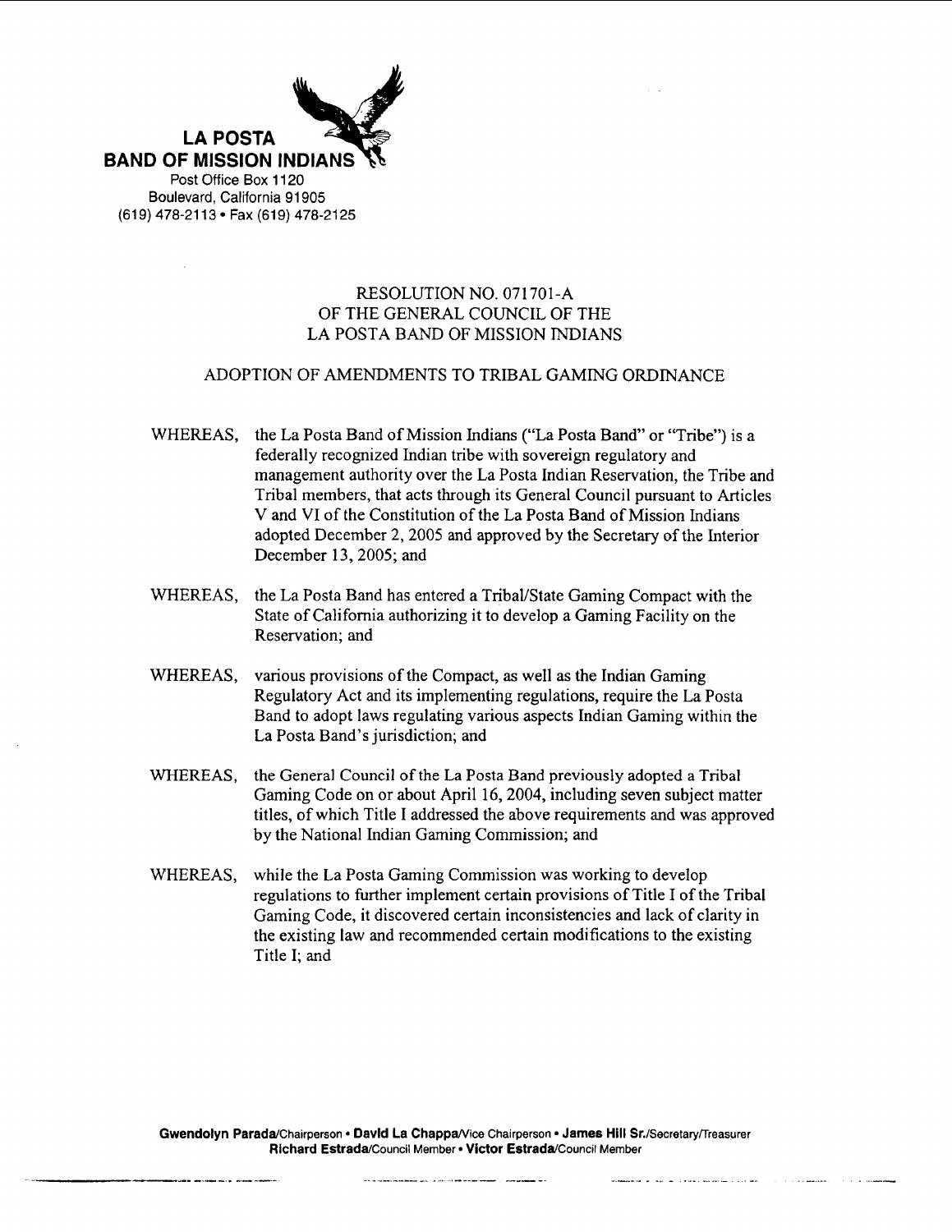- WHEREAS, the "Tribal Gaming Ordinance," prepared to address the noted inconsistencies and provide clarity where needed, was approved by the General Council of the La Posta Band of Mission Indians by Resolution No. 062709 and was thereafter submitted to the National Indian Gaming Commission for approval; and
- WHEREAS, the NIGC requested certain amendments to the Tribal Gaming Ordinance to ensure compliance with the Indian Gaming Regulatory Act and its implementing regulations; and
- WHEREAS, the General Council has reviewed and approves the amendments to sections 2.26, 5.4.4, 5.4.5, 5.4.6 and 7.3.3 prepared pursuant to NIGC's request and reflected on the attached redlined version of the Tribal Gaming Ordinance.

NOW, THEREFORE, BE IT RESOLVED that the General Council of the La Posta Band of Mission Indians hereby adopts the amendments to sections 2.26, 5.4.4, 5.4.5, 5.4.6 and 7.3.3 reflected on the attached redlined version of the Tribal Gaming Ordinance and directs that the Tribal Gaming Ordinance, as amended, replace the Tribal Gaming Ordinance adopted September 27,2006, as Title I of the Tribal Gaming Code.

BE IT FURTHER RESOLVED that the General Council hereby authorizes and directs that the attached redlined version of the Amended Tribal Gaming Ordinance, along with a copy of this Resolution, be submitted immediately to the National Indian Gaming Commission, along with any additional information and/or documents required.

BE IT FINALLY RESOLVED that the remaining provisions of Title I not amended by this action of the General Council, along with Titles **I1** through VII of the Tribal Gaming Code adopted on or about April 16,2004, shall remain in full force and effect unless and until modified, superceded or replaced by separate action of the General Council.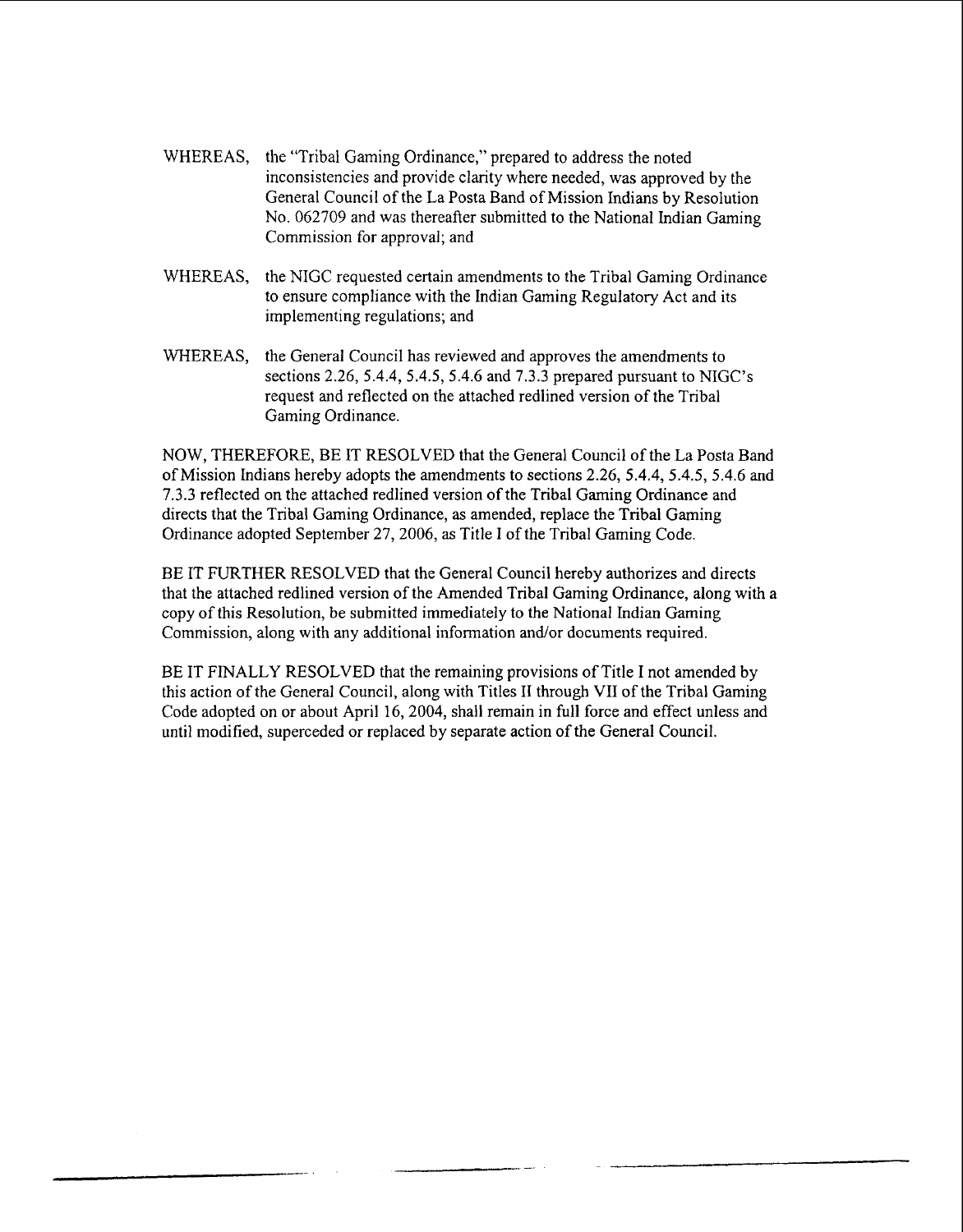#### **CERTIFICATION**

This is to certify that Resolution No 071701-A was adopted at a duly called special meeting of the General Council of the La Posta Band of Mission Indians, in San Diego County, California, on the 17th day of January, 2007, by a vote of  $-6$  "for,"  $-0$ "against," and  $\lrcorner 0$  "abstaining," and that such Resolution has not been rescinded or amended in any way.

Gwendolyn Parada, Tribal Chairperson

David La Chappa, Tribal Vice Chairperson

James Hill, Tribal Secretary/Treasurer<br>
Capearan Estrada, Tribal Council Member

Victor Estrada, Tribal Council Member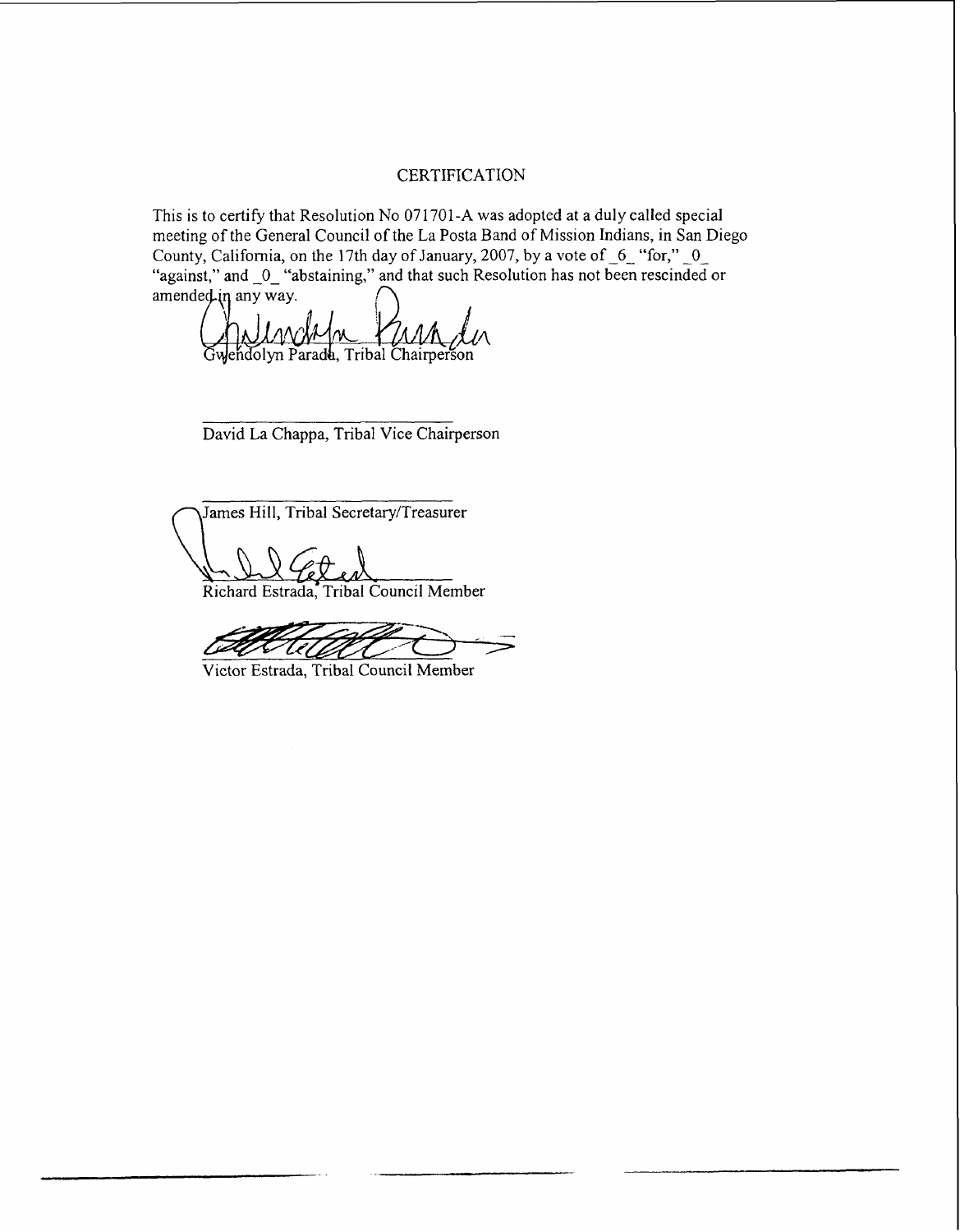# **TITLE I**

# **LA POSTA BAND OF MISSION INDIANS'**

# **TRIBAL GAMING ORDINANCE**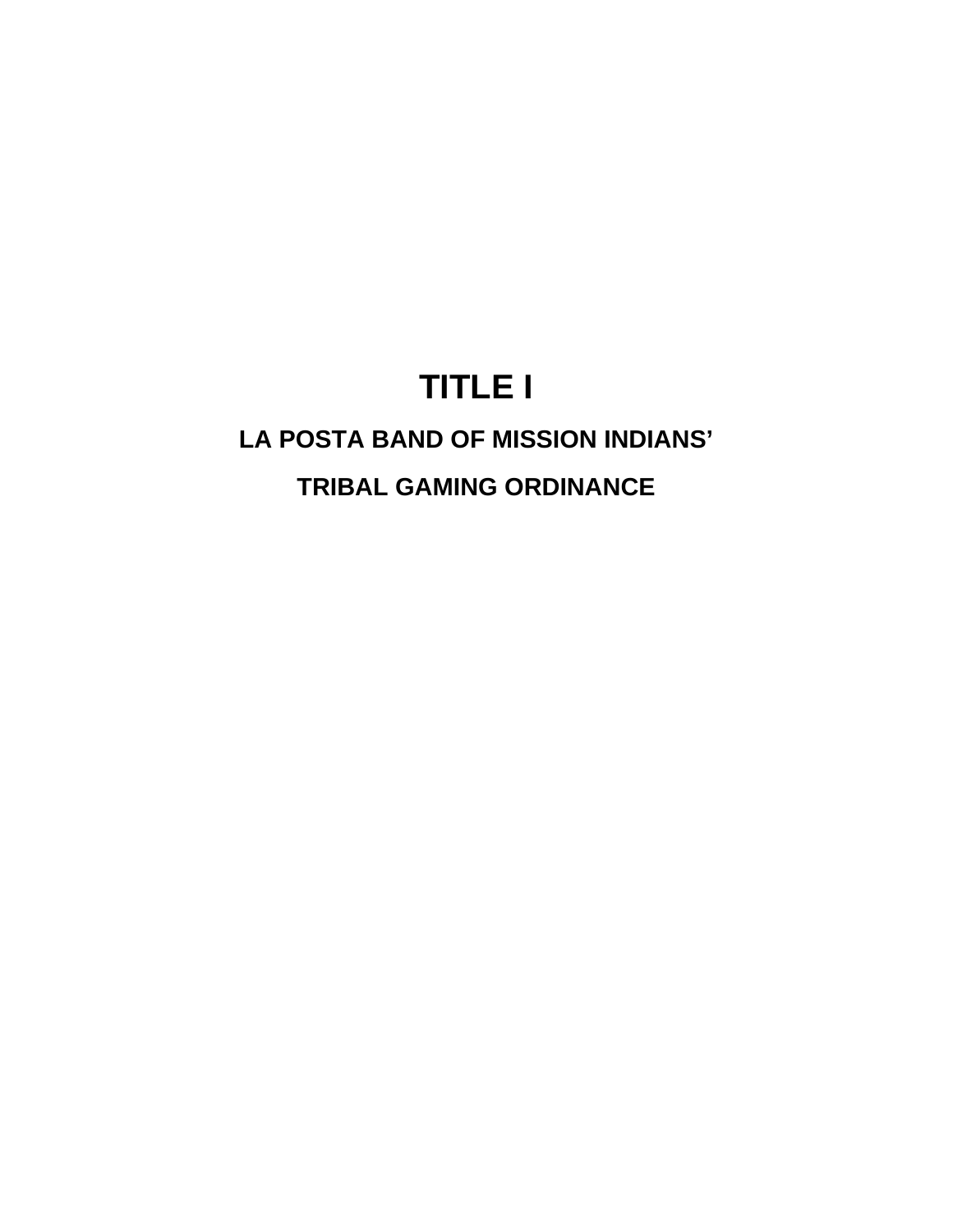#### **TRIBAL GAMING ORDINANCE – TABLE OF CONTENTS**

**Section 1 Introductory Provisions** 

- 1.1 Authority
- 1.2 Purposes
- 1.3 Policies
- 1.4 Construction
- 1.5 Severability
- 1.6 Effective Date
- 1.7 Repeal of Prior Laws; Effect

#### **Section 2 Definitions**

#### **Section 3 General Provisions Regarding Gaming**

- 3.1 Tribal Class II Gaming Authorized
- 3.2 Tribal Class III Gaming Authorized
- 3.3 Tribal Ownership of Gaming Facility
- 3.4 Number and Location of Facilities
- 3.5 Hours of Operation
- 3.6 Alcoholic Beverages
- 3.7 Gaming Device Restrictions
- 3.8 Age Restrictions
- 3.9 Protection of Public Health and Safety and the Environment
- 3.10 Discrimination in Employment

#### **Section 4 Tribal Gaming Commission**

- 4.1 Establishment
- 4.2 Location and Place of Business
- 4.3 Duration
- 4.4 Attributes
- 4.5 Recognition as a Political Subdivision of the Tribe
- 4.6 Sovereign Immunity of the Tribal Gaming Commission
- 4.7 Waiver of Sovereign Immunity of the Tribal Gaming Commission
- 4.8 Sovereign Immunity of the Tribe
- 4.9 Assets of the Tribal Gaming Commission
- 4.10 Composition
- 4.11 Appointment of Gaming Commissioners
- 4.12 Meetings
- 4.13 Removal of Commissioners; Vacancies
- 4.14 Conflict of Interest
- 4.15 Powers of the Tribal Gaming Commission
- 4.16 Annual Budget
- 4.17 Tribal Gaming Commission Regulations, Policies and Procedures
- 4.18 Right of Entrance; Bi-Monthly Inspection
- 4.19 Investigation
- 4.20 Due Process for Dispute Resolution and Enforcement Proceedings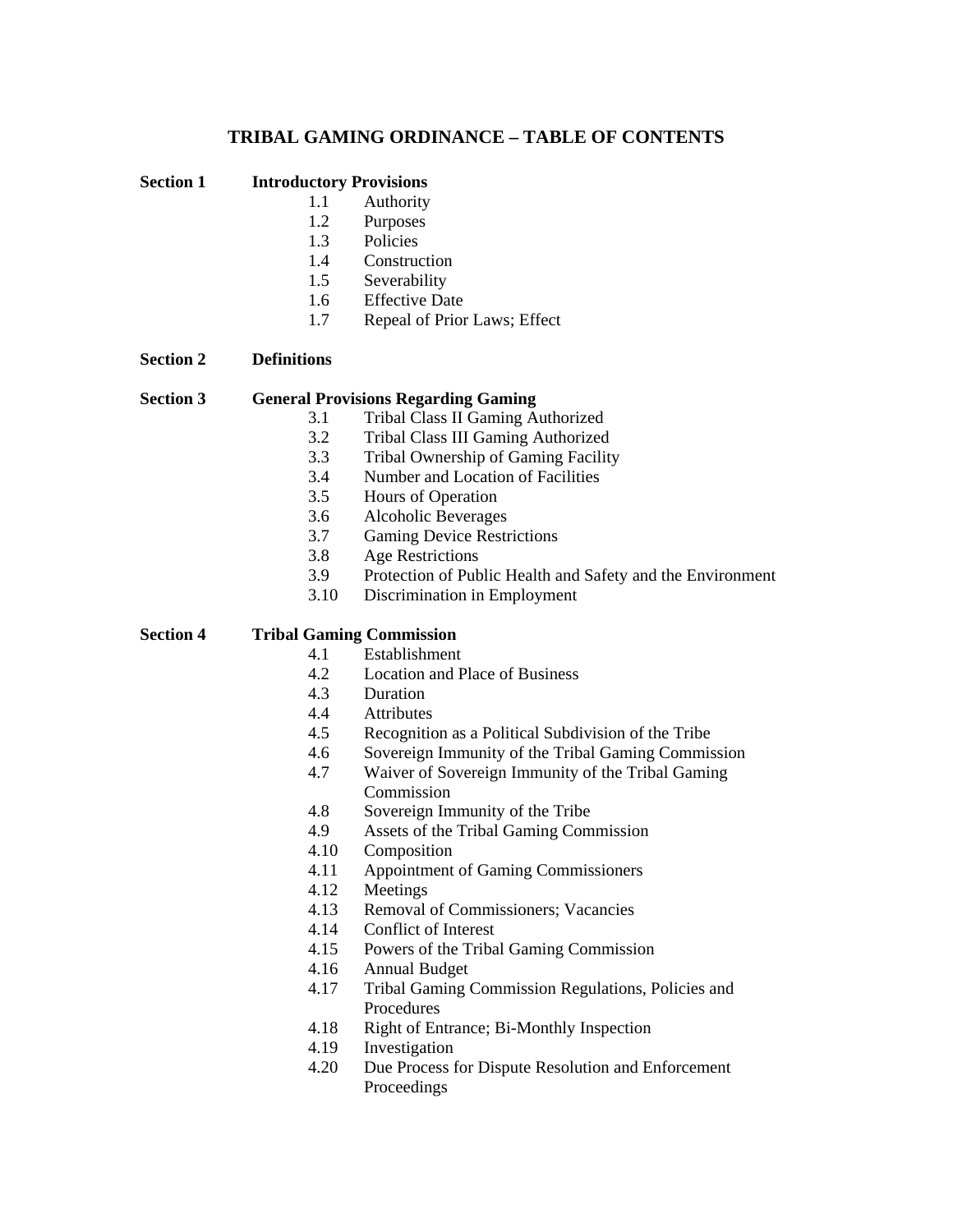#### **Section 5 Tribal Gaming Licenses**

- 5.1 Applicability and Type<br>5.2 License Term
- License Term
- 5.3 Facility Licenses
- 5.4 General Application Procedure for All Other Licenses
- 5.5 Review Procedure and Determination of Suitability
- 5.6 Role of National Indian Gaming Commission in Licensing Process
- 5.7 Role of State Gaming Agency in Licensing Process
- 5.8 Other License Provisions
- 5.9 Temporary Licensing
- 5.10 Conditional Licensing
- 5.11 Renewals
- 5.12 Denial, Suspension or Revocation of License

S**ection 6 Gaming Facility Management and Operational Requirements** 

- 6.1 Management Contracts
- 6.2 General Manager
- 6.3 Rules and Regulations Governing Operations and Management
- 6.4 Bank Accounts
- 6.5 Record Keeping
- 6.6 Annual Reports from Enterprise
- 6.7 Audit Requirements

**Section 7 Patron Disputes** 

- 7.1 General Principles
- 7.2 Tort Claims
- 7.3 Gaming-Related Disputes

#### **Section 8 Security and Enforcement**

- 8.1 Jurisdiction
- 
- 8.2 Security<br>8.3 Surveilla **Surveillance**
- 8.4 Prohibited Acts
- 8.5 Civil Violations
- 8.6 Purpose of Civil Penalties
- 8.7 Cumulative Fines
- 8.8 Seizure and Forfeiture of Property
- 8.9 Criminal Violation
- 8.10 Reporting of Offenders

**Section 9 Service of Process** 

9.1 Designated Agent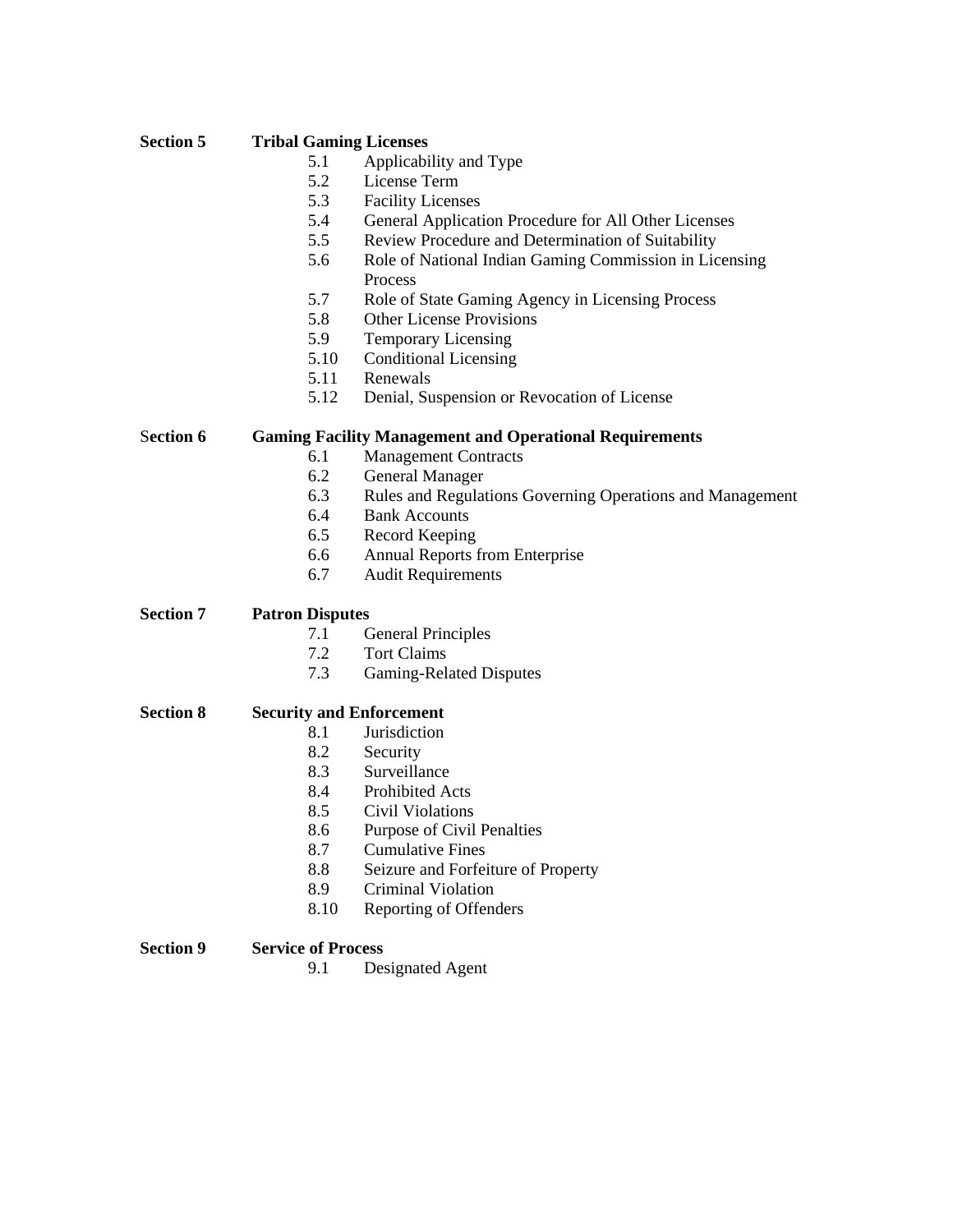# **SECTION 1 INTRODUCTORY PROVISIONS**

- **1.1 Authority**. This Tribal Gaming Ordinance is enacted under the sovereign authority of the La Posta Band of Mission Indians, pursuant to Articles V and VI of the Constitution of the La Posta Band of Mission Indians adopted December 2, 2005 and approved by the Secretary of the Interior December 13, 2005, and in accordance with the provisions of the Indian Gaming Regulatory Act of 1998, as amended, and the Tribal/State Gaming Compact between the La Posta Band of Mission Indians and the State of California.
- **1.2 Purposes**. The purposes of this Tribal Gaming Ordinance are to:
	- 1.2.1 Encourage Tribal economic development and employment opportunities.
	- 1.2.2 Ensure that all Gaming revenue is used for the benefit of the Tribe and its community.
	- 1.2.3 Ensure that the operation of Tribally regulated Gaming can continue as a means of generating Tribal revenue.
	- 1.2.4 Provide for the regulation, control and oversight of Gaming Operations within the jurisdiction of the Tribe.
	- 1.2.5 State, declare and otherwise clarify that a License related to Gaming is a revocable privilege, not a right.
	- 1.2.6 Ensure that Gaming is conducted fairly and honestly by both Licensees and Players, and that it remain free from corrupt, incompetent, unconscionable and dishonest practices.
	- 1.2.7 Ensure that the Tribe provides a fair and impartial forum for the resolution of Gaming-related disputes.
	- 1.2.8 Ensure that Tribal Gaming laws are strictly and fairly enforced upon Persons involved in Gaming Activity within the jurisdiction of the Tribe.

#### **1.3 Policies**

1.3.1 Tribal Policy of Self-GovernmentThe Tribe is firmly committed to the principle of Tribal self-government. Consistent with federal policy, Gaming revenues shall be utilized and expended by the General Council by ordinance and only for the following purposes: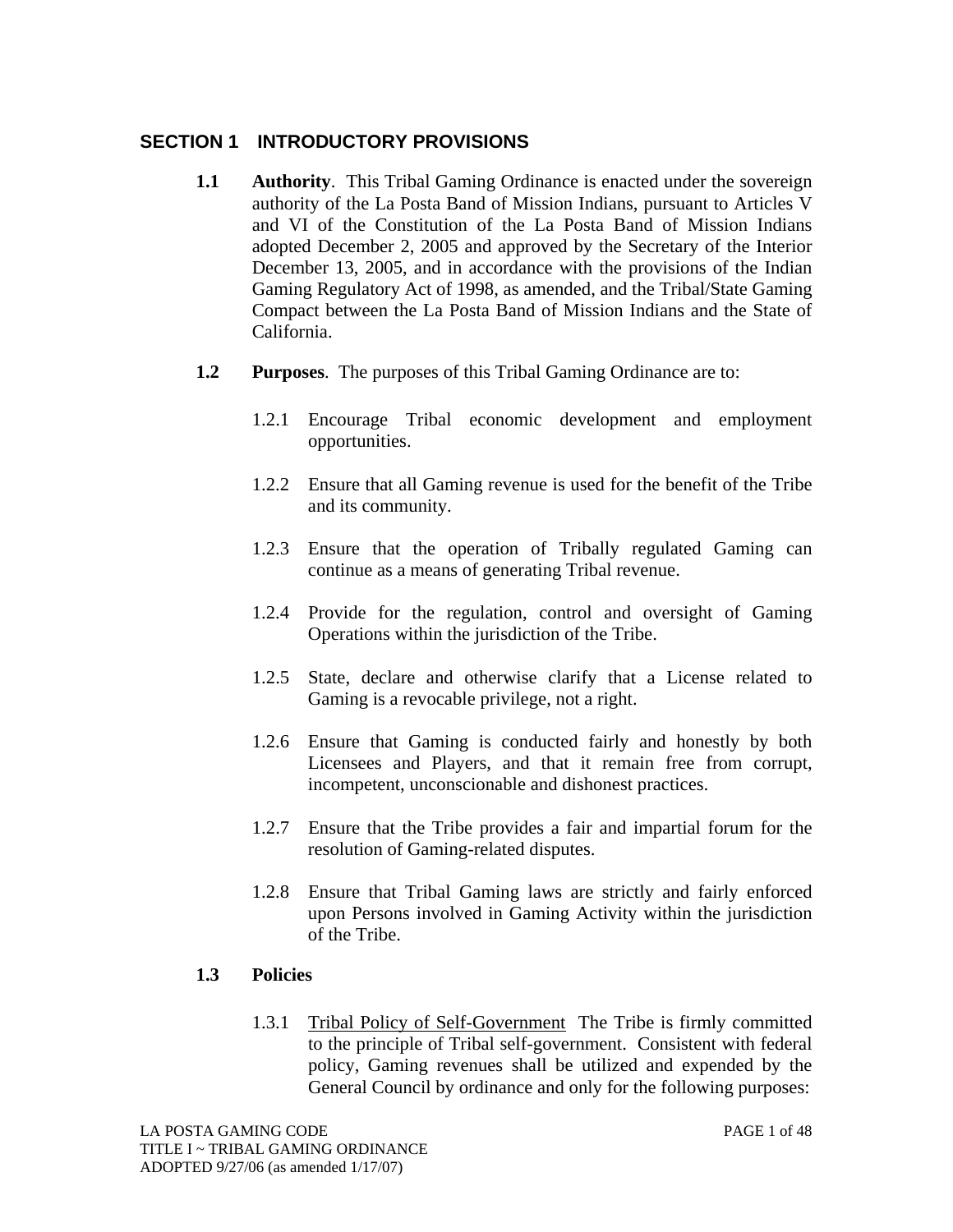- (a) To fund Tribal government operations or programs.
- (b) To provide for the general welfare of the Tribe and its members.
- (c) To promote Tribal economic development.
- (d) To donate to charitable organizations.
- (e) To preserve and protect cultural and historic resources.
- (f) To help to fund operations of local government agencies, general governmental services, the maintenance of peace and good order, the establishment of educational systems and programs, and the promotion and regulation of economic activities within the sovereign jurisdiction of the Tribe.
- 1.3.2 Tribal Gaming Policy The establishment, promotion and operation of Gaming is necessary, provided that such Gaming is regulated and controlled by the Tribe in accordance with the Indian Gaming Regulatory Act, the Tribal/State Compact, and such other Tribal, state and federal laws that may apply, and that the revenues of such Gaming are used exclusively for the benefit of the Tribe.
- **1.4 Construction.** In construing the provisions of this Ordinance, unless the context otherwise requires, the following shall apply:
	- 1.4.1 This Ordinance shall be liberally construed to effect its purpose and to promote substantial justice.
	- 1.4.2 Words in the present tense include the future and past tenses.
	- 1.4.3 Words in the singular number include the plural, and words in the plural number include the singular.
	- 1.4.4 Words of the masculine gender or neuter include masculine and feminine genders and the neuter.
	- 1.4.5 Ambiguities in this Ordinance are to be construed in favor of the La Posta Band.
- **1.5** Severability. If any section of this Ordinance is invalidated by a court of competent jurisdiction, the remaining sections shall not be affected thereby.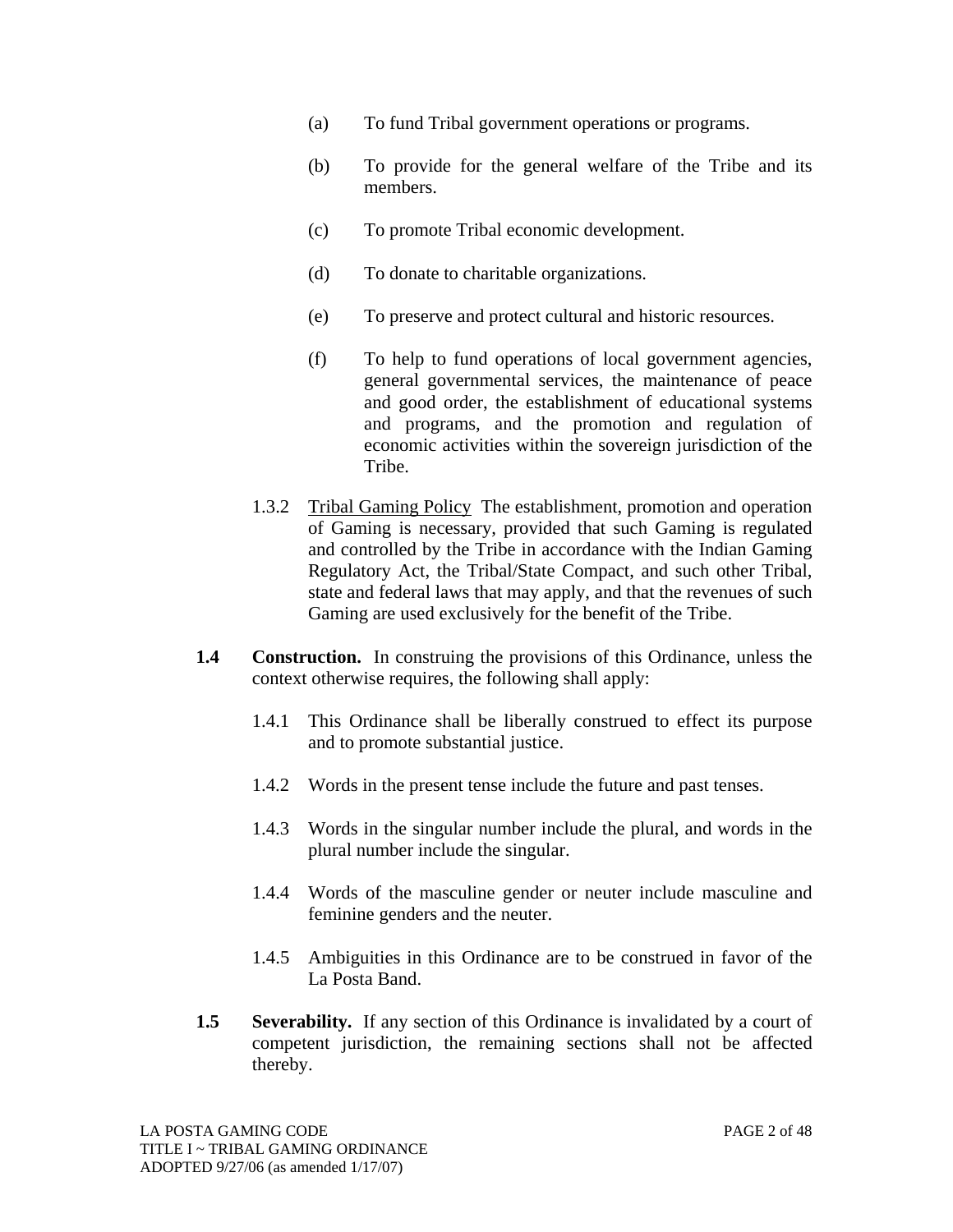- **1.6 Effective Date.** This Ordinance shall become effective upon the date of its adoption by the General Council of the La Posta Band of Mission Indians and, if applicable, approval by the National Indian Gaming Commission.
- **1.7 Repeal of Prior Laws; Effect.** This Ordinance constitutes a restatement, with clarifications, of Title I of the La Posta Indian Reservation Gaming Code adopted April 16, 2004 by the General Council of the La Posta Band of Mission Indians.
	- 1.7.1 All chapters and sections of Title I of the Tribal Gaming Code that are in effect as of the date that this Ordinance becomes operative are hereby repealed, and all other laws, or parts thereof, inconsistent with the provisions of this Ordinance are hereby repealed.
	- 1.7.2 Repeal of this Ordinance, or any portion thereof, shall not have the effect of reviving any prior law of the La Posta Band theretofore repealed or suspended.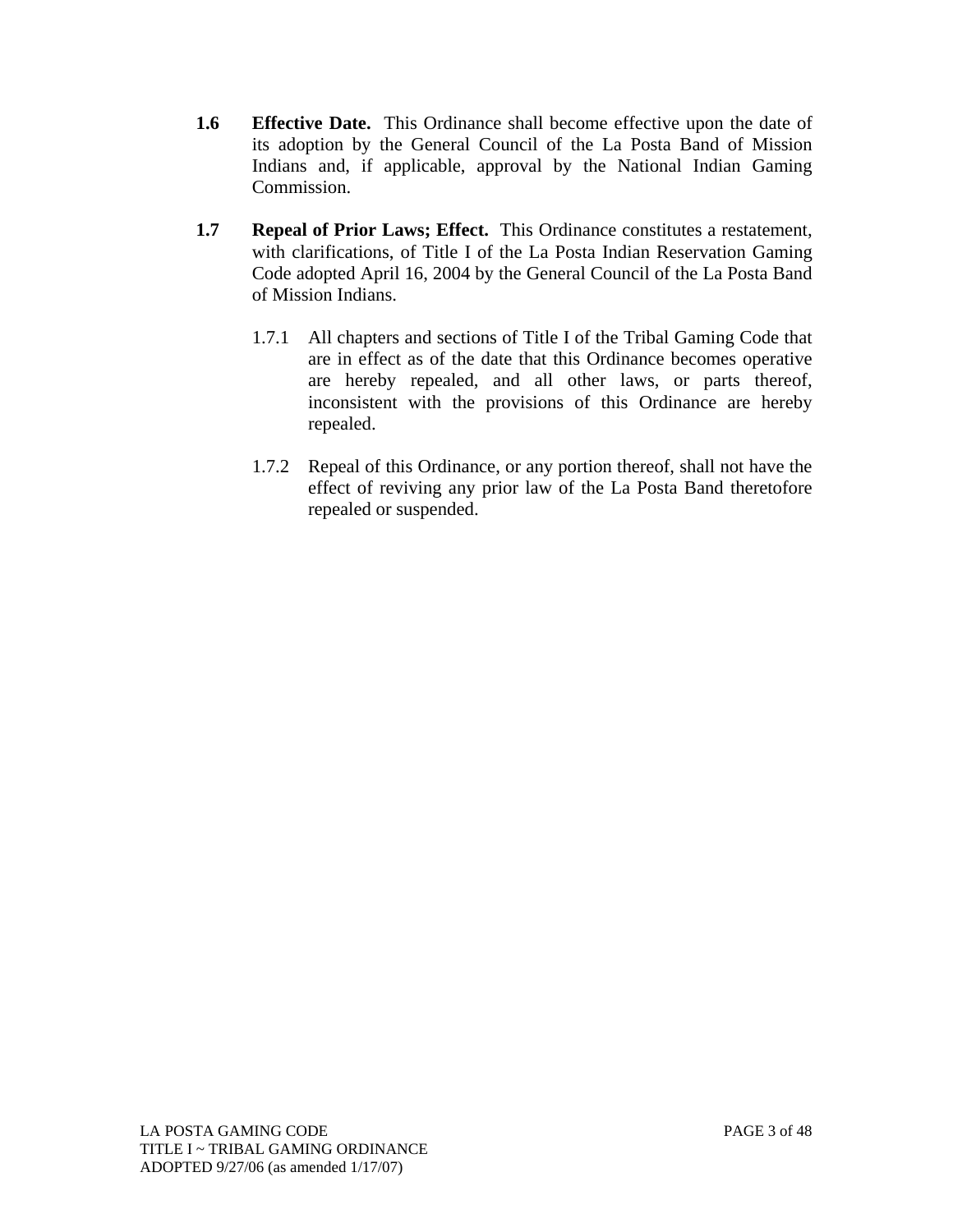# **SECTION 2 DEFINITIONS**

In this Ordinance, except where otherwise specifically provided or the context otherwise requires, the following terms and expressions shall have the following meanings:

- **2.1 "Applicant"** means any Person that has applied for a License under the provisions of this Ordinance and any implementing regulations.
- **2.2 "Application"** means a request for the issuance of a License under the provisions of this Ordinance and any implementing regulations.
- **2.3 "Bingo"** means the game of chance commonly known as bingo (whether or not electronic, computer or other technologic aids are used in connection therewith) which is played for prizes, including monetary prizes, with cards bearing numbers or other designations, in which the holder of each card covers such numbers or designations when objects, similarly numbered or designated, are drawn or electronically determined, and in which the game is won by the first Person covering a previously designated arrangement of numbers or designations on such cards, including (if played in the same location) pull-tabs, lotto, punch boards, tip-jars, instant bingo and other games similar to bingo.
- **2.4 "Cash"** means any currency commonly accepted as legal tender, including but not limited to currency, traveler's checks, credit cards, and electronic debit cards.
- **2.5 "Casino"** means an establishment in which Gaming Activities or Enterprises are operated.
- **2.6 "Charitable Gaming Ticket"** means any game piece used in the play of a paper pull tab game, or jar ticket game, or raffle.
- **2.7 "Cheating"** means the operation or play of a game in any manner that violates written or commonly understood rules of the game, with the intent to create an advantage over and above the chance of the game.
- **2.8 "Class II Gaming"** means the game of chance commonly known as bingo (whether or not electronic, computer, or other technologic aids are used in connection therewith):
	- (a) played for prizes, including monetary prizes, with cards bearing numbers or other designations;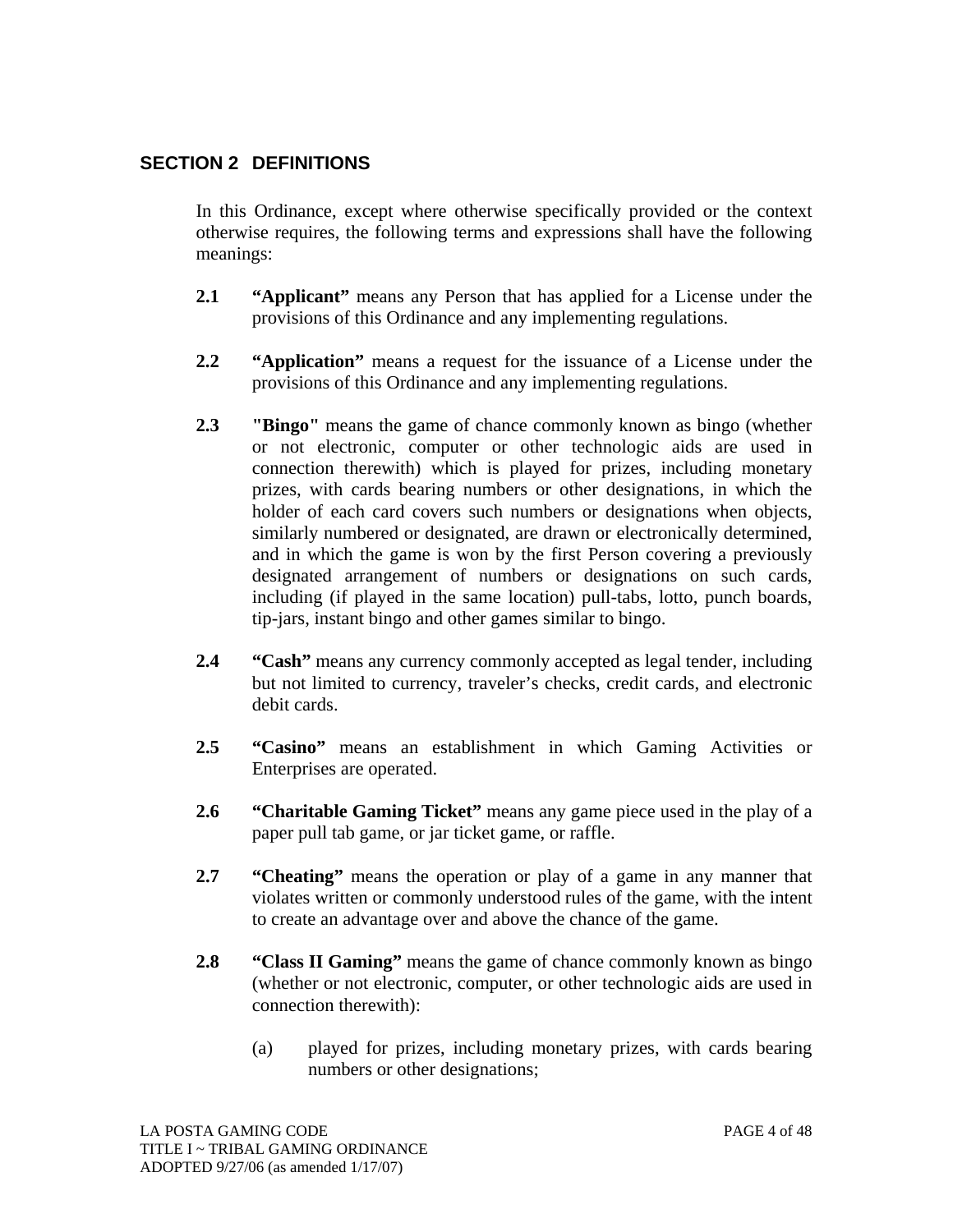- (b) in which the holder of the card covers such numbers or designations when objects, similarly numbered or designated, are shown or electronically determined;
- (c) in which the game is won by the first person covering a previously designated arrangement of numbers or designations on such cards, including (if played in the same location) pull tabs, lotto, punch boards, tip jars, instant bingo, and other games similar to bingo; and
- (d) card games that
	- (i) are explicitly authorized by the laws of the State, or
	- (ii) are not explicitly prohibited by the laws of the State and are played at any location in the State,

but only if such card games are played in conformity with those laws and regulations (if any) of the State regarding hours or periods of operation of such card games or limitations on wagers or pot sizes in such card games.

- **2.9 "Class III Gaming"** means those Gaming Activities as defined as Class III Gaming in under IGRA, 25 U.S.C. § 2703(8).
- **2.10 "Code"** means the Tribal Gaming Code of the La Posta Indian Reservation, including this Tribal Gaming Ordinance and any and all other Ordinances or other Tribal laws that may be included within the Tribal Gaming Code by act of the General Council, as they now exist or may hereafter be amended.
- **2.11 "Compact" or "Tribal/State Compact"** means the Tribal/State Gaming Compact entered between the Tribe and the State of California, and approved by the Secretary of the Interior in or about December 2003.
- **2.12 "Compensation"** means all wages salaries, perks, bonuses and all other forms of enumeration for services rendered.
- **2.13 "Contract"** means any legally binding agreement made between a Licensee and another Person for the purpose of conducting any form of lawful Gaming Activity, or providing goods or services to any lawful Gaming Activity or Operation.
- **2.14 "Council" or "General Council"** means the General Council of the La Posta Band of Mission Indians, the governing body of the Tribe.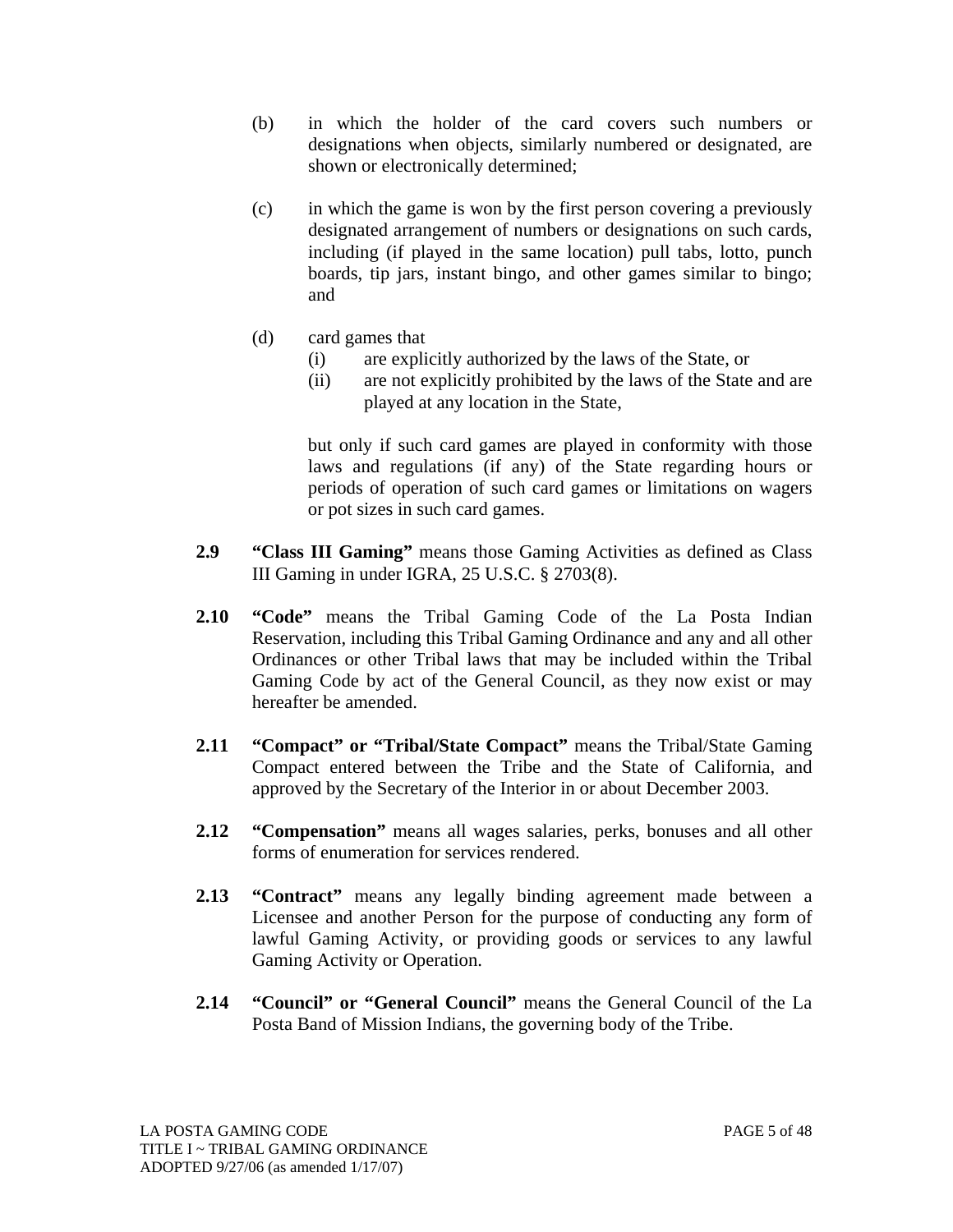- **2.15 "Determination of Suitability"** means a formal finding by the La Posta Gaming Commission or the State Gaming Agency that an Applicant or Licensee is suitable to obtain and/or maintain a License.
- **2.16 "Employee"** means any individual employed by the Tribe who (a) operates, maintains, repairs, assists in any Gaming Activity, works in, or is in any way responsible for supervising such Gaming Activities, or conducts, operates, accounts for, or supervises any such Gaming Activity, (b) is in a category under federal or Tribal gaming law requiring licensing, (c) is employed by the Tribal Gaming Commission, or (d) has employment duties that require or authorize access to areas of the Gaming Facility that are not open to the public.
- **2.17 "Enrolled Tribal Member"** means a Person who is enrolled with the La Posta Band, and whose name appears on the tribal membership roll.
- **2.18 "Enterprise"** means the economic entity that operates games, receives revenues, issues prizes, and pays expenses. A Gaming Enterprise may be operated by the Tribe or by a Management Contractor.
- **2.19 "False Statement"** means any misstatement, misrepresentation or false statement of facts or information, including the withholding or omission of facts or information.
- **2**.**20** "**Financial Source"** means a Person that extends financing to the Tribe pursuant to an agreement or contract, the proceeds of which are used either directly or indirectly to finance the Gaming Facility or Enterprise. Financial Sources must be licensed by the Tribal Gaming Commission in accordance with Section 5 of this Ordinance, unless exempted in accordance with section 6.4.6 of the Compact.
- **2.21 "Game of Chance"** means any game or activity that falls within the broad definition of Gaming or Gaming Activity.
- **2.22 "Gaming" or "Gaming Activity"** means any activity, operation or game of chance in which any valuable consideration may be wagered upon the outcome determined by chance, skill, speed, strength or endurance, and in which any valuable prize is awarded to the player so wagering.
- **2.23 "Gaming Device"** means a slot machine, including an electronic, electromechanical, electrical, or video device that, for consideration permits: individual play with or against that device or the participation in any electronic, electromechanical, electrical, or video system to which that device is connected; the playing of games thereon or therewith, including, but not limited to, the playing of facsimiles of games of chance or skill; the possible delivery of, or entitlement by the player to, a prize or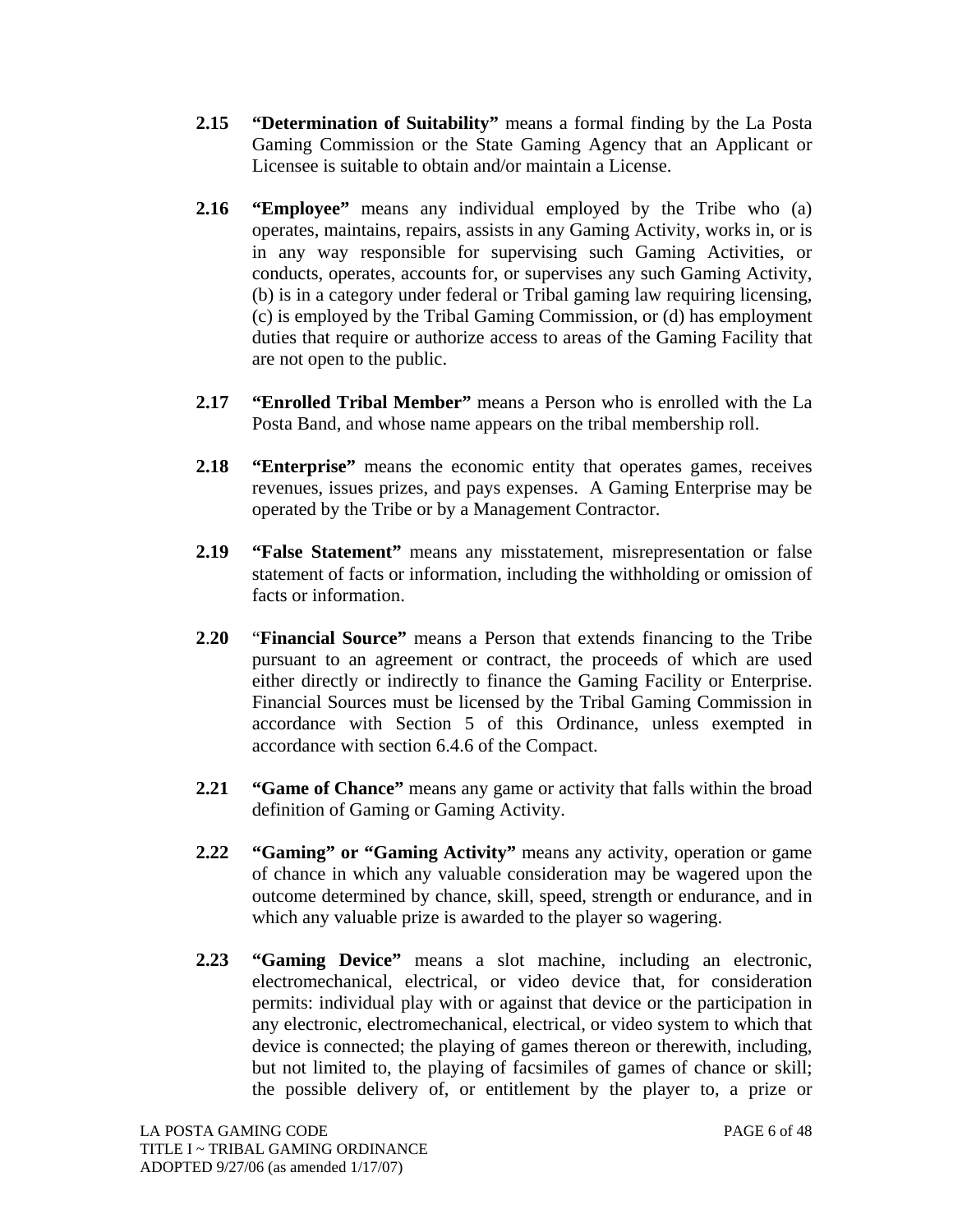something of value as a result of the application of an element of chance; and a method for viewing the outcome, prize won, and other information regarding the playing of games thereon or therewith, provided however the nothing herein shall be interpreted as including Class II Gaming as defined under IGRA

- **2.24 "Gaming Employee"** means a Key Employee, Primary Management Official or other Person employed by the Gaming Enterprise that performs Gaming-related activities, including those Persons whose employment duties require or authorize access to restricted Gaming-related areas of the Gaming Facility.
- **2.25 "Gaming Employee License"** means a License issued by the Tribal Gaming Commission, pursuant to Section 5 of this Ordinance permitting a Person to be employed as a Gaming Employee.
- **2.26 "Gaming Facility"** means any place, facility, or location on Indian lands in which Gaming Activities or Gaming Operations occur, or in which the business records, receipts, or other funds of the Gaming Operation are maintained (but excluding offsite facilities primarily dedicated to storage of those records, and financial institutions), and all rooms, buildings, and areas, including hotels, ancillary businesses, parking lots and walkways, a principal purpose of which is to serve the Gaming Operation. A Gaming Facility must be licensed by the Tribal Gaming Commission in accordance with Section 5 of this Ordinance.
- 2.27 **"Gaming Operation"** means the Class II or Class III gaming conducted by the Gaming Enterprise in a Gaming Facility.
- **2.28 "Gaming Vendor"** means the same as a "Gaming Resource Supplier," as used and defined in section 2.12 of the Compact, or any Person that either directly or indirectly manufactures, distributes, supplies, vends, leases or otherwise purveys Class II Gaming or Class III Gaming resources to the Gaming Facility, provided that the Tribal Gaming Commission may interpret this definition to exclude a purveyor of equipment or furniture that is not specifically designed for, and is distributed generally for use other than in connection of Gaming. Gaming Vendors must be licensed by the Tribal Gaming Commission in accordance with Section 5 of this Ordinance.
- **2.29 "General Manager"** means the Person that has primary day-to-day management responsibilities for the Gaming Operation.
- **2.30 "Gross Revenues"** means all Gaming and non-Gaming revenues collected or received by the Tribe from a Gaming Enterprise.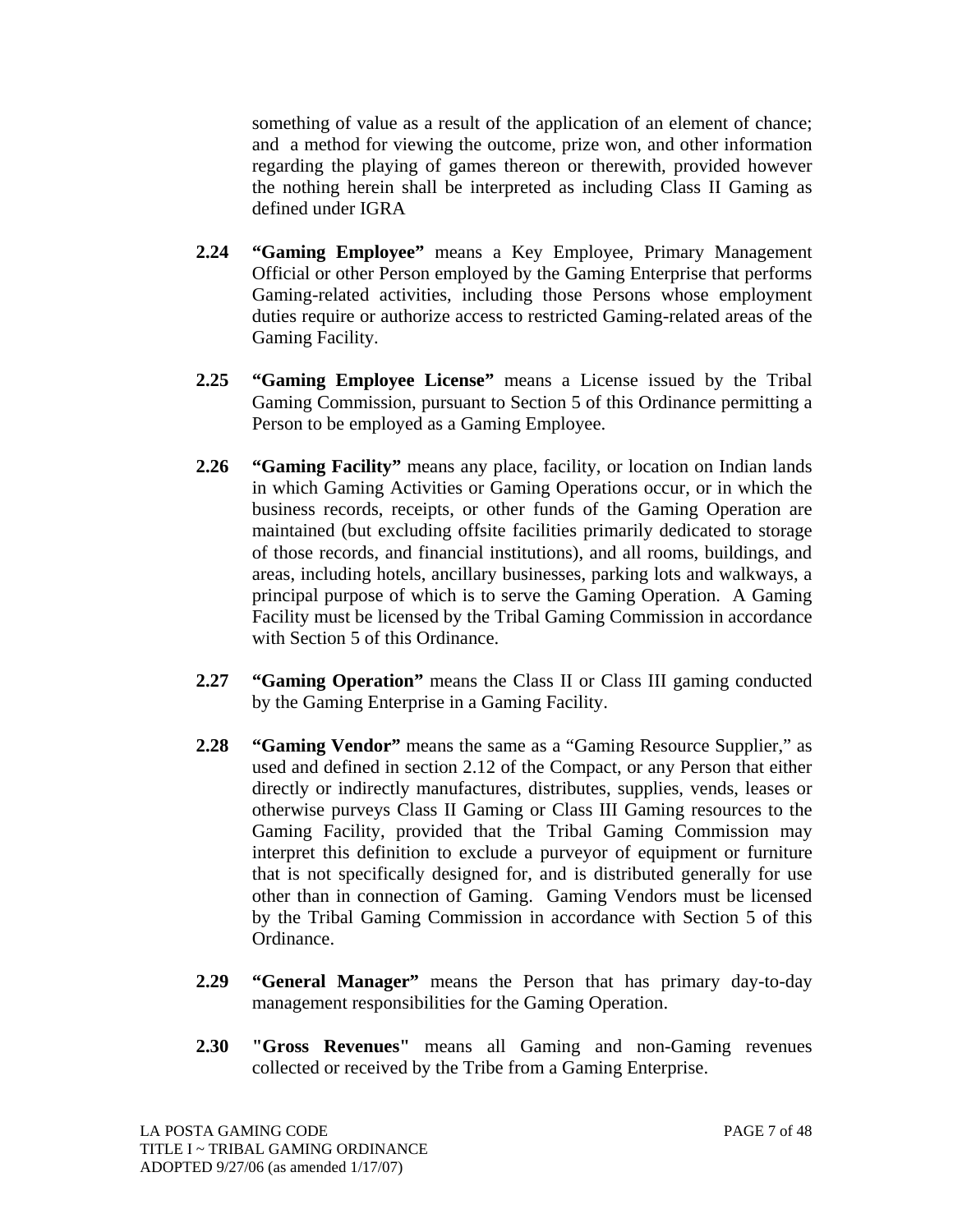- **2.31 "Immediate Family"** means a husband, wife, father, mother, son, daughter, brother, sister, father-in-law, mother-in-law, son-in-law, daughter-in-law, brother-in-law, sister-in-law, stepfather, stepmother, stepson, stepdaughter, stepbrother, stepsister, half brother or half sister, and any other individual that resides in the home or residence of a person.
- **2.32 "Indian Gaming Regulatory Act" or "IGRA"** means the Indian Gaming Regulatory Act of 1988, Public Law 100-497, 102 Stat. 2426, codified at 25 U.S.C. §§2701, *et seq*. (1988), as amended.
- **2.33 "Indian Land"** means any land within the limits of an Indian Reservation; and any land title to which is either held in trust by the United States for the benefit of any Indian tribe or individual or held by an Indian tribe or individual subject to restriction by the United States against alienation and over which an Indian tribe exercises governmental power.
- 2.34 **"IRS"** means the U.S. Internal Revenue Service.
- **2.35 "Key Employee"** means any of the following:
	- 2.35.1 A person who performs one or more of the following functions:
		- (a) Bingo caller;
		- (b) Counting room supervisor and personnel;
		- (c) Chief of security, or any person who supervises or directs other employees engaged in providing security or surveillance services;
		- (d) Custodian of Gaming supplies or cash;
		- (e) Floor manager or management;
		- (f) Pit boss;
		- (g) Dealer;
		- (h) Croupier;
		- (i) Approver of credit; or
		- (j) Custodian of Gaming Devices, including persons with access to cash and accounting records within such devices; or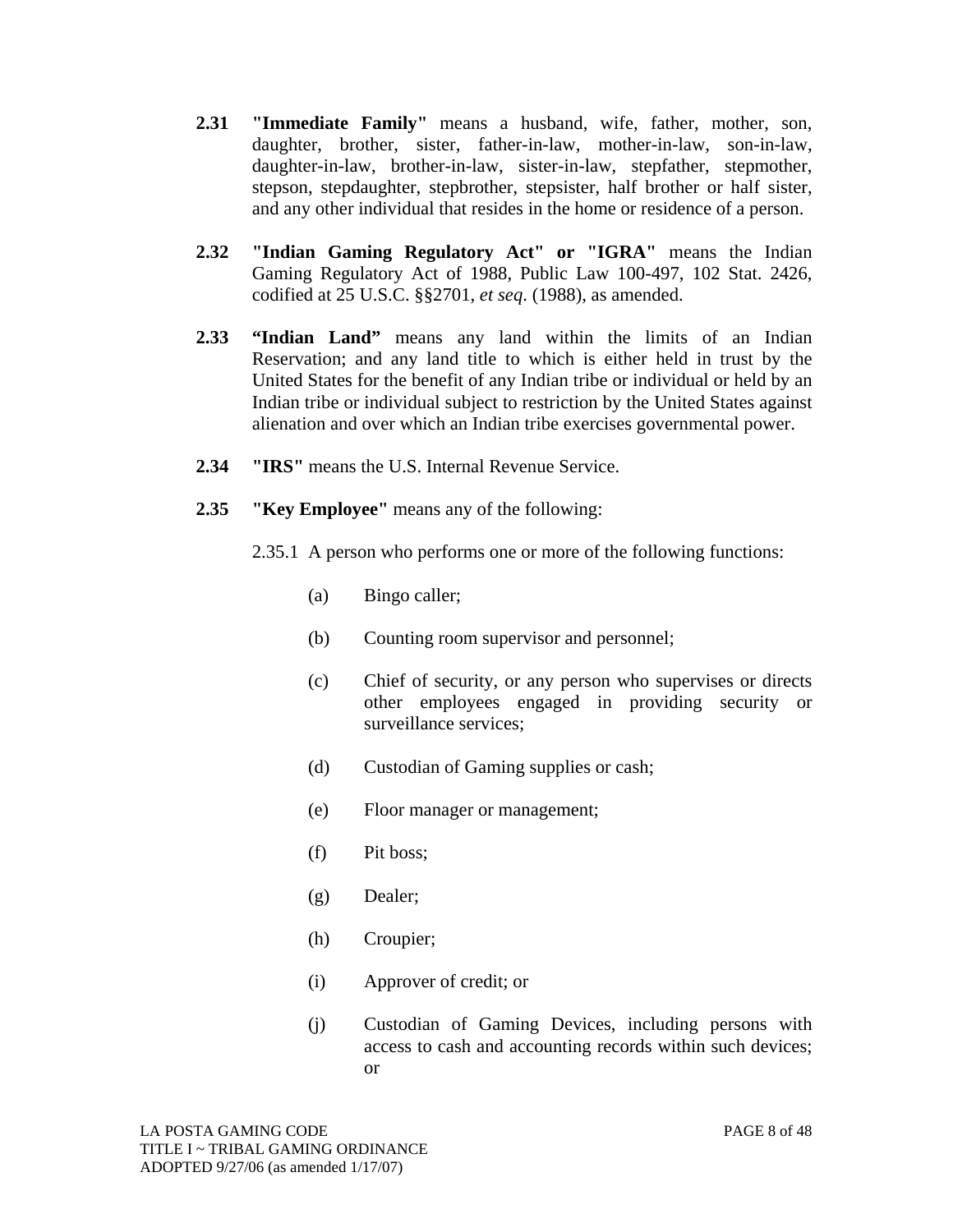- 2.35.2 If not otherwise included, any other person employed to work in or in connection with the Gaming Facility whose total cash compensation is in excess of \$50,000 per year; or
- 2.35.3 If not otherwise included, any other person who supervises or directs other employees engaged in the control of Gaming assets and revenues and record keeping, including the recording of cash and evidences in indebtedness, and the maintenance, review, or control of the records, accounts, and reports of transactions; or
- 2.35.4 If not otherwise included, the four most highly compensated persons in the Gaming Facility; or
- 2.35.5 Any Applicant or Licensee the Tribal Gaming Commission finds is important or necessary to the operation of the Gaming Facility.
- **2.36 "License"** means the official, legal and revocable permission granted by the Tribal Gaming Commission to an Applicant to conduct Gaming Activities of, or engage in Gaming-related business with, the Tribe.
- **2.37 "Licensee"** means an Employee, Key Employee, Primary Management Official, Gaming Vendor, Gaming Enterprise, Gaming Facility or Labor Union to whom the Tribal Gaming Commission has issued a License in accordance with Section 5 of this Ordinance and any applicable implementing regulations.
- **2.38 "Lotto"** means a form of Gaming in which the revenues derived from the sale of tickets or chances are pooled and those revenues or parts thereof allotted by chance to one or more chance takers or ticket purchasers. The Licensee conducting the "lottery" determines the amount of cash prizes or winnings and a progressive pool is permitted.
- **2.39 "Management Contract"** means a Contract for the management of Class II or Class III Gaming within the meaning of IGRA, including a Contract entered between the Tribe and a Gaming Vendor that authorizes the Gaming Vendor to manage any Gaming or Gaming Facility.
- **2.40 "Management Contractor"** means any Person that has entered into a Class II or Class III Gaming Management Contract or is a Gaming Vendor that is authorized to manage any Gaming or Gaming Facility, including any Person determined by the National Indian Gaming Commission to be a Management Contractor within the meaning of IGRA.
- **2.41 "National Indian Gaming Commission" or "NIGC"** means the National Indian Gaming Commission established by IGRA.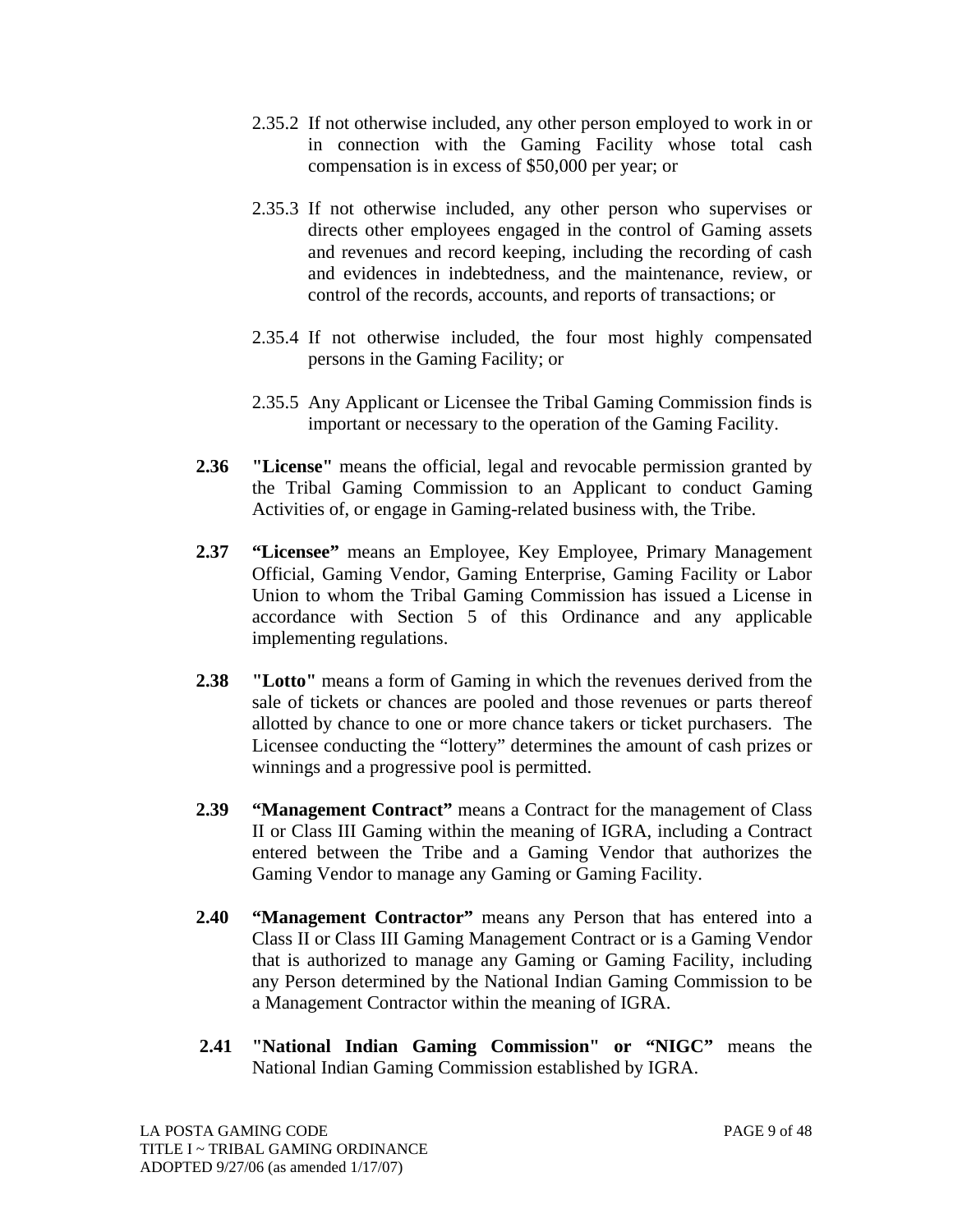- **2.42 "Net Revenues"** means gross revenues of a Gaming Activity less amounts paid out as, or paid for, prizes and total operating expenses, excluding management fees.
- **2.43 "Participate"** means operate, direct, finance or in any way assist in the establishment or operation of any class of Gaming or any site at which such Gaming is being conducted, directly or indirectly, whether at the site, in person or off the Reservation.
- **2.44 "Person"** means any individual, partnership, joint venture, corporation, joint stock company, company, firm, association, trust, estate, club, business trust, municipal corporation, society, receiver, assignee, trustee in bankruptcy, political entity and any owner, director, officer or employee of any such entity or any group of individuals acting as a unit, whether mutual, cooperative, fraternal, nonprofit, or otherwise, the government of the Tribe or another Indian tribe, any governmental entity of the Tribe or another Indian tribe, or any of the above listed forms of business entities that are wholly owned or operated by the Tribe or another Indian tribe.
- **2.45 "Player"** means a person participating in a game with the hope of winning money or other benefit, but does not include a Licensee or any assistant of a Licensee.
- **2.46 "Primary Management Official"** means any of the following:
	- 2.46.1 Any person having management responsibility under a Management Contract; or
	- 2.46.2 A person who has authority to:
		- (1) Hire and fire employees, or
		- (2) To set up working policy for the Gaming Operation; or
	- 2.46.3 The chief financial officer or other person that has financial management responsibility for the Gaming Operation or Enterprise.
- **2.47 "Progressive"** refers to a game in which a cash prize, not being won by any player during any game, is retained and further monetarily enhanced by the Licensee or eligible organization, and offered as a prize to players in the next game.
- **2.48 "Pull-tabs," "Punch Boards" and "Tip Jars"** refer to forms of Gaming in which preprinted cards utilizing symbols or numbers in random order which are uncovered by random choice in expectation of cash prizes if prescribed combinations of symbols and numbers are revealed.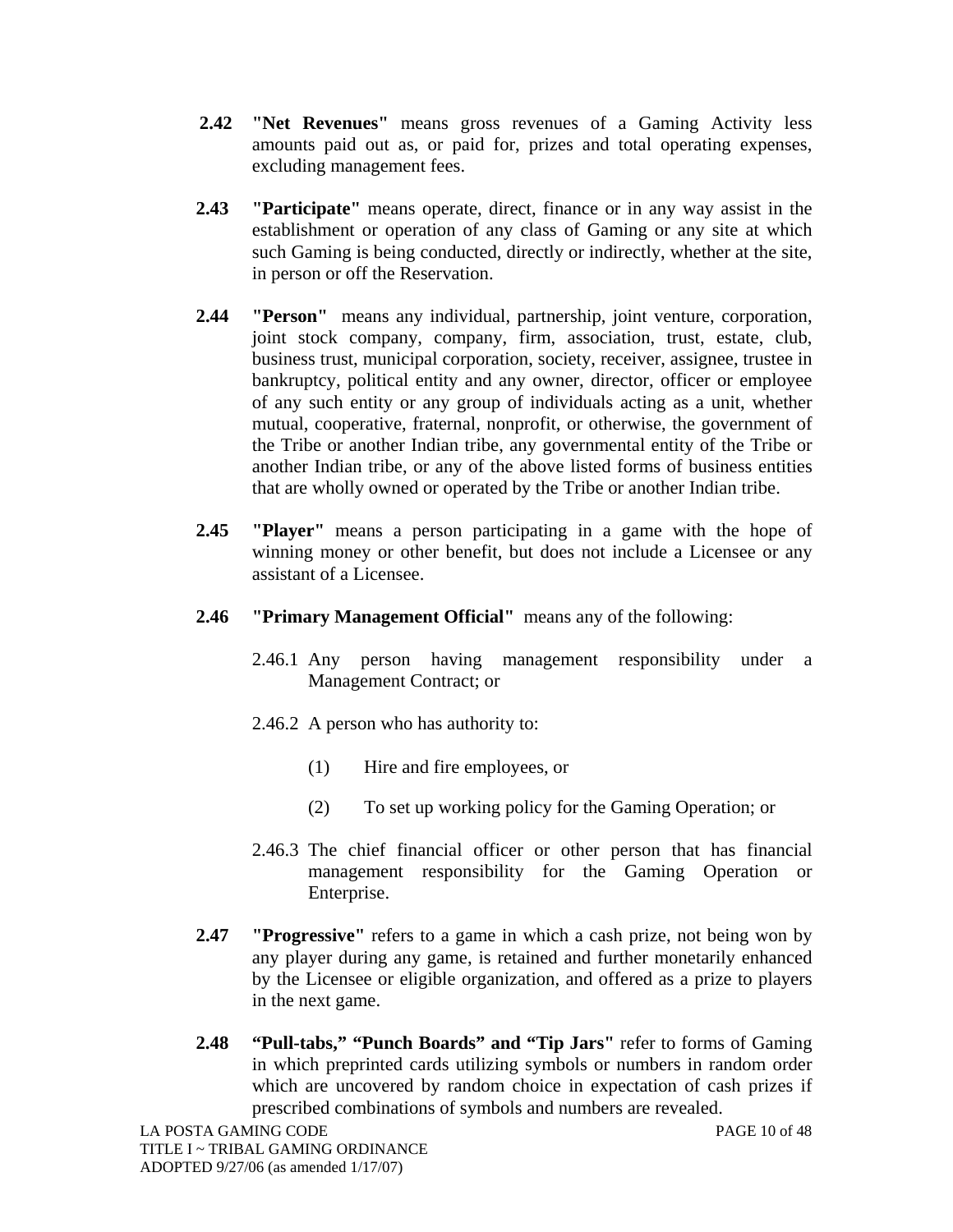- **2.49 "Raffle"** means a form of Gaming in which each player buys a ticket for a chance to win a prize with the winner determined by a random method. "Raffle" does not include a slot machine.
- **2.50 "Reservation"** means the La Posta Indian Reservation, as it now exists or may hereafter be supplemented by acquisition(s) of land by the United States in trust for the benefit of the La Posta Band of Mission Indians.
- **2.51 "State"** means the State of California.
- **2.52 "State Gaming Agency"** means the entity of the State established pursuant to the Gambling Control Act, Division 8 of the Business and Professions Code, Chapter 5, §§19800 *et seq*.
- **2.53 "Tribal Gaming Commission"** means the La Posta Gaming Commission established and governed by Section 4 of this Ordinance.
- **2.54 "Tribal Court"** means any court that may be established and operated by or on behalf of the La Posta Band of Mission Indians or, until such Tribal Court is established, the General Council of the La Posta Band of Mission Indians.
- **2.55 "Tribe"** or **"La Posta Band"** means the La Posta Band of Mission Indians, a federally recognized Indian tribe.
- **2.56 "Wager"** means the initial bet made in any game.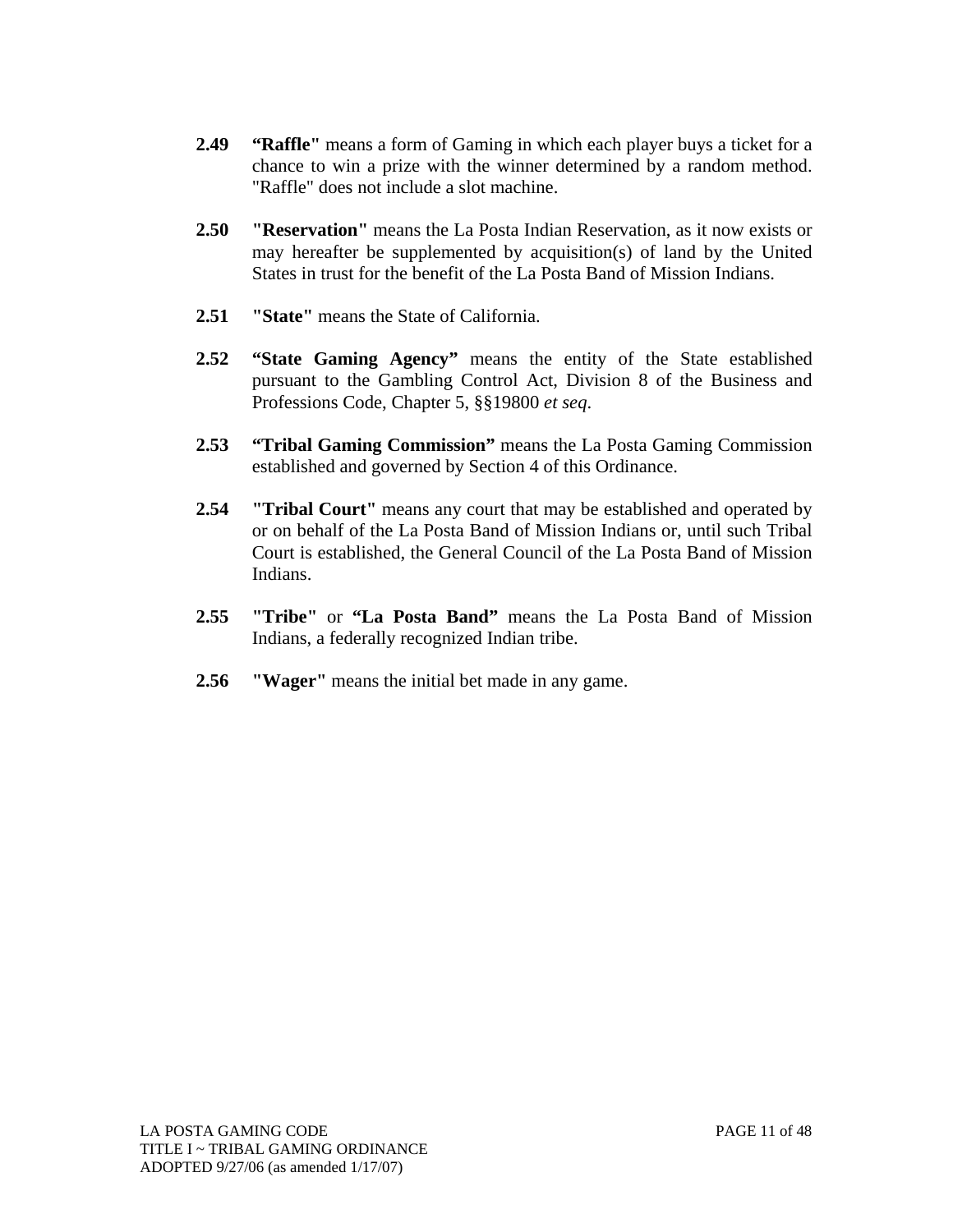### **SECTION 3 GENERAL PROVISIONS REGARDING GAMING**

- **3.1 Tribal Class II Gaming Authorized.** Class II Gaming is hereby authorized to be operated on the La Posta Indian Reservation and on any other lands on which the La Posta Band may lawfully engage in Gaming in accordance with applicable provisions of IGRA, regulations promulgated by the NIGC, and Tribal law.
- **3.2 Tribal Class III Gaming Authorized.** Class III Gaming is hereby authorized to be operated on the La Posta Indian Reservation and on any other lands on which the La Posta Band may lawfully engage in Gaming in accordance with applicable provisions of IGRA, regulations promulgated by the NIGC, the Tribal/State Compact and other applicable Tribal, state and federal law.
- **3.3 Tribal Ownership of Gaming Facility.** The Tribe shall have the sole proprietary interest in and responsibility for the conduct of any Gaming authorized by this Ordinance. No part or share of the proceeds of any Tribal Gaming Operation shall inure to the benefit of any Person except as may be provided in a Management Contract approved in accordance with this Ordinance and IGRA. No Gaming Employee shall have any interest in the ownership or leasing of any property, Gaming Device or Facility used in any Gaming Operation.

#### **3.4 Number and Location of Facilities**

- 3.4.1 The Tribe may establish and operate no more than the number of Gaming Facilities authorized by the Tribal/State Compact or any amendments thereto or separate compact(s) entered between the La Posta Band and the State of California and approved in accordance with IGRA. Such facility (ies) may only be operated on those lands on which Gaming may lawfully be conducted under IGRA.
- 3.4.2 The Tribe may combine and operate in each Gaming Facility any forms and kinds of Gaming permitted under IGRA, the Tribal/State Compact and Tribal law.
- **3.5 Hours of Operation.** The Gaming Facility may operate up to twenty-four (24) hours per day, seven (7) days per week, 365 days per year, subject to any limitations imposed by applicable tribal or federal law or the Compact.
- **3.6 Alcoholic Beverages.** Alcoholic beverages may be sold and served only in full compliance with all applicable tribal, federal, state and local laws, and any license(s) or permit(s) issued thereunder.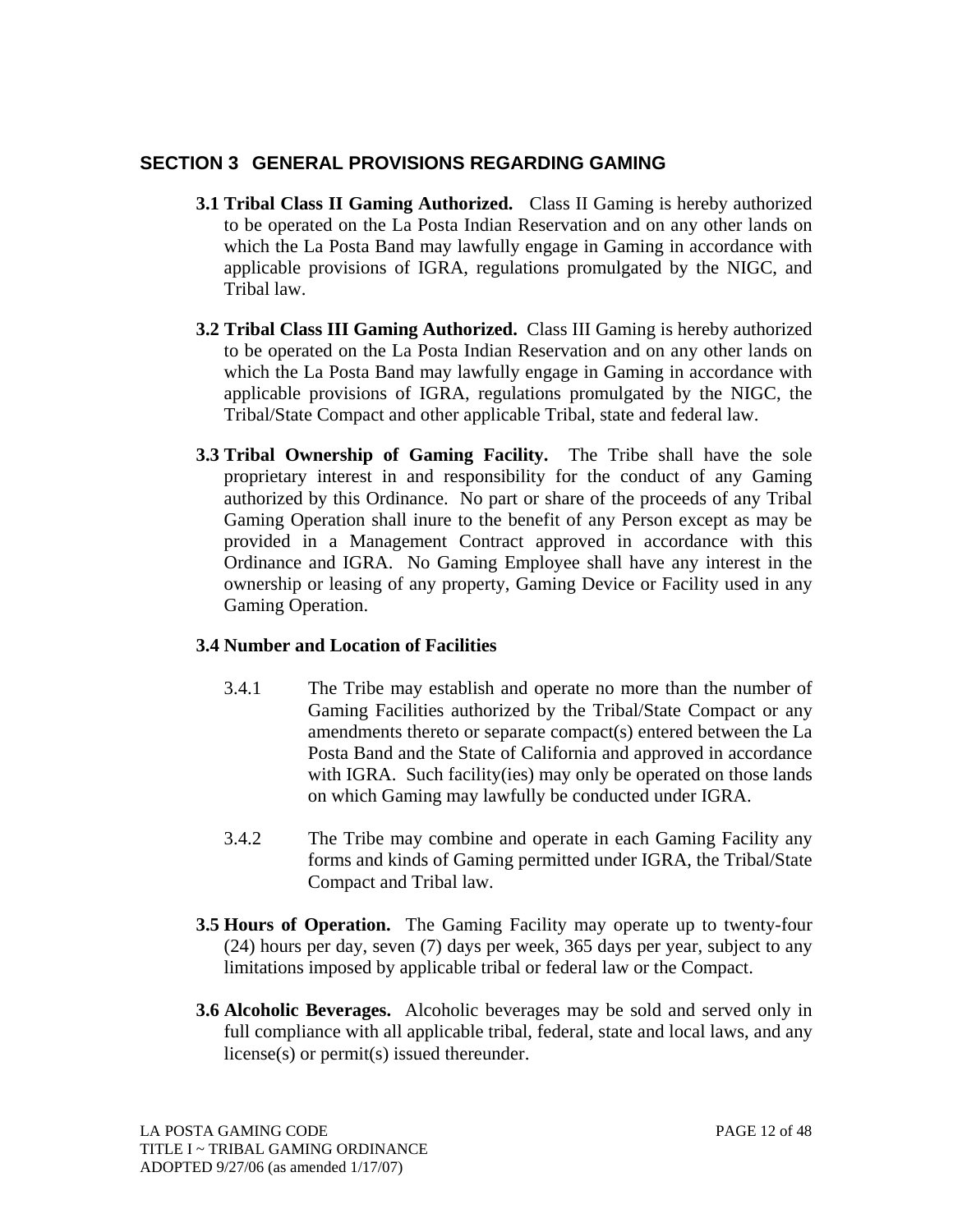#### **3.7 Gaming Device Restrictions**

- 3.7.1 Number of Devices. The Tribe may offer no more than Three Hundred Fifty (350) Class III Gaming Devices combined in all Facilities, except as may be authorized by any amendment to the existing Tribal/State Compact or separate compact entered between the La Posta Band and the State of California and approved in accordance with IGRA.
- 3.7.2 Transferability of Devices. Neither the Gaming Enterprise nor any other Licensee is authorized to sell, rent or lend any Gaming Device to any Person without prior written approval of the Tribal Gaming Commission in accordance with Gaming Commission Regulations.
- 3.7.3 Transportation of Devices. Transportation of a Class III Gaming Device to or from the Gaming Facility must be in accordance with section 7.4.5 of the Compact and Gaming Commission Regulations.
- 3.7.4 Technical Standards. All Gaming Devices shall comply with the technical standards adopted by the Commission.

# **3.8 Age Restrictions.**

- 3.8.1 Subject to the following provisions, no person under the age of eighteen (18) years shall be employed by the Gaming Facility, any Management Contractor or the Tribal Gaming Commission.
- 3.8.2 No person under the age of twenty-one (21) years shall be employed in the service of alcoholic beverages at the Gaming Facility.
- 3.8.3 No person under the age of twenty-one (21) years shall be permitted in any area where alcoholic beverages are being sold.
- 3.8.4 No person under the age of twenty-one (21) years shall be permitted to place any wager, directly or indirectly, in any Gaming Activity.
- 3.8.5 No person under the age of twenty-one (21) years shall be permitted in any room or area in which Gaming is being conducted unless the person is en route to a non-Gaming area of the Gaming Facility.

#### **3.9 Protection of Public Health and Safety and the Environment.**

3.9.1 All Gaming Facilities shall be constructed, maintained and operated in a manner that adequately protects public health and safety and the environment, and complies with all applicable Tribal, state and federal laws.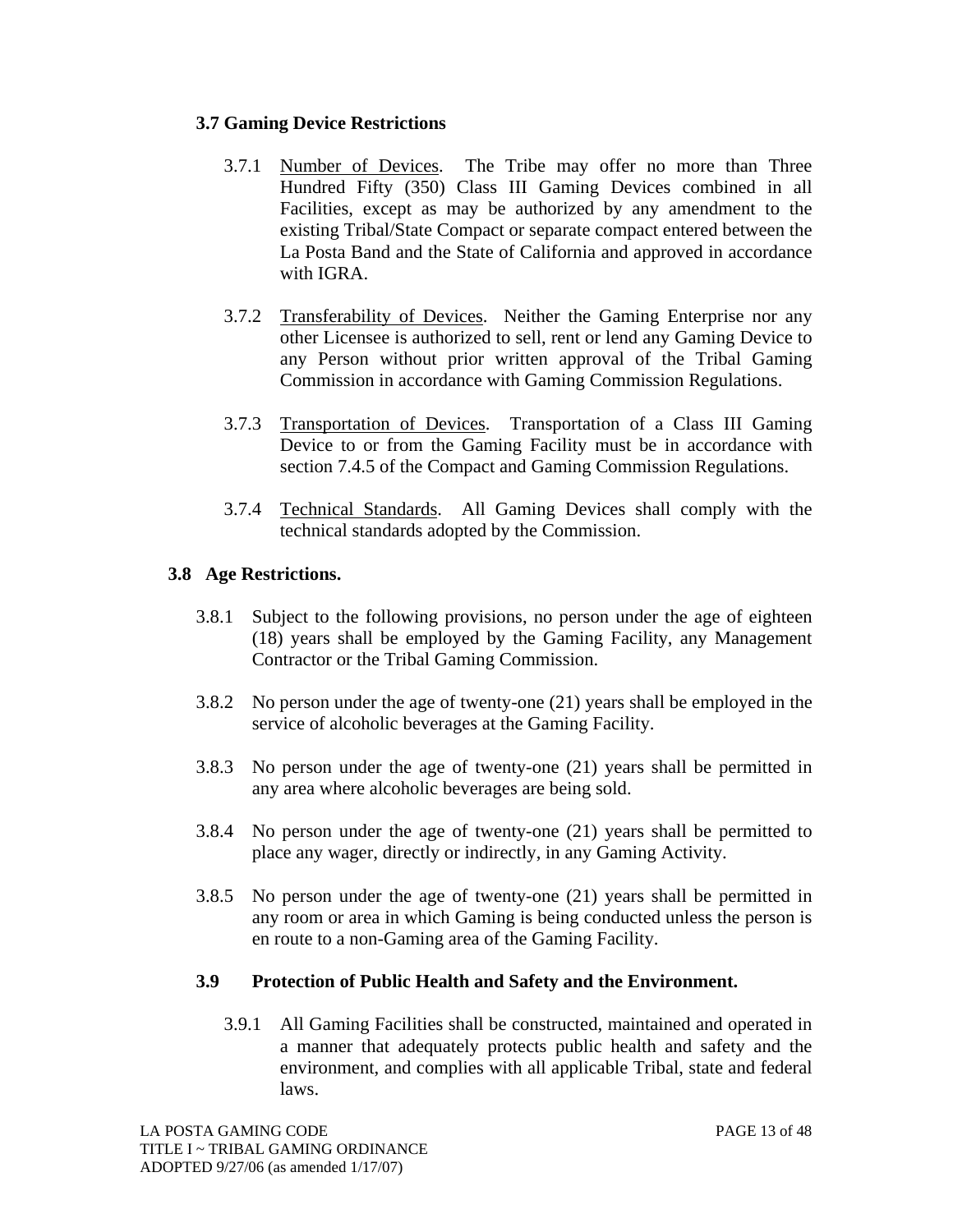- 3.9.2 Gaming may only be conducted in a Facility for which the Tribal Gaming Commission has issued a certificate of occupancy (or a renewal every two years after initial certification), based on a finding, after inspections by qualified building and safety experts have been undertaken, that the Facility complies with all applicable Tribal public health and safety laws.
- 3.9.3 The Enterprise shall provide adequate security to protect the public in and about each Gaming Facility.
- 3.9.4 No person shall be allowed to possess firearms in or on the premises of any Gaming Facility, with the exception state, local or Tribal security or law enforcement personnel authorized by federal, state or Tribal law to possess firearms at the Facility.
- **3.10 Discrimination in Employment.** Subject to applicable Indian Preference laws, no Gaming Enterprise may discriminate on the basis of sex, race, color, or creed in its employment practices and, in accordance with section 6.3.2 of this Ordinance, each Enterprise shall establish employment policies and procedures that implement this provision in a manner that, except with respect to Indian Preference, is at least as stringent as federal and state anti-discrimination laws.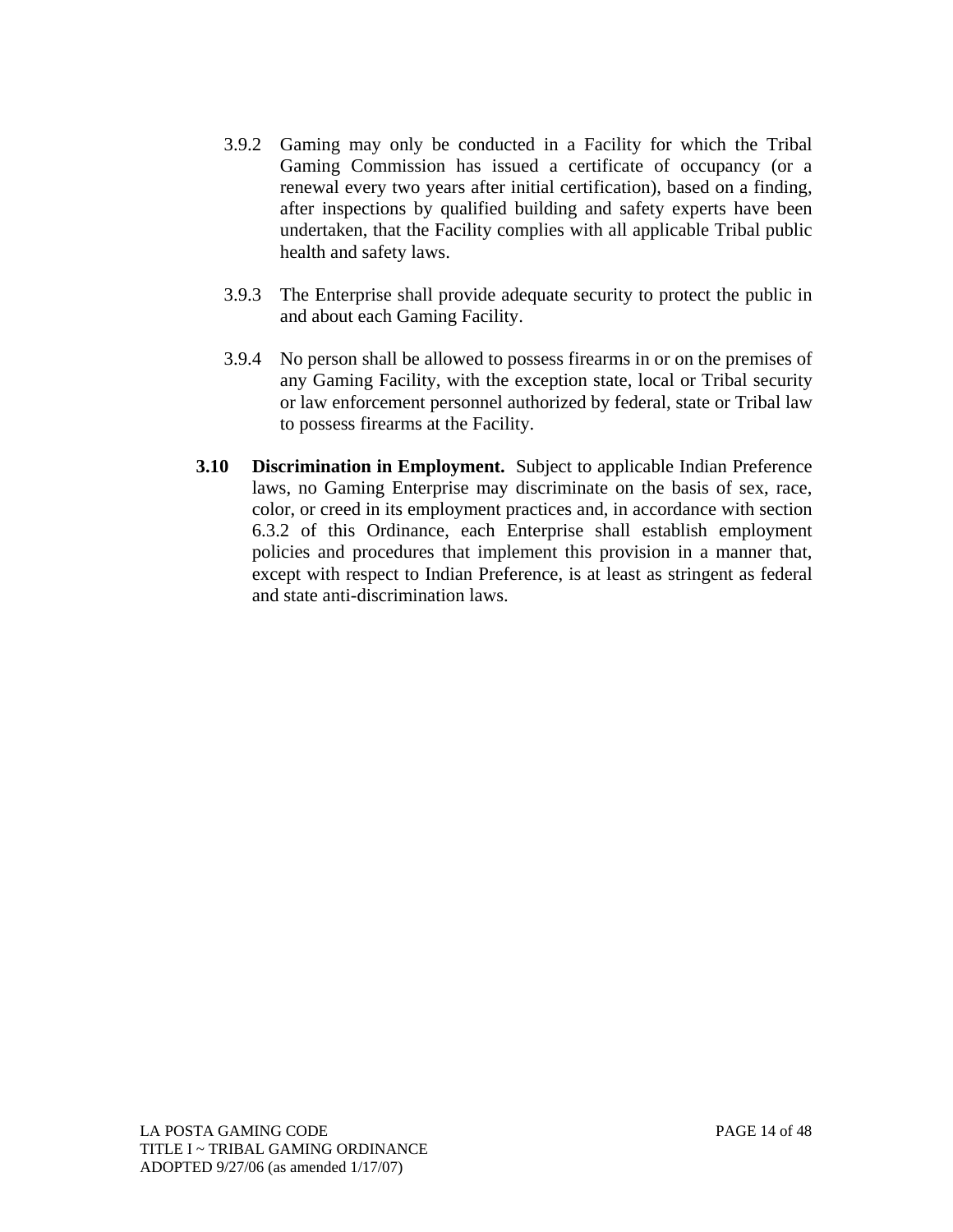# **SECTION 4 TRIBAL GAMING COMMISSION**

- **4.1 Establishment.** The General Council hereby charters, creates and establishes the La Posta Gaming Commission as a governmental subdivision of the Tribe.
- **4.2 Location and Place of Business.** The Commission shall be a resident of and maintain its headquarters, principal place of business and offices on the La Posta Indian Reservation. The Commission may, however, establish other places of business in such other locations as the Commission may from time to time determine to be in the best interest of the Tribe.
- **4.3 Duration.** The Tribal Gaming Commission shall have perpetual existence and succession in its own name, unless dissolved by the General Council pursuant to Tribal law.
- **4.4 Attributes.** As a governmental subdivision of the Tribe, the Tribal Gaming Commission is under the directive and control of the General Council, but it is the purpose and intent of the General Council that the operations of the Tribal Gaming Commission be conducted neutrally on behalf of the Tribe for the sole benefit and interests of the Tribe, its members and the residents of the Reservation in relation to Gaming.
	- 4.4.1 Arm of Tribe In carrying out its purposes under this Ordinance and other applicable Tribal law, the Commission shall function as an arm of the Tribe.
	- 4.4.2 Tribal Actions Notwithstanding any authority delegated to the Commission under this Ordinance or other applicable Tribal law, the General Council reserves to itself the right to bring suit against any Person in its own right, on behalf of the Tribe or on behalf of the Commission, whenever the Council deems it necessary to protect the sovereignty, rights and interests of the Tribe.
- **4.5 Recognition as a Political Subdivision of the Tribe** The General Council shall take all necessary steps to acquire recognition of the Commission as a political subdivision of the Tribe, recognized by all branches of the federal government and the various states as having been delegated the right to exercise one or more substantial governmental functions as specifically authorized under the terms and conditions of this Ordinance and other applicable Tribal law.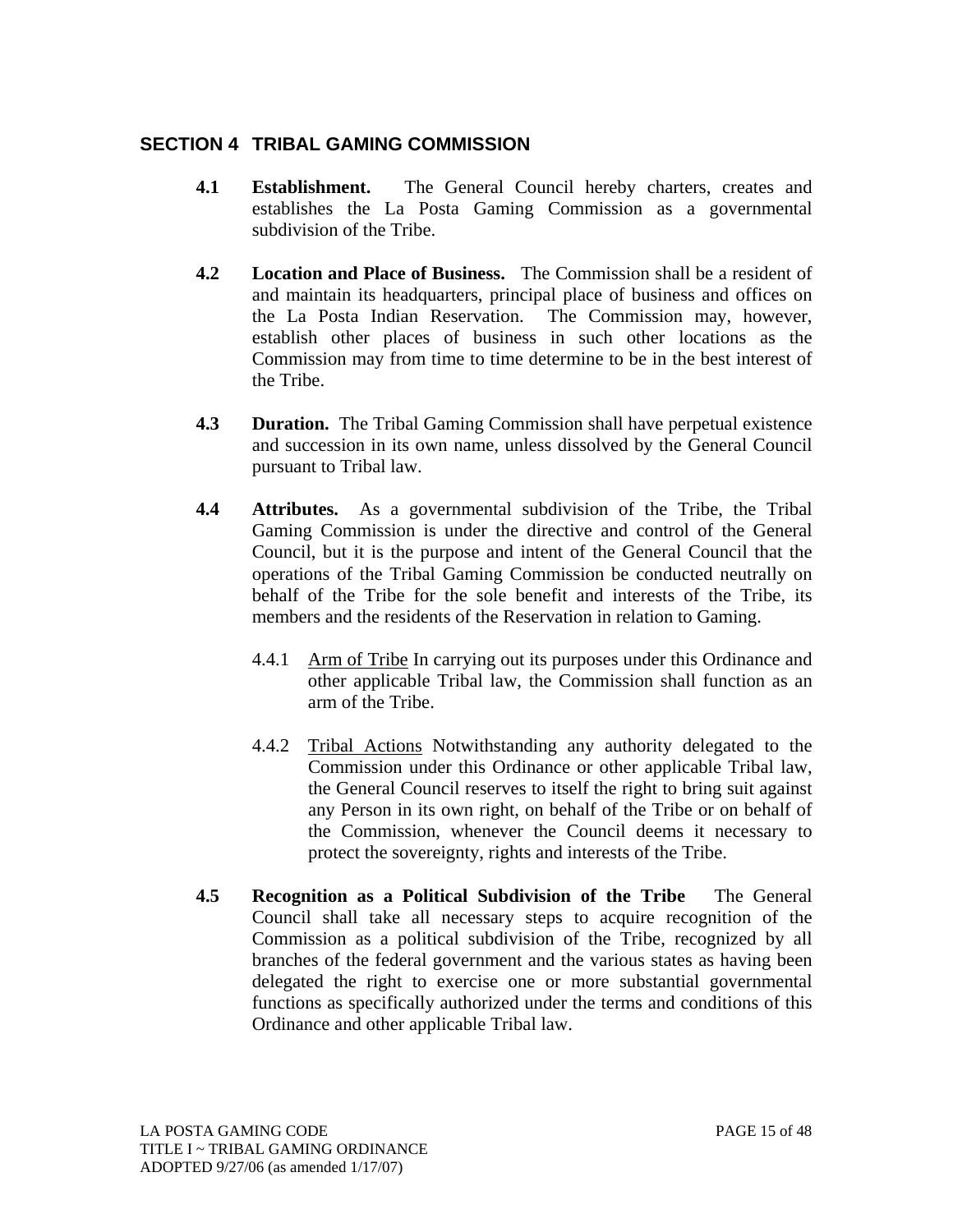#### **4.6 Sovereign Immunity of the Tribal Gaming Commission**

- 4.6.1 Authority. The Commission is cloaked by federal and Tribal law with all the privileges and immunities of the Tribe, except as specifically limited by this Ordinance or other applicable law, including sovereign immunity from suit in any state, federal or tribal court.
- 4.6.2 No Waiver. Nothing in this Ordinance shall be deemed or construed to be a waiver of sovereign immunity of the Commission from suit, which may only be waived pursuant to subsection 4.7 below.
- 4.6.3 No Consent to Jurisdiction. Nothing in this Ordinance shall be deemed or construed to be a consent of the Commission to the jurisdiction of the United States or of any state or of any other tribe with regard to the business or affairs of the Commission.
- **4.7 Waiver of Sovereign Immunity of the Tribal Gaming Commission.**  The sovereign immunity of the Commission may be waived only by express resolutions of both the Commission and the General Council after consultation with legal counsel.
	- 4.7.1 Resolution Effecting Waiver. All waivers of sovereign immunity must be asserted by resolutions of continuing force and effect of the Commission and the General Council.
	- 4.7.2 Policy on Waiver. Waivers of sovereign immunity are disfavored and shall be granted only when necessary to secure a substantial advantage or benefit to the Commission or the Tribe.
	- 4.7.3 Limited Nature to Waiver. Waivers of sovereign immunity shall not be general but shall be specific and limited as to duration, grantee, transaction, property or funds, if any, of the Commission and shall specify the forum having jurisdiction pursuant thereto and the law applicable thereto.
	- 4.7.4 Limited Effect of Waiver. Neither the power to sue and be sued, nor any express waiver of sovereign immunity by resolution of the Commission, shall be deemed a consent to the levy of any judgment, lien or attachment upon property of the Commission other than property specifically pledged or assigned, or a consent to suit in respect of any land within the exterior boundaries of the Reservation or other Indian Land, or a consent to the alienation, attachment or encumbrance of any such land.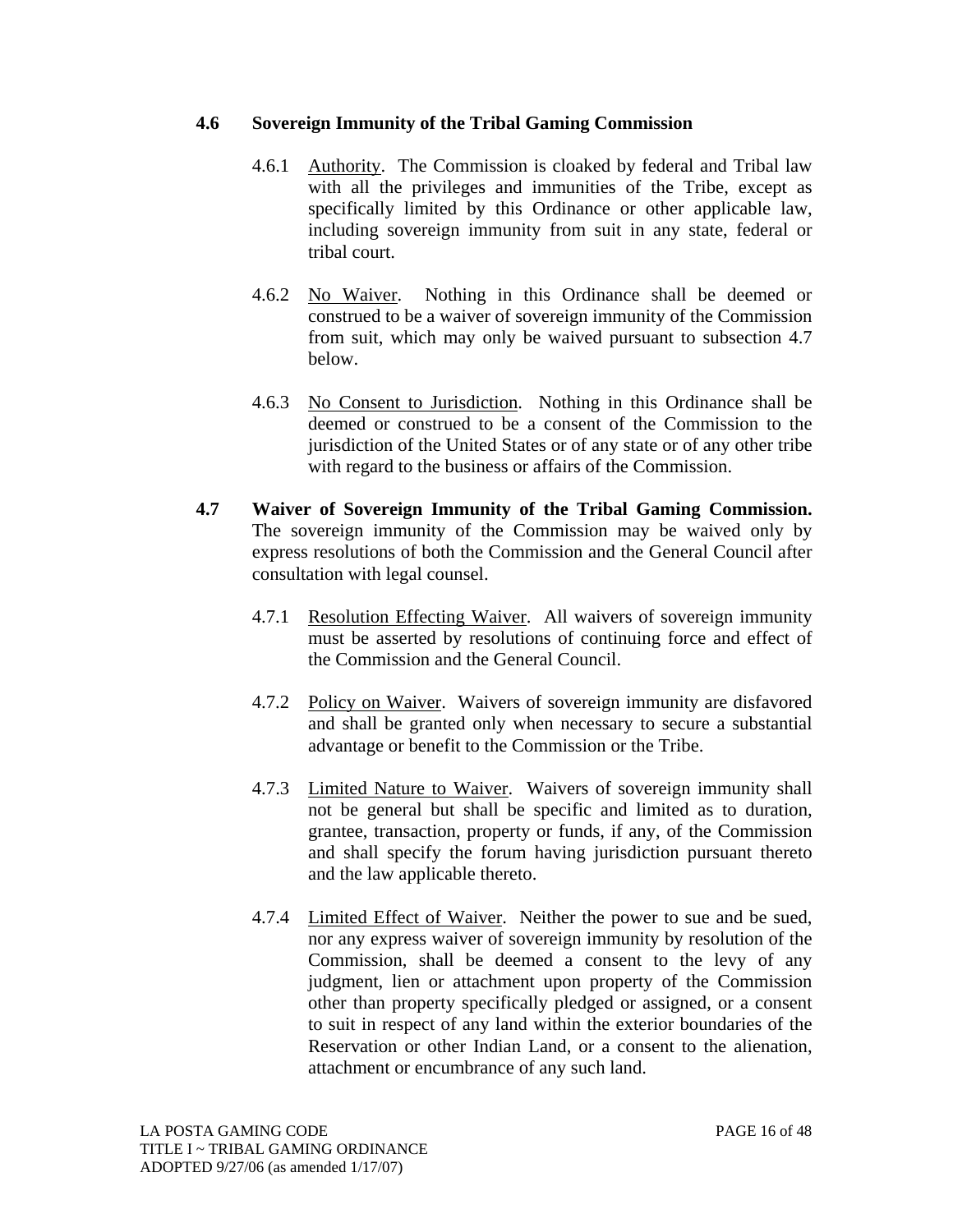- **4.8 Sovereign Immunity of the Tribe.** All inherent sovereign rights of the Tribe as a federally recognized Indian tribe are hereby expressly reserved, including sovereign immunity from suit in any state, federal or tribal court. Nothing in this Ordinance or other provisions of the Tribal Gaming Code, except as may be expressly provided, nor any action of the Commission, shall be deemed or construed to be a waiver of sovereign immunity from suit of the Tribe; or to be a consent of the Tribe to the jurisdiction of the United States or of any state or any other tribe with regard to the business or affairs of the tribe; or to be a consent of the Tribe to any cause of action, case or controversy, or to the levy of any judgment, lien or attachment upon any property of the Tribe; or to be a consent to suit with respect to any land within the exterior boundaries of the Reservation or any other Indian Land, or to be a consent to the alienation, attachment or encumbrance of any such land.
- **4.9 Assets of the Tribal Gaming Commission.** The Commission shall have only those assets specifically assigned to it by the General Council or acquired in its name by the Tribe or by it on its own behalf. No activity of the Commission, nor any indebtedness incurred by it, shall implicate or in any way involve any assets of the Tribe or Enrolled Tribal Members not assigned in writing to the Commission. Nothing in this Ordinance or any activity of the Commission shall implicate or in any way involve the credit of the Tribe.

#### **4.10 Composition.**

- 4.10.1 Number of Commissioners. The Commission shall be comprised of three (3) Tribal Gaming Commissioners, and one alternate Commissioner that may be appointed as provided in Sections 4.11.5 and 4.11.6 of this Ordinance.
- 4.10.2 Chairperson. One Commissioner, appointed as provided in Section 4.11 of this Ordinance, shall serve as the Chairperson. Chairperson shall direct Commission meetings and be the Commission's agent for service of process.
- 4.10.3 Background Checks/Qualifications. Prior to the time that any Commissioner takes office, the Tribe shall perform or arrange to have performed a comprehensive background check on each prospective Commissioner, who shall meet the background requirements of a Management Contractor under IGRA. The General Council may request that the State Gaming Agency assist in the conduct of such a background investigation, or in the investigation of any possible corruption or compromise of a Commissioner. No person shall serve as a Commissioner if: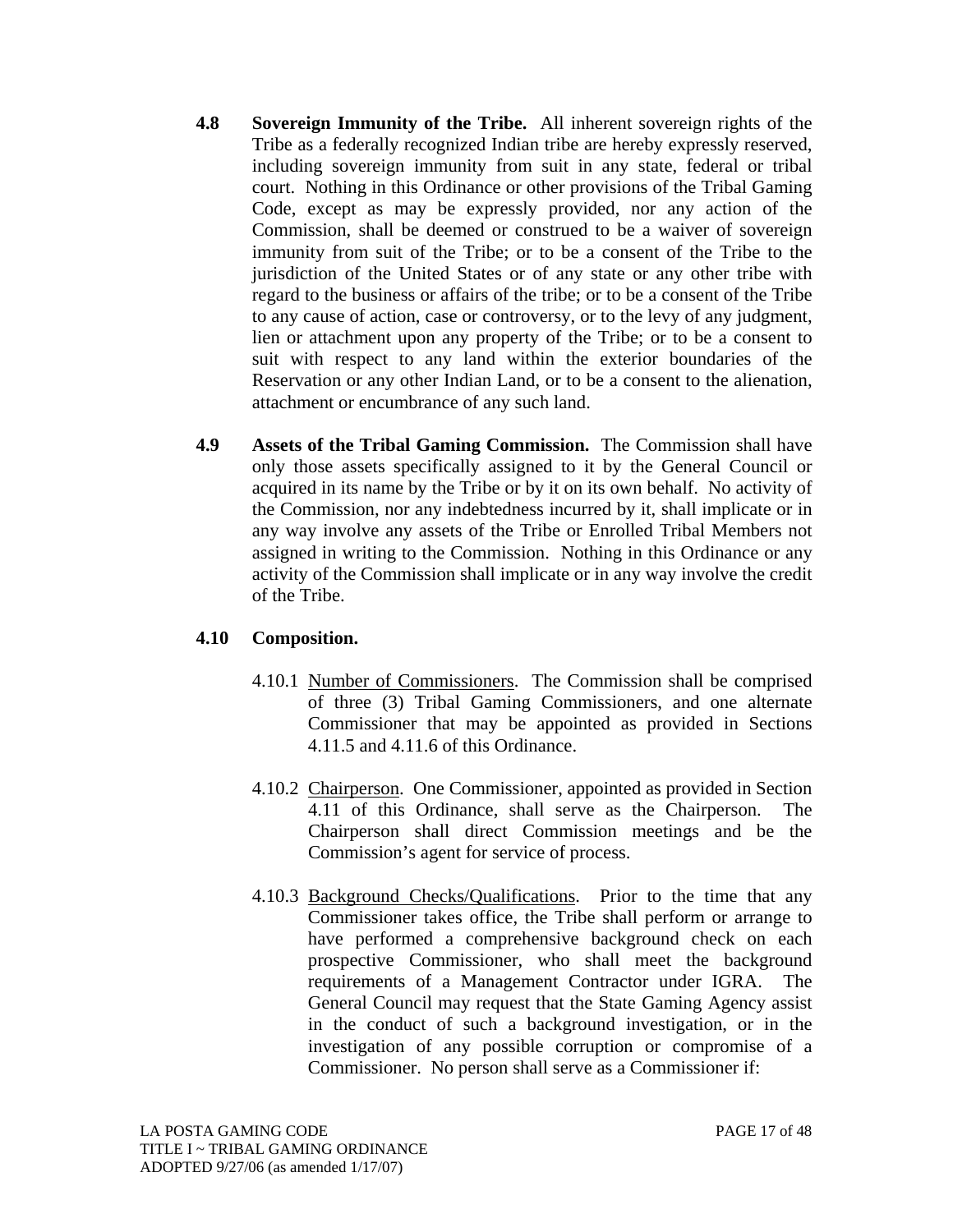(a) His/her prior activities, criminal record, if any, or reputation, habits or associations pose a threat to the public interest; threaten the effective regulation and control of Gaming; or enhance the dangers of unsuitable, unfair, or illegal practices, methods, or activities in the conduct of Gaming.

- (b) S/he has been convicted of or entered a plea of *nolo contendere* to a felony in any jurisdiction or to a misdemeanor involving dishonesty or moral turpitude in any jurisdiction; provided that the General Council may determine that such time has passed after such conviction or plea, or the circumstances of such conviction or plea warrant a finding, that such individual has been sufficiently rehabilitated that his/her presence on the Commission need not violate the standards set forth above; or
- (c) S/he has a direct monetary or financial interest, other than as an Enrolled Tribal Member, in the conduct of any Gaming Operation or is in privity of contract with a Management Contractor as circumscribed by Title X of the Tribal Gaming Code; or
- (4) S/he or any member of his/her Immediate Family is a Key Employee or Primary Management Official, or has any other relationship in connection with any Gaming Operation, as circumscribed by Title X of the Tribal Gaming Code, that places him or her in a conflict of interest.

#### **4.11 Appointment of Gaming Commissioners**

- 4.11.1 The General Council shall appoint three Commissioners and designate one to be the Chairperson of the Commission.
- 4.11.2 The Chairperson shall serve a term of three (3) years, and may retain the position through consecutive reappointments, at the discretion of the General Council.
- 4.11.3 One Commissioner shall be appointed for a period of two years.
- 4.11.4 One Commissioner shall be appointed for a period of one year.
- 4.11.5 The three (3) Commissioners appointed by the General Council may appoint one Alternate Commissioner, whose term shall be a period of one year.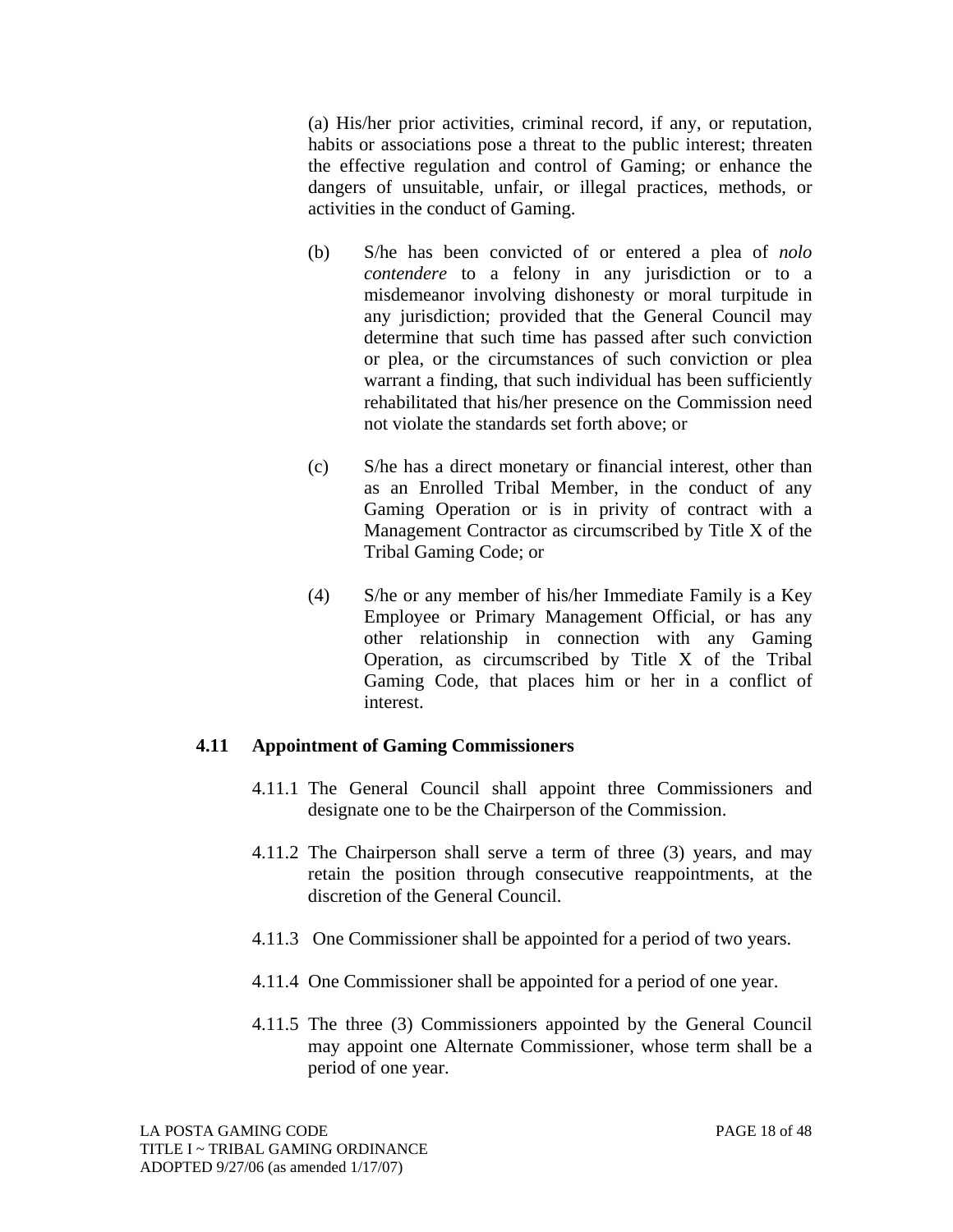- 4.11.6 All subsequent appointments will be for three (3) year terms, with the exception of the Alternate Commissioner, who shall remain an annual appointment at the discretion of the Commission.
- 4.11.7 There will not be a limit to the number of times a person may be reappointed as a Commissioner.
- 4.11.8 The General Council shall determine and authorize the compensation to be paid to the Commissioners based on the Commission duties, and a comparison of the Commissioner's duties and responsibilities with those of other Tribal appointive bodies.

#### **4.12 Meetings.**

- 4.12.1 Regular Meetings. The Commission shall conduct formal business at least bi-weekly on a set day of the week. Nothing in this Ordinance shall prohibit the Commission from authorizing telephonic or off-site meetings. Commission meetings may be open to invited guests or convened in closed or confidential session in accordance with Gaming Commission Regulations.
- 4.12.2 Special Meetings. Special meetings may be called at the request of the General Council, the Chairperson of the Tribal Gaming Commission or by majority vote of the Gaming Commissioners.
- 4.12.3 Quorum. A quorum for all hearings shall consist of at least three (3) Commissioners, one of which may be the Alternate Commissioner. A quorum for the conduct of other Commission business and meetings shall consist of at least two (2) Commissioners, on of which may be the Alternate.
- 4.12.4 Voting. All questions that arise or are brought to the Commission related to issues within the Commission's authority shall be decided by majority vote and subject to appeal only as provided in this Ordinance and Commission Regulations.

#### **4.13 Removal of Commissioners; Vacancies**

4.13.1 Removal. The General Council may remove a Commissioner from office for misconduct, neglect of duty, or act(s) that would render such person unqualified for a License pursuant to Section 5 of this Ordinance. Any removal action by the General Council shall be conducted at a duly noticed meeting, at which the Commissioner charged with misconduct shall have the right to hear and present evidence concerning his/her proposed removal.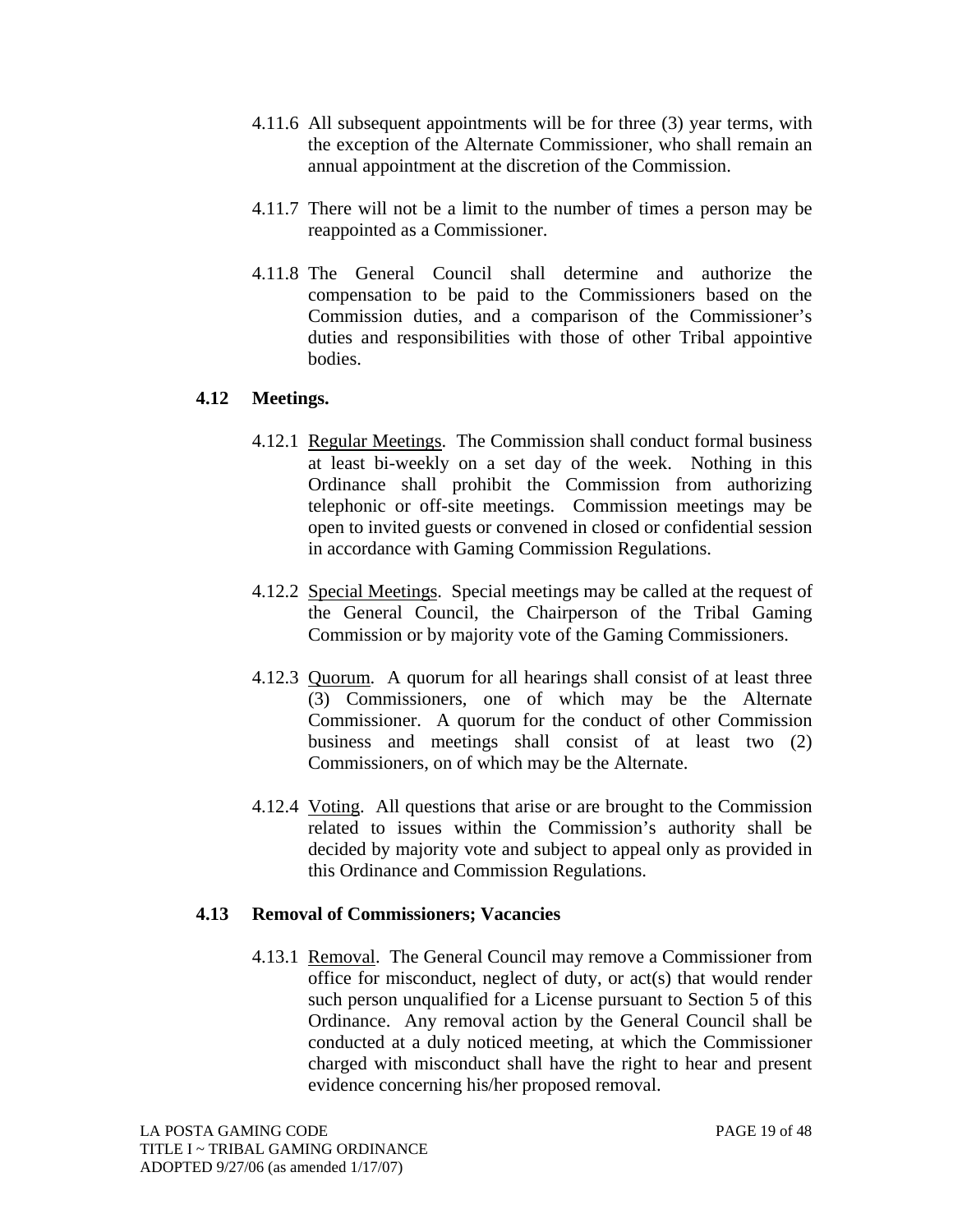- 4.13.2 Removal Final The decision of the General Council upon the removal of a Commissioner shall be final.
- 4.13.3 Vacancies If any Commissioner shall die, resign, be removed or for any reason be unable to serve as a Commissioner, the General Council shall declare his/her position vacant and shall appoint another person to fill the position within thirty (30) days of the vacancy. The term of office of each person appointed to fill a vacant Commission position shall be for the balance of the unexpired term for such position; provided, however, that any prospective appointee must meet the qualifications established by this Ordinance.
- **4.14 Conflict of Interest** No Person shall serve as a Commissioner if s/he or any member of his/her Immediate Family has an ownership, partnership or other direct financial interest, other than a regular salary interest, in any Gaming Enterprise, or if s/he has any other relationship in connection with the Gaming Operation that places him/her in a conflict of interest. The Tribe shall take all reasonable steps to ensure that all Commissioners are free from corruption, undue influence, compromise, and conflicting interests in the conduct of their duties under this Ordinance and, to that end, shall promptly and uniformly enforce the Ethics and Conduct Ordinance set forth at Title X of the Tribal Gaming Code.
- **4.15 Powers of the Tribal Gaming Commission** In furtherance, but not in limitation, of the Tribal Gaming Commission's purposes and responsibilities, and subject to any restrictions contained in this Ordinance or other applicable law, the Commission shall have, and is authorized to exercise, the following powers in addition to all powers otherwise conferred by this Ordinance:
	- 4.15.1 To reasonably inspect and regulate all Gaming within the jurisdiction of the Tribe, provided that the Commission does not make management decisions as to the day-to-day operations of any Gaming Enterprise.
	- 4.15.2 To make, or cause to be made by its agents or employees, an examination or investigation of the place of business, equipment, facilities, tangible personal property and the books, records, papers, vouchers, accounts, documents and financial statements of any Gaming Operation within the jurisdiction of the Tribe.
	- 4.15.3 To investigate any reported violations of this Ordinance, any other provisions of the Tribal Gaming Code, the Compact, IGRA, Gaming Commission Regulations, or any other applicable law regarding Gaming within the jurisdiction of the Tribe. In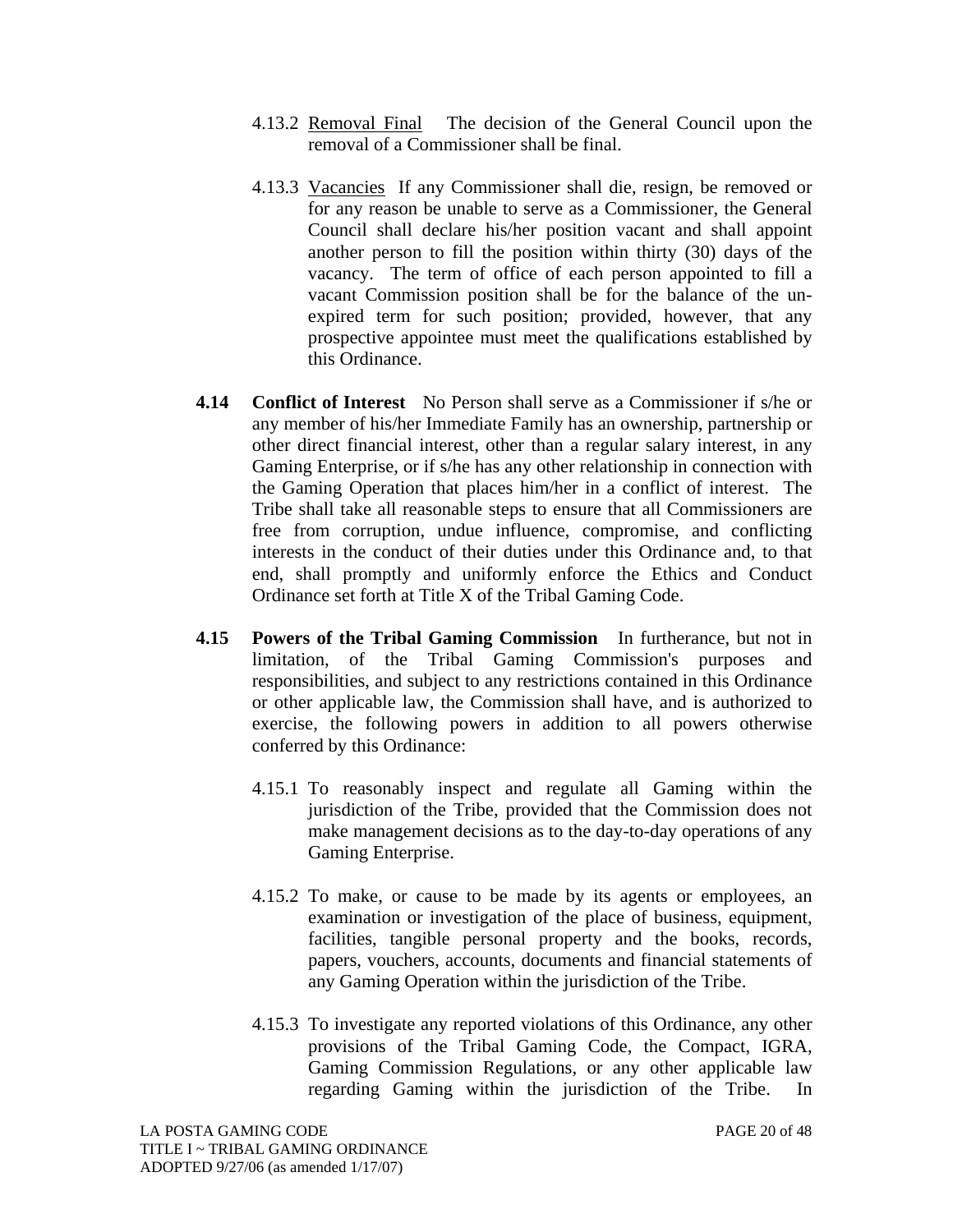undertaking such investigations, the Tribal Gaming Commission may request the assistance of Tribal Gaming staff, Federal or local law enforcement officials, legal counsel, and/or other third parties.

- 4.15.4 To publish and distribute copies of this Ordinance, other provisions of the Tribal Gaming Code and Gaming Commission Regulations, and any Commission, General Council or Tribal Court decisions regarding Gaming-related matters.
- 4.15.5 To prepare and submit for General Council approval proposals, including budget and monetary proposals related to the operation of the Commission, that will enable the Tribe to better carry forth the policies and intent of this Ordinance and other provisions of the Tribal Gaming Code.
- 4.15.6 To work directly with the General Council with regard to any Gaming-related issues, including consultation and recommendations regarding changes in Tribal Gaming laws and policies.
- 4.15.7 To arrange for training of Commissioners and Commission staff in areas relating to the regulation or operation of Gaming.
- 4.15.8 To employ such advisors as it may deem necessary. Advisors may include, but are not limited to, lawyers, accountants, law enforcement specialists and Gaming professionals.
- 4.15.9 Subject to Section 4.17 below, to promulgate rules, regulations and policies to implement and further the provisions of this Ordinance and other provisions of the Tribal Gaming Code.
- 4.15.10 To accept, review, approve or disapprove any Application for a License in accordance with Section 5 of this Ordinance and applicable Gaming Commission Regulations.
- 4.15.11 To examine under oath, either orally or in writing, in hearings or otherwise, any Person with respect to any matters related to this Ordinance or other provisions of the Tribal Gaming Code, Commission Regulations, or other applicable law, and to compel by subpoena the attendance of witnesses and the production of any books, records, and papers with respect thereto.
- 4.15.12 To delegate to an individual Commissioner, employee or other Commission agent such of its functions as may be necessary to efficiently administer this Ordinance, other provisions of the Tribal Gaming Code and Gaming Commission Regulations; provided,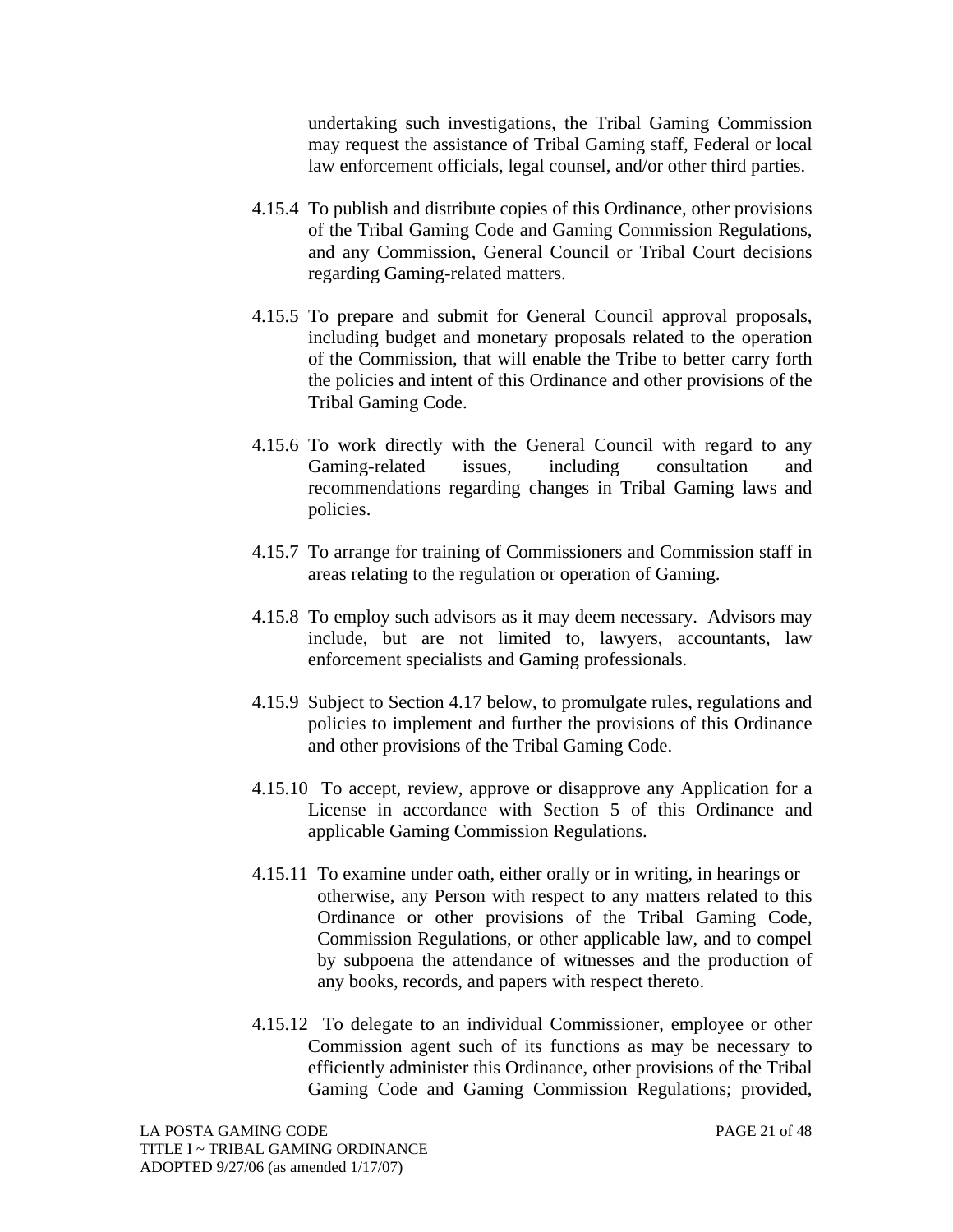that the Commission may not re-delegate its power to exercise any of the substantial governmental functions of the Tribe or its power to promulgate rules and regulations; and provided further that the Commission may not delegate to any person the power to permanently revoke a License.

- 4.15.13 To issue fines and sanctions to any Gaming Facility operating in violation of any applicable law in accordance with Section 8 of this Ordinance, and report significant violations of the Compact to the General Council and the State Gaming Agency.
- 4.15.14 To sue or be sued in courts of competent jurisdiction, subject to the provisions of Sections 4.6 through 4.8 of this Ordinance; provided, however, that the Commission must obtain the prior written approval of the General Council before bringing suit.
- 4.15.15 To use the seal of the Tribe with the approval of the General Council.
- 4.15.16 To arbitrate, compromise, negotiate or settle any dispute to which it is a party or over which it has decision-making authority.
- 4.15.17 To exercise the Tribal power to tax solely for the purpose of allowing it to charge to Applicants administrative and License Application fees that are reasonably related to the costs of operating the Commission.
- 4.15.18 To purchase insurance from any stock or mutual company for any property or against any risk or hazard.
- 4.15.19 With prior approval of the General Council, to make application for and accept grants and/or other awards from private and/or governmental sources to fund activities that carry out or further the purposes of the Commission or the Tribe.
- 4.15.20 To establish and maintain such bank accounts as may be necessary or convenient.
- 4.15.21 To require the filing of any records, forms, and reports and any and all other information required by this Ordinance, other provisions of the Tribal Gaming Code, Gaming Commission Regulations, and other applicable law.
- 4.15.22 To provide for an internal system of record keeping with adequate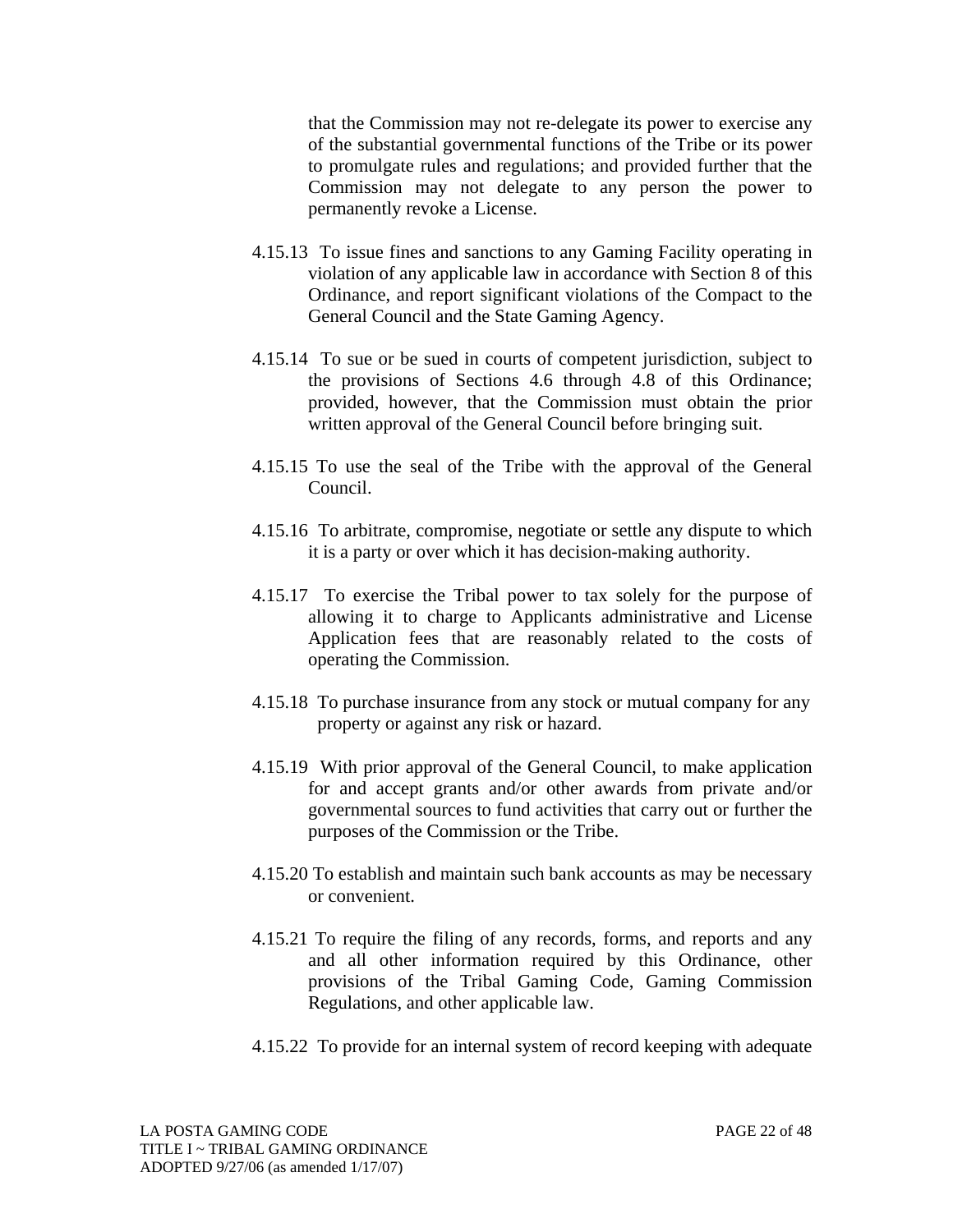safeguards for preserving confidentiality as deemed necessary by the Commission for retaining records, forms and reports, in hard copy and/or electronically, for at least five (5) years.

- 4.15.23 To adopt a schedule of fees to be charged for Licenses and Applications therefor.
- 4.15.24 To adopt schedules of fees for services rendered relating to administrative hearings and appeals, transcripts and the furnishing or certifying of copies of proceedings, files, and records.
- 4.15.25 To conduct or arrange for background investigations of all Applicants in accordance with section 5 of this Ordinance.
- 4.15.26 To discipline any Licensee or Person participating in Gaming by ordering immediate compliance with this Ordinance, other provisions of the Tribal Gaming Code, Commission Regulations, and/or other applicable law, and to issue orders suspending or revoking any License in accordance with the procedures set forth in this Ordinance and applicable Gaming Commission Regulations.
- 4.15.27 To issue an order of temporary closure of a Gaming Facility in the event the Commission determines that immediate closure is necessary to protect assets or interests of the Tribe, in accordance with the procedures set forth in this Ordinance and applicable Gaming Commission Regulations.
- 4.15.28 To become self-regulating whenever the Tribe becomes eligible for a certificate of self-regulation under IGRA.
- 4.15.29 To file with the State Gaming Agency a request to be heard on any denial of a Determination of Suitability as defined by the Tribal/State Compact.
- 4.15.30 To work with the State Gaming Agency as it deems appropriate to process Licenses in accordance with the provisions of Section 6.4 and 6.5 of the Compact.
- 4.15.31 To assist Management in taking all steps necessary and appropriate to insure the physical safety of all Tribal Gaming Facilities, their licensees, patrons and employees.
- 4.15.32 To file regular reports with the General Council summarizing reports received from any Management Contractor or General Manager, and further to make such comments as it deems necessary to keep the General Council fully informed as to the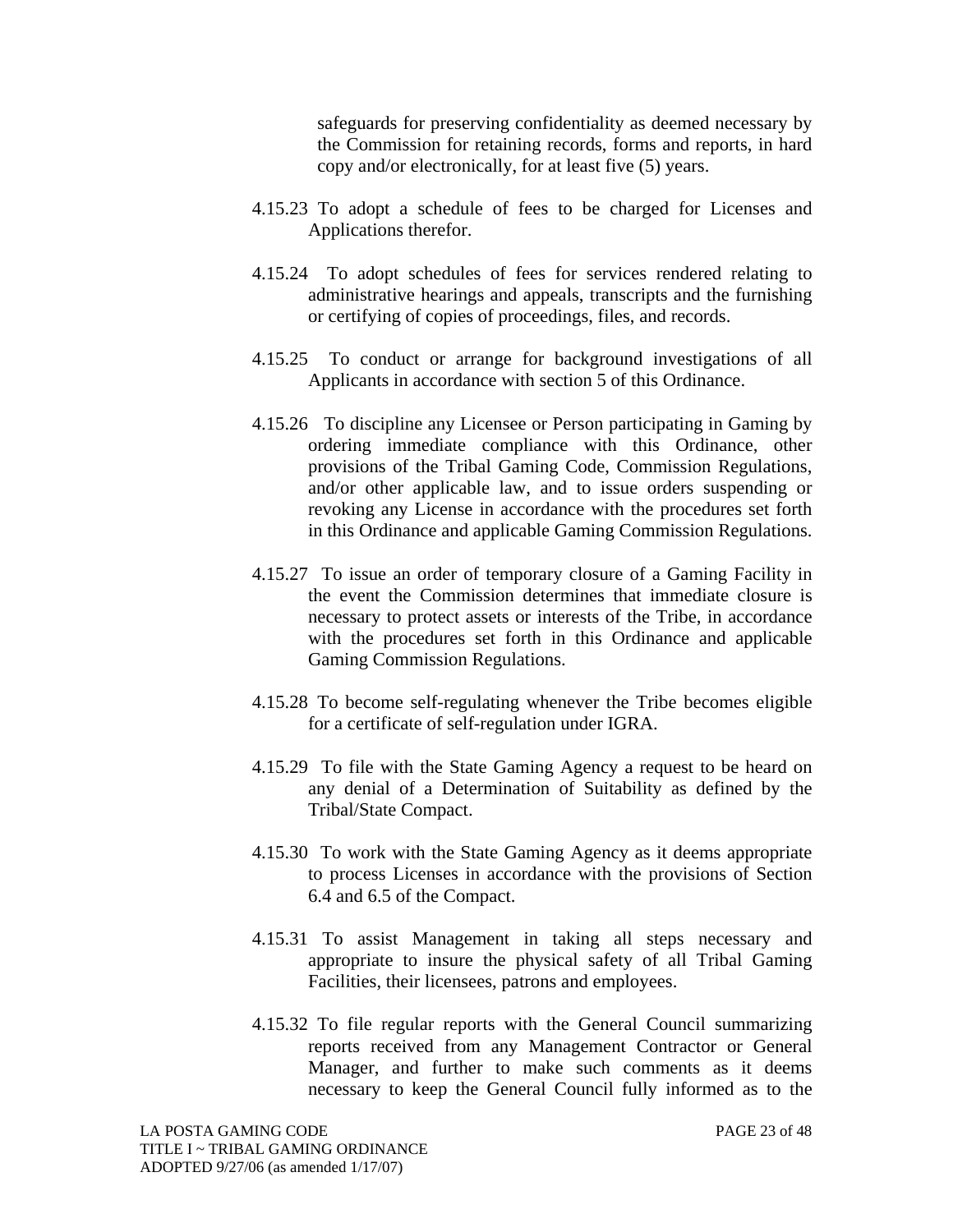status of the Tribal Gaming Commission's activities in response to those reports.

- 4.15.33 To determine whether any Game of Chance is classified as Class II Gaming or Class III Gaming.
- 4.15.34 To fix technical standards for Gaming Devices and regulations governing Gaming Device procurement, testing, certification, operational and maintenance requirements, removal, storage and disposal.
- 4.15.35 To establish such departments and employ such staff as reasonably may be required to fulfill its responsibilities under this Ordinance, other provisions of the Tribal Gaming Code, and other applicable law. Compensation of Commission staff shall be limited to that which is comparable to compensation paid to persons performing similar duties in other governmental Gaming regulatory agencies.
- **4.16 Annual Budget.** The Commission shall prepare an annual operating budget for all Commission activities and present it to the General Council for approval by December 15 of each year.

#### **4.17 Tribal Gaming Commission Regulations, Policies and Procedures**

- 4.17.1 The Commission shall promulgate such regulations, policies and procedures as are necessary to carry out the orderly performance of its duties and powers, including, but not limited to, the following:
	- (a) Minimum Internal Control Standards ("MICS") at least as stringent as those issued by the NIGC;
	- (b) Interpretation and application of this Ordinance and other provisions of the Tribal Gaming Code, as may be necessary to enforce the Commission's duties and exercise its powers;
	- (c) Regulations governing the procurement, operation, maintenance, storage and disposal of Gaming Devices, technical specifications and rules of play;
	- (d) Internal operations, including the establishment and functions of departments and the conduct of inspections, investigations, hearings, enforcement actions and other powers of the Commission authorized by this Ordinance;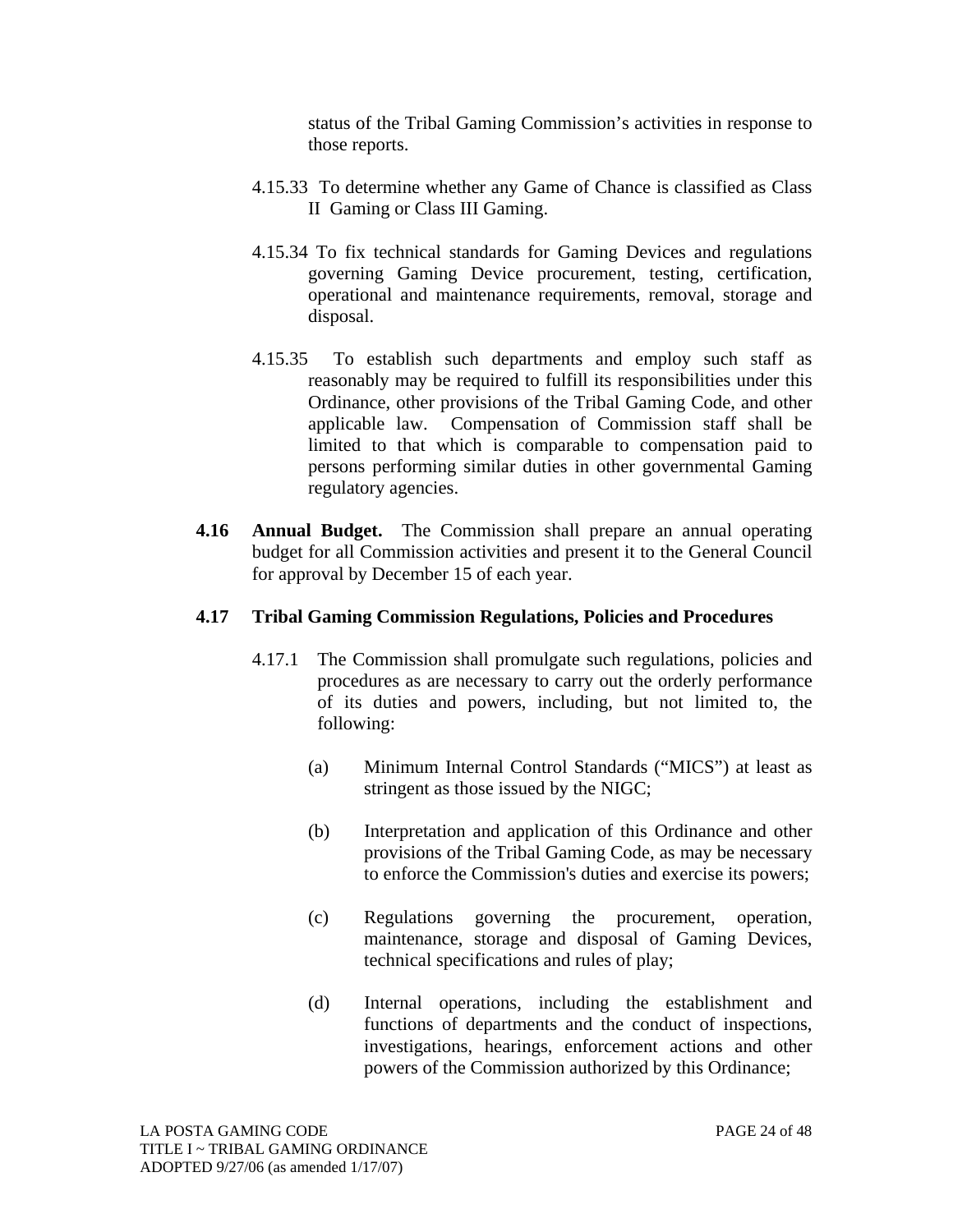- (e) Licensing procedures;
- (f) A regulatory system for overseeing Gaming, including accounting, contracting, operation and management, and those items identified in Section 6.3 of this Ordinance;
- (g) Internal controls and financial audits of all Gaming Operations that shall, at a minimum:
	- (1) Prescribe minimum procedures for safeguarding the gaming operation's assets and revenues, including recording of cash and evidences of indebtedness and mandatory count procedures. Such procedures shall establish a control environment, accounting system and control procedures that safeguard the assets of the organization, assure that operating transactions are properly recorded and encourage adherence to prescribed policies.
	- (2) Prescribe minimum reporting requirements to the NIGC.
	- (3) Provide for the adoption and use of internal audits by Tribal Gaming Commission auditors and Certified Public Accountants licensed to practice accounting in the State of California.
	- (4) Ensure that a uniform code of accounts and accounting classifications are formulated to assure consistency, comparability and effective disclosure of financial information. Such code shall require that records be retained that reflect statistical drop (amount of cash wagered by patrons), statistical win (amount of cash won by the gaming operation) and the percentage of statistical win to statistical drop, or provide similar information for each type of game or each gaming device.
	- (5) Provide for the maintenance of documentation (i.e., checklist, transaction forms, programs, reports, etc.) to evidence all internal work performed as it relates to the requirements of this section.
	- (6) Provide that all financial statements and supporting documentation relating to the gaming operation be maintained for a minimum of five (5) years.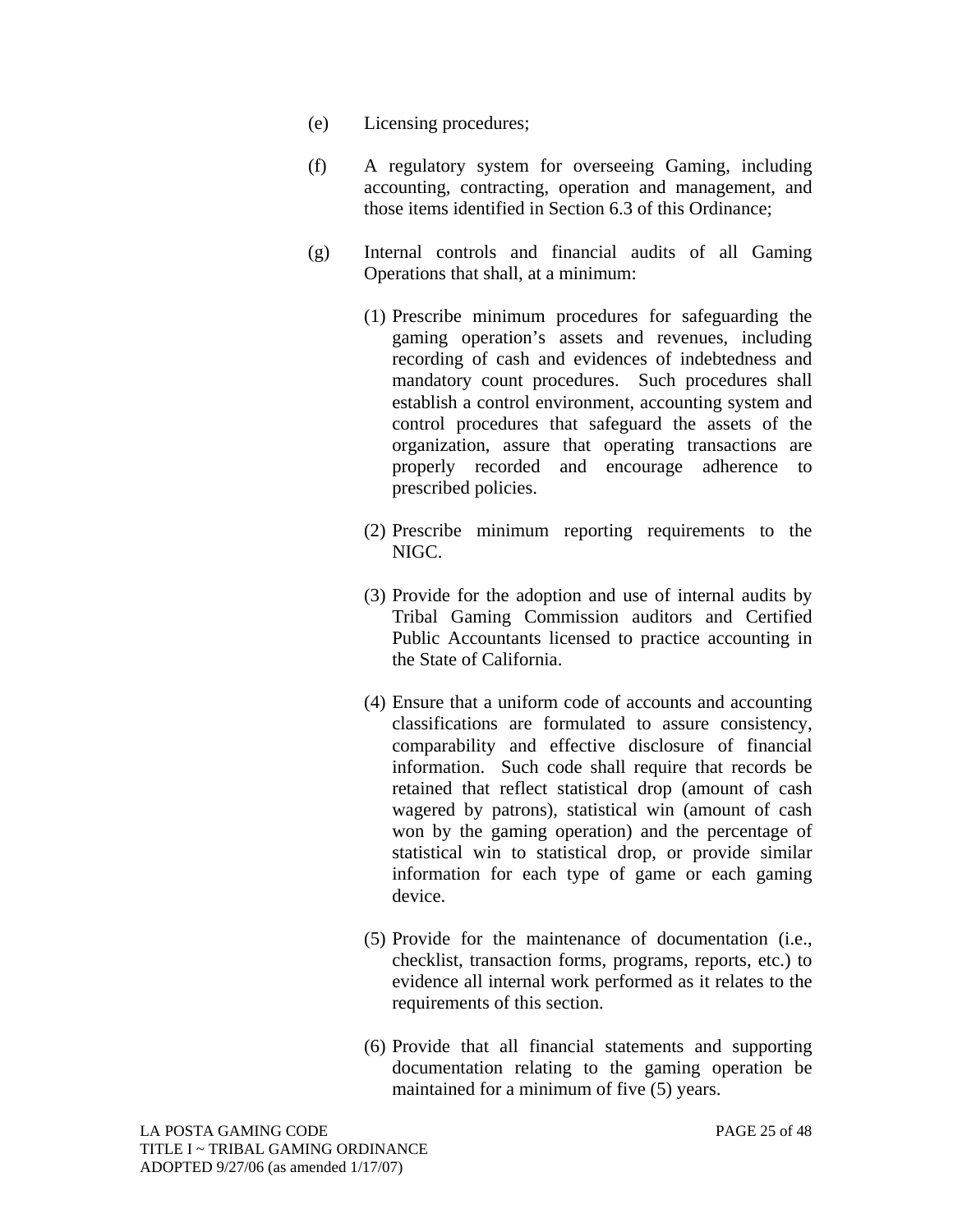- (h) Procedures for the fair and timely resolution of gamingrelated disputes between patrons and management;
- (i) A procedure for the listing of persons who may be excluded or ejected from any licensed Gaming Facility. The list may include any person whose presence in the gaming establishment is determined by the Commission to pose a threat to the welfare of the Tribe, the gaming public, or to licensed gaming.
- 4.17.2 All initial regulations of the Tribal Gaming Commission are subject to review and approval of the General Council, documented by General Council resolution. Modifications and amendments to any Commission Regulations shall be effective upon their adoption by the Commission, but shall be noticed to the General Council, and may be vetoed or further modified in whole or in part by the General Council if such action is determined to be in the best interests of the Tribe.
- 4.17.3 Gaming Commission Regulations, and any amendments thereto, that require NIGC approval in accordance with 25 CFR Part 522 shall be timely submitted to NIGC for processing.

**4.18 Right of Entrance; Bi-Monthly Inspection.** The Commission and its duly authorized officers, employees and/or agents may reasonably enter upon the premises of any Licensee or Gaming Facility at any time for the purposes of making inspections and examining the accounts, books, papers and documents of any such Licensee or Gaming Facility.

- 4.18.1 Aid to Entry. The Licensee or Gaming Facility staff shall facilitate such inspection or examinations by giving every reasonable aid to the Commission and to any properly authorized Commission representative.
- 4.18.2 Frequency of Inspection. An authorized representative of the Commission shall visit each Gaming Facility at least once every two weeks during normal business hours for the purpose of monitoring its operation. Such visits shall be unannounced.
- **4.19 Investigation** The Commission, or its designee, upon complaint or upon its own initiative, whenever it may deem it necessary in the performance of its duties or the exercise of its powers, may investigate and examine the operation and premises of any Licensee within its jurisdiction.
- **4.20 Due Process for Dispute Resolution and Enforcement Proceedings.**  The Commission shall ensure due process by providing notice and an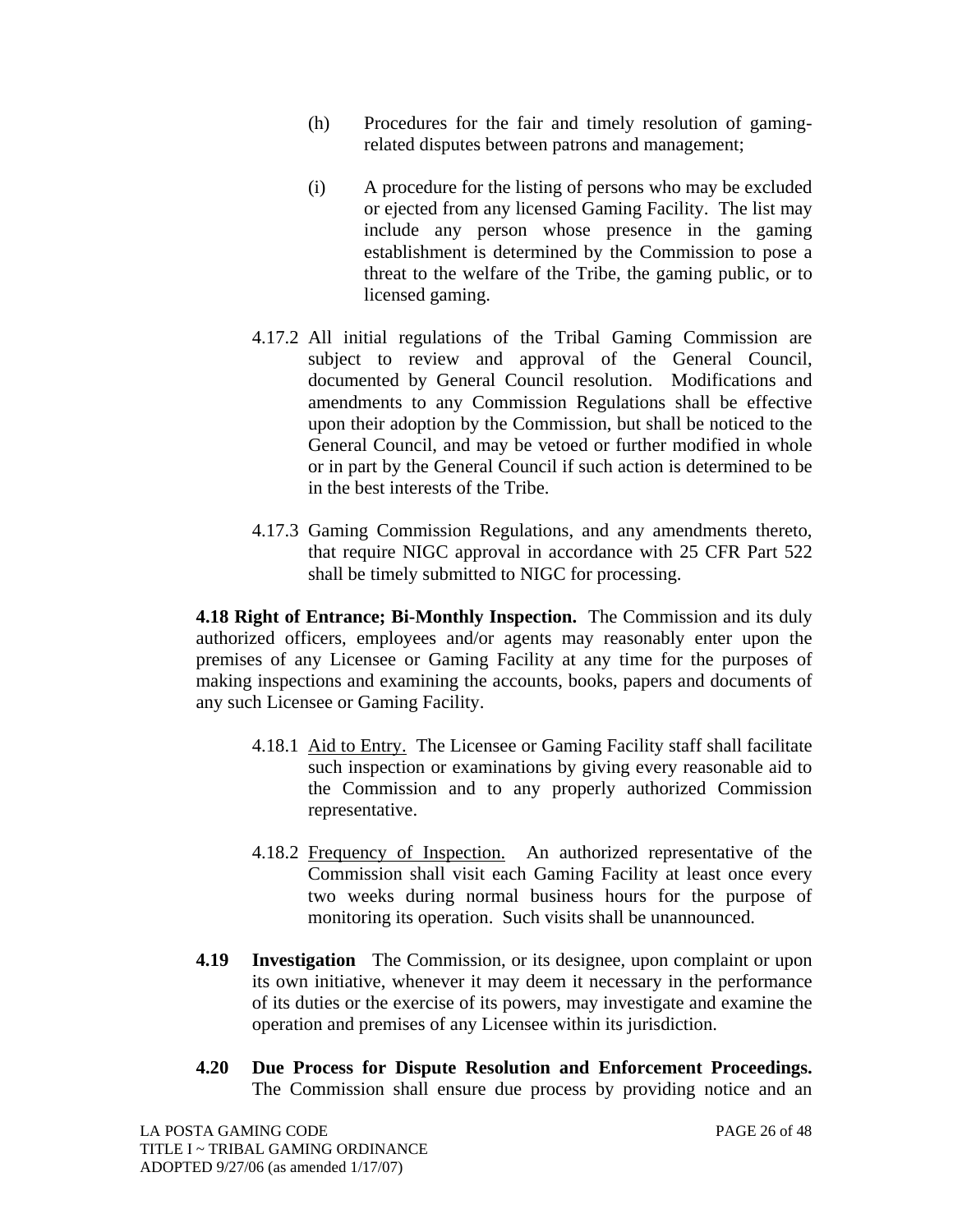opportunity to be heard in connection with any exercise of its dispute resolution or enforcement capabilities.

- 4.20.1 Patron Dispute Resolution Patron disputes shall be processed in accordance with the provisions of Section 7 of this Ordinance (as to Gaming-related disputes), Title IX of the Tribal Gaming Code (in connection with patron tort claims), and Gaming Commission Regulations.
- 4.20.2 Enforcement Proceedings. Enforcement proceedings arising from the violation of any Gaming-related law shall be processed in accordance with the provisions of Section 8 of this Ordinance and Gaming Commission Regulations.
- 4.20.3 Appeals. Affected parties may have a right to appeal a Commission determination as provided in Section 7 of this Ordinance and Title IX of the Tribal Gaming Code (as to patron disputes) or Section 8 of this Ordinance (as to enforcement proceedings), and in applicable Gaming Commission Regulations.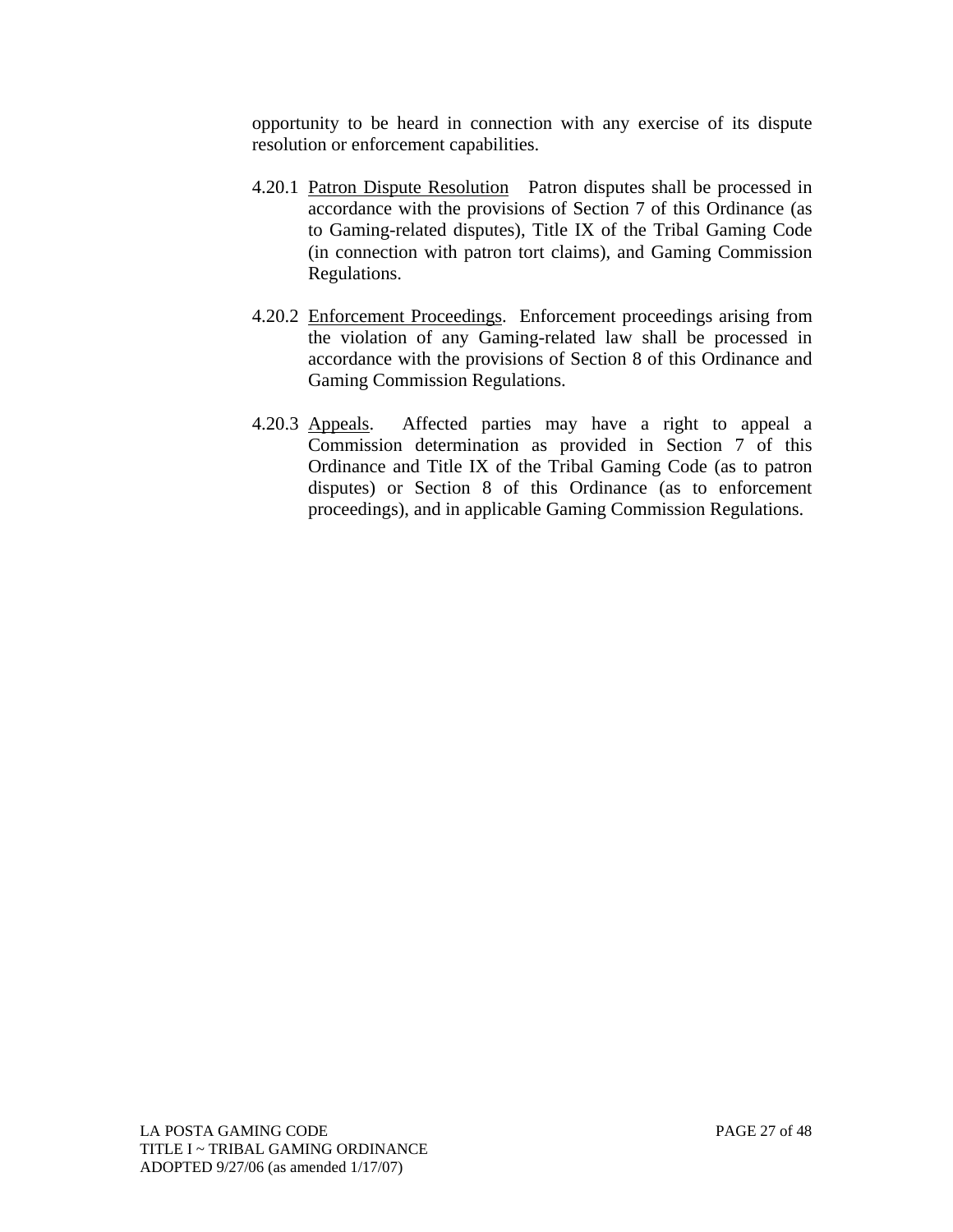# **SECTION 5 TRIBAL GAMING LICENSES**

#### **5.1 Applicability and Type.**

- **5.1.1** Every Gaming Facility is required to have a current and valid Facility License issued by the Commission to lawfully operate within the jurisdiction of the La Posta Band.
- **5.1.2** Every Key Employee, Primary Management Official (including every Management Contractor) and Employee that aids or participates in Gaming within the jurisdiction of the La Posta Band is required to have a current and valid Gaming Employee License issued by the Commission.
- **5.1.3** Every Gaming Vendor that provides or receives, or is likely to provide or receive at least Twenty-five Thousand Dollars (\$25,000) in cash or value in any twelve (12) month period to or from a Gaming Enterprise is required to have a current and valid Vendor License issued by the Commission.
- **5.1.4** Every Financial Source doing business with a Gaming Enterprise within the jurisdiction of the La Posta Band is required to have a current and valid Vendor License issued by the Commission, unless such requirement is waived pursuant to the provisions of Section 6.4.6 of the Compact.
- **5.1.5** Every Labor Union and Representative that seeks to or does organize Gaming Employees and/or other Employees of the Gaming Enterprise and/or Commission in accordance with Title XIII of the Tribal Gaming Code is required to have a current and valid Labor Organization License issued by the Commission.
- **5.1.6** The Commission may require other categories of persons to be licensed, in its discretion, and may exempt certain persons or organizations from licensing requirements, subject to the requirements of the Tribal/State Compact.
- **5.2 License Term**. No License shall be in effect for a period of longer than two years; provided, however, that all Licensees may seek to renew their Licenses for additional periods of time in accordance with Section 5.11 of this Ordinance and applicable Gaming Commission Regulations.
- **5.3 Facility Licenses.** Each Gaming Facility authorized by the Compact and this Ordinance must be licensed by the Tribal Gaming Commission to operate lawfully within the jurisdiction of the La Posta Band.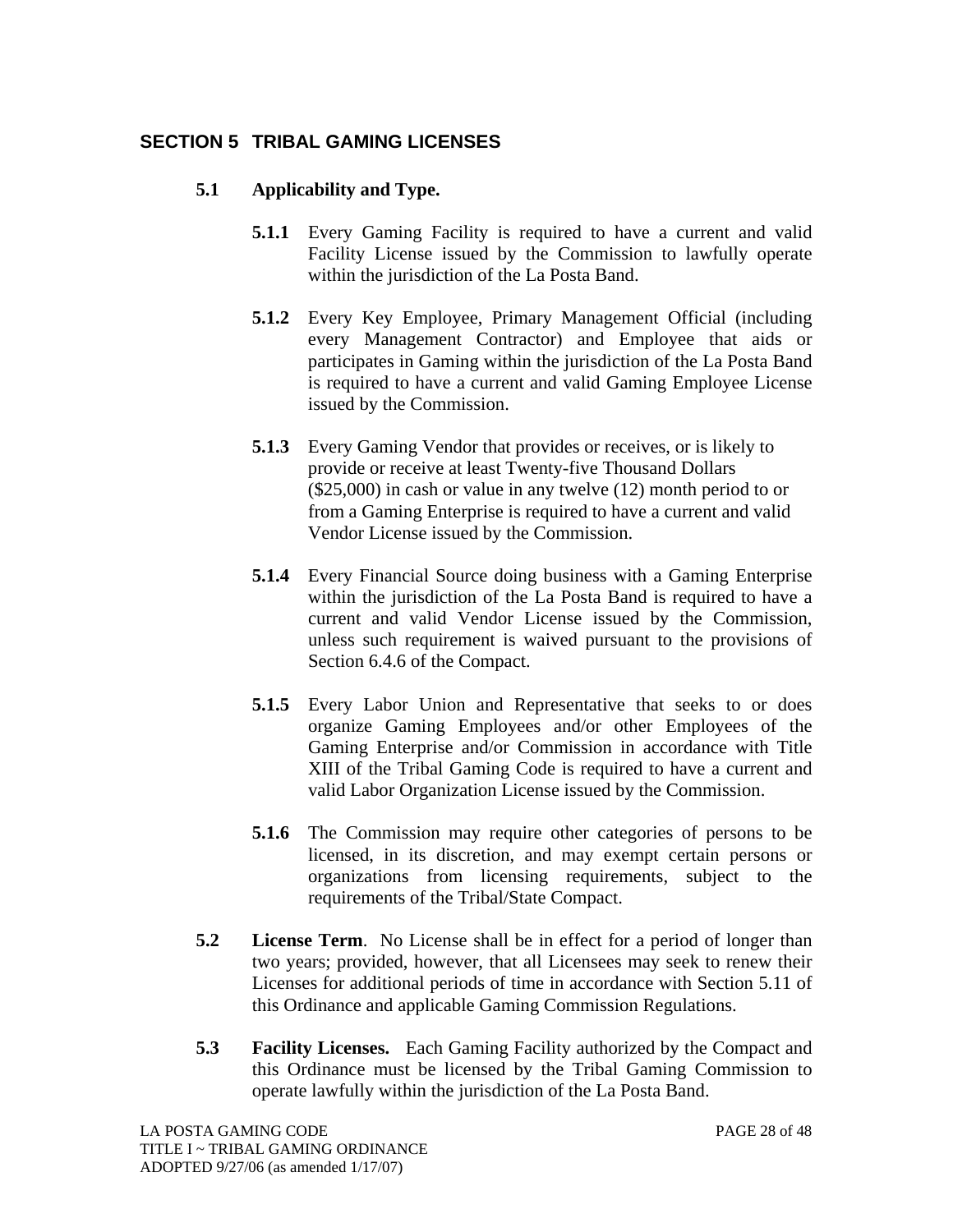- **5.3.1** A Facility License shall be issued if the following criteria are met:
	- (a) The construction, expansion or modification of the Facility meets the building and safety requirements as required by Title VII of the Tribal Gaming Code.
	- (b) The construction, expansion or modification of the Facility shall meet the standards of the federal American with Disabilities Act pursuant to Title IV of the Tribal Gaming Code.
	- (c) The Commission has issued a certificate of occupancy that is in current force and effect in accordance with section 3.9.2 of this Ordinance.
- **5.3.2** The Commission shall forward each Facility License to the State Gaming Agency within ten (10) days of issuance.
- **5.3.3** The Facility License shall be posted in a conspicuous and public place in the Facility at all times.

# **5.4 General Application Procedure for All Other Licenses**

- 5.4.1 Submission to Tribal Gaming Commission. An Applicant seeking an Employee License, a Vendor or Financial Source License, or a Labor Organization License shall submit an Application to the Tribal Gaming Commission on such form as the Commission may require.
- 5.4.2 Application Fees. The Commission may fix a reasonable Application fee and guidelines for the payment thereof.
- 5.4.3 Application Contents. In accordance with section 6.4.7 of the Tribal/State Compact, all application forms must request adequate information from the Applicant to enable the Commission to undertake the appropriate background investigation and render a determination of suitability. Specific requirements shall be set forth in Gaming Commission Regulations.
- 5.4.4 Privacy Act In accordance with 25 C.F.R. §556.2, all application forms must comply with the provisions of the Privacy Act of 1974 by including the following language:

In compliance with the Privacy Act of 1974, the following information is provided: Solicitation of the information on this form is authorized by 25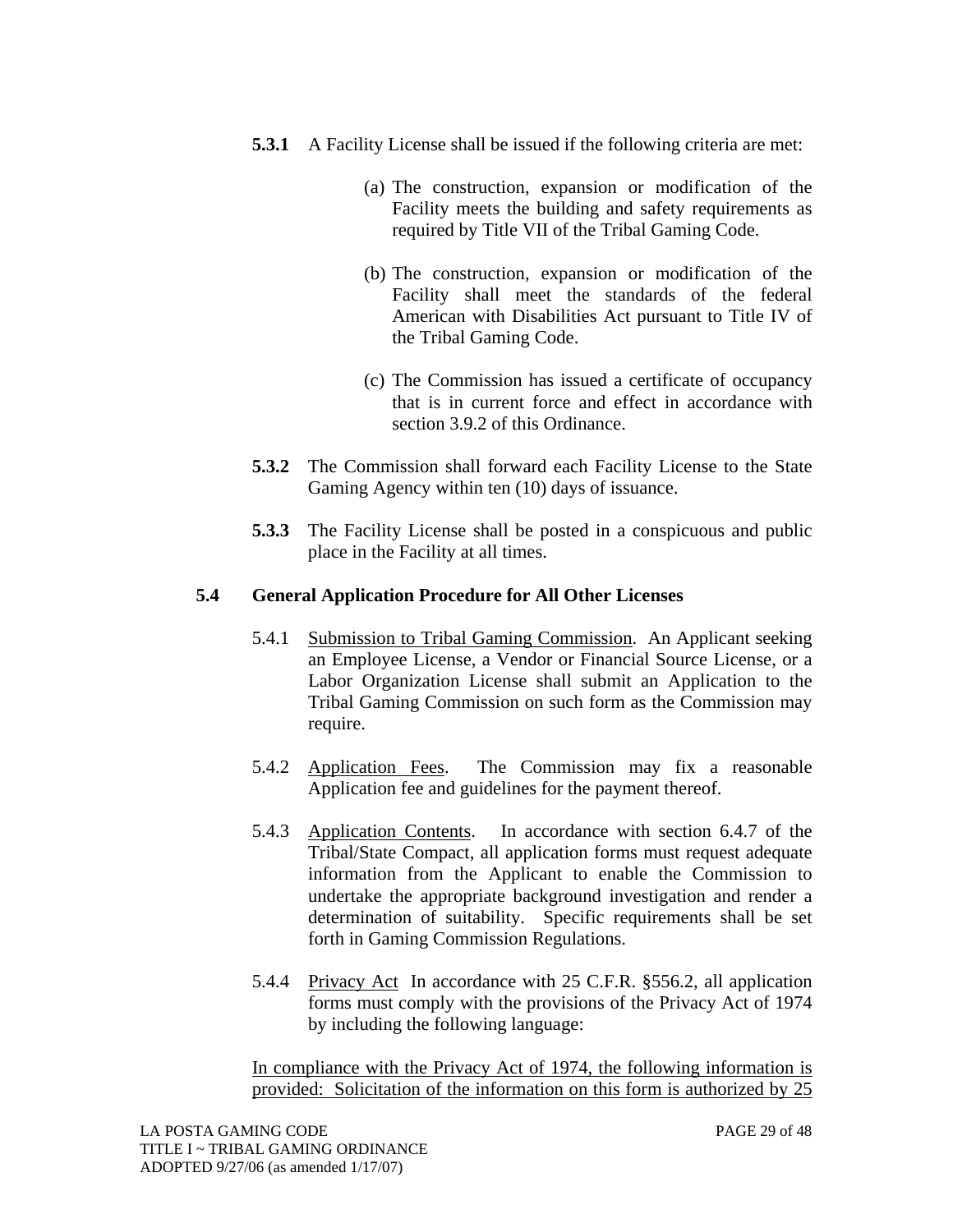U.S.C. § 2701 et seq. The purpose of the requested information is to determine the eligibility of individuals to be employed in a gaming operation. The information will be used by the Tribe and the National Indian Gaming Commission members and staff who have need for the information in the performance of their official duties. The information may be disclosed to appropriate Federal, Tribal, State, local or foreign law enforcement and regulatory agencies when relevant to civil, criminal or regulatory investigations or prosecutions or when necessary pursuant to a requirement by a Tribe or the National Indian Gaming Commission in connection with the hiring or firing of an employee, the issuance or revocation of a gaming license, or investigation of activities while associated with a Tribe or a gaming operation. Failure to consent to the disclosures indicated in this notice will result in a Tribe being unable to hire you in a primary management official or key employee position. The disclosure of your Social Security Number (SSN) is voluntary. However, failure to supply a SSN may result in errors in processing your application.

5.4.5 False Statement. In accordance with 25 C.F.R. § 556.3, all application forms must contain the following language as required by the False Statements Act:

A false statement on any part of your application may be grounds for not hiring you, or for firing you after you begin work. Also, you may be punished by fine or imprisonment.

5.4.6 Fingerprints. The Commission must obtain, or cause to be obtained, fingerprints for each Applicant (or principal, if the Applicant is a business entity), in accordance with Commission procedures developed in compliance with 25 C.F.R. § 522.2(h) for use in completing background investigations. Fingerprints shall be processed for background investigation purposes in accordance with section 5.6.1 below.

5.4.7 Background Investigation. Upon receipt of a completed Application and Applicant fingerprints, the Commission must conduct or cause to be conducted a background investigation on each Applicant using the information provided on the Application, which investigation will conform to the procedures detailed in Commission Regulations and policies in accordance with 25 C.F.R. § 522.2(b) and, at a minimum, satisfy the requirements of 25 C.F.R. Parts 556 and 558.

**5.5 Review Procedure and Determination of Suitability.** The Tribal Gaming Commission, or its designee, shall thoroughly review and conduct a background investigation of each License Applicant sufficient to make a determination of suitability as required under IGRA, the Compact and this Ordinance.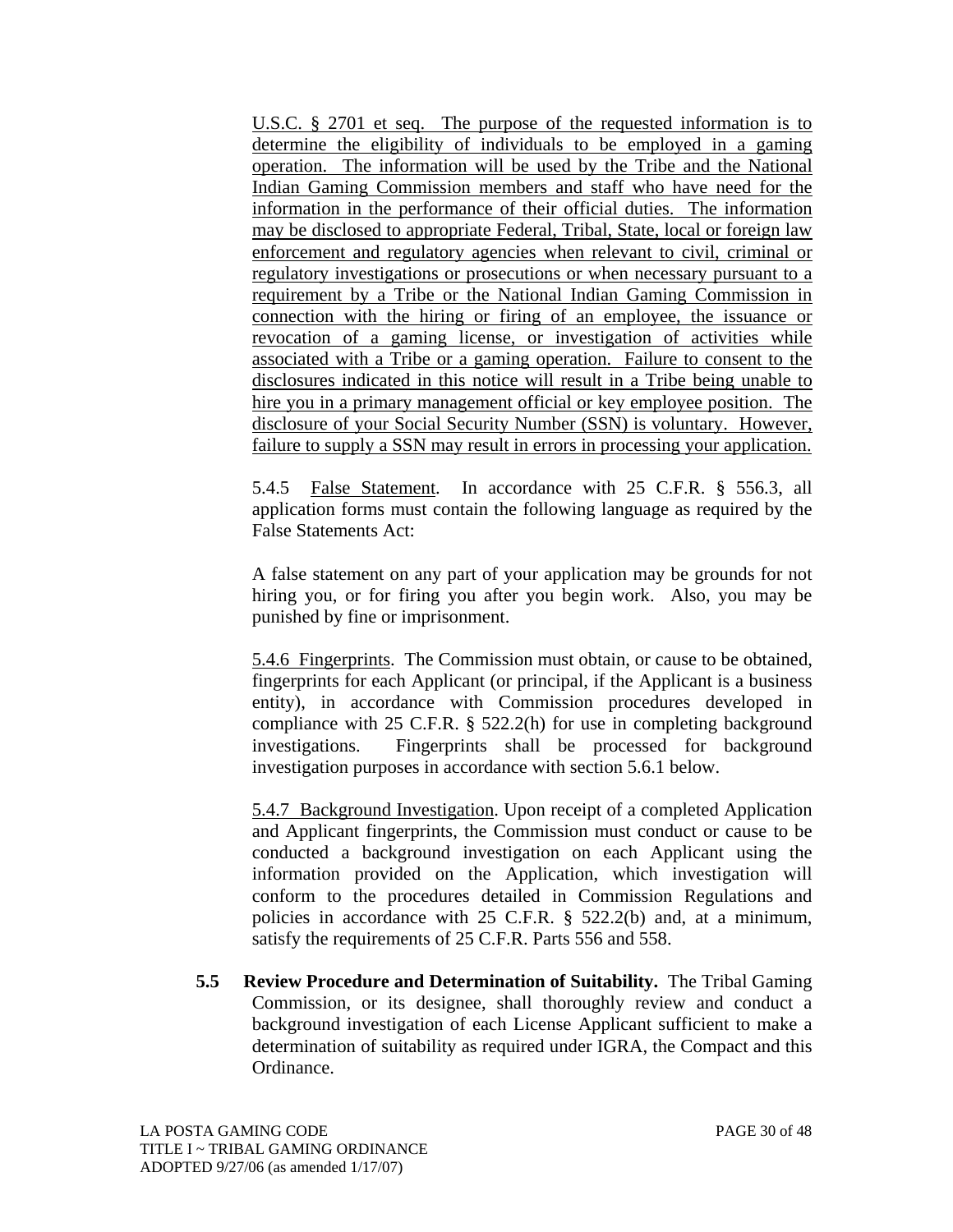5.5.1 The Commission's review and background investigation shall include, without limitation, the following:

- (a) contact all references;
- (b) verify all information provided in Application; and
- (c) investigate prior activities, criminal record (if any), reputation, habits and associations.

5.5.2 The Commission shall prepare, or cause to be prepared, a report of findings, including documentation of potential problem areas and disqualifying information. The report should describe the steps taken to conduct the background investigation, the results obtained, the conclusions reached and the bases for those conclusions.

5.5.3 If the Commission determines that a Person poses a threat to the public interest or to the effective regulation of gaming, or creates or enhances dangers of unsuitable, unfair, or illegal practices and methods and activities in the conduct of gaming, or otherwise fails to satisfy the criteria set forth in section 6.4.3 of the Compact, the Commission shall issue a determination that the Person is not suitable and deny the Person's Application for a License.

- 5.5.4 No License shall be granted to any person who:
	- (a) is under the age of 18 (except as may be provided by Commission Regulation as to personnel employed by a lessee or licensee to sell food and non-alcoholic beverages outside Gaming areas within the Facility); or
	- (b) has been convicted of or entered a plea of guilty or no contest to a gambling related offense, fraud or misrepresentation; or
	- (c) has been convicted of or entered a plea of guilty or no contest to any offense not specified in subsection (B) within the immediately preceding five years. This provision shall not apply if that person has been pardoned by the Governor of the State where the conviction occurred or, if an Enrolled Tribal Member, is determined to be a person who is not likely again to engage in any offense or criminal course of conduct and the public good does not require that the Applicant be denied a Gaming License; or
	- (d) is determined to have participated in organized crime or unlawful gambling or whose prior activities, criminal record, if any, or reputation, habits, and associations pose a threat to the public interest or to the effective regulation and control of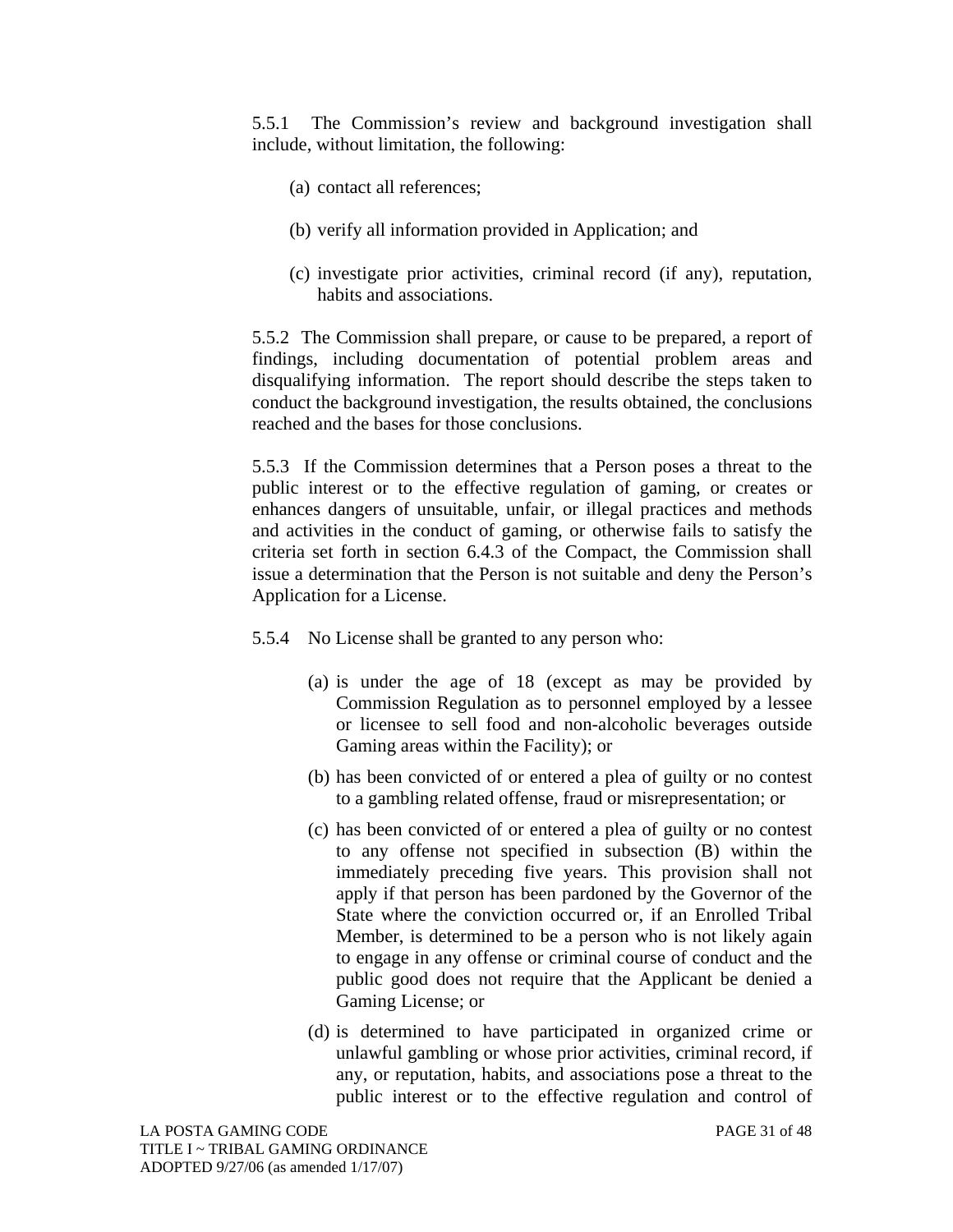gaming, or create or enhance the dangers of unsuitable, unfair, or illegal practices, methods and activities in the conduct of gaming or the carrying on of the business and financial arrangements incidental thereto.

#### **5.6 Role of National Indian Gaming Commission in Licensing Process**

- 5.6.1 The Commission shall transmit fingerprints of each Applicant to the NIGC to obtain a criminal history from the FBI. In addition, the Commission shall provide to NIGC each Application, investigative report and supporting documentation, and preliminary determination of suitability for further processing in accordance with 25 C.F.R. §§ 558.3 and 558.4. The Commission may issue a license to any Applicant otherwise determined suitable for which NIGC provides no objection within thirty (30) days of the provision of the Applicant's file to the NIGC. If NIGC identifies any objections to the licensing of the Applicant during that time period, the Commission must take such objections into account before making a final determination as to whether the Applicant should be licensed.
- 5.6.2 The Commission shall maintain each Applicant's file, including Applications, background investigation reports, and suitability determination reports, for inspection by the NIGC for no less than three (3) years from the date of denial of an Application or termination of employment, as the case may be.
- 5.6.3 If an Applicant is denied a License, the Commission shall notify NIGC and may forward to NIGC a copy of the rejected Applicant's file pursuant to 25 C.F.R. §556.5(d).

#### 5.7 **Role of State Gaming Agency in Licensing Process**

- 5.7.1 Pursuant to sections 6.4.4, 6.4.5 and 6.4.6 of the Compact, each Applicant for a Gaming Employee License or a Gaming Vendor License must obtain a determination of suitability from the State Gaming Agency.
- 5.7.2 In accordance with section 6.4.4 of the Compact, no Gaming Employee may be employed if the State Gaming Agency has denied his/her application for an initial determination of suitability, or if his/her application for a renewal of such determination has been denied, or if his/her determination of suitability has expired without renewal, unless: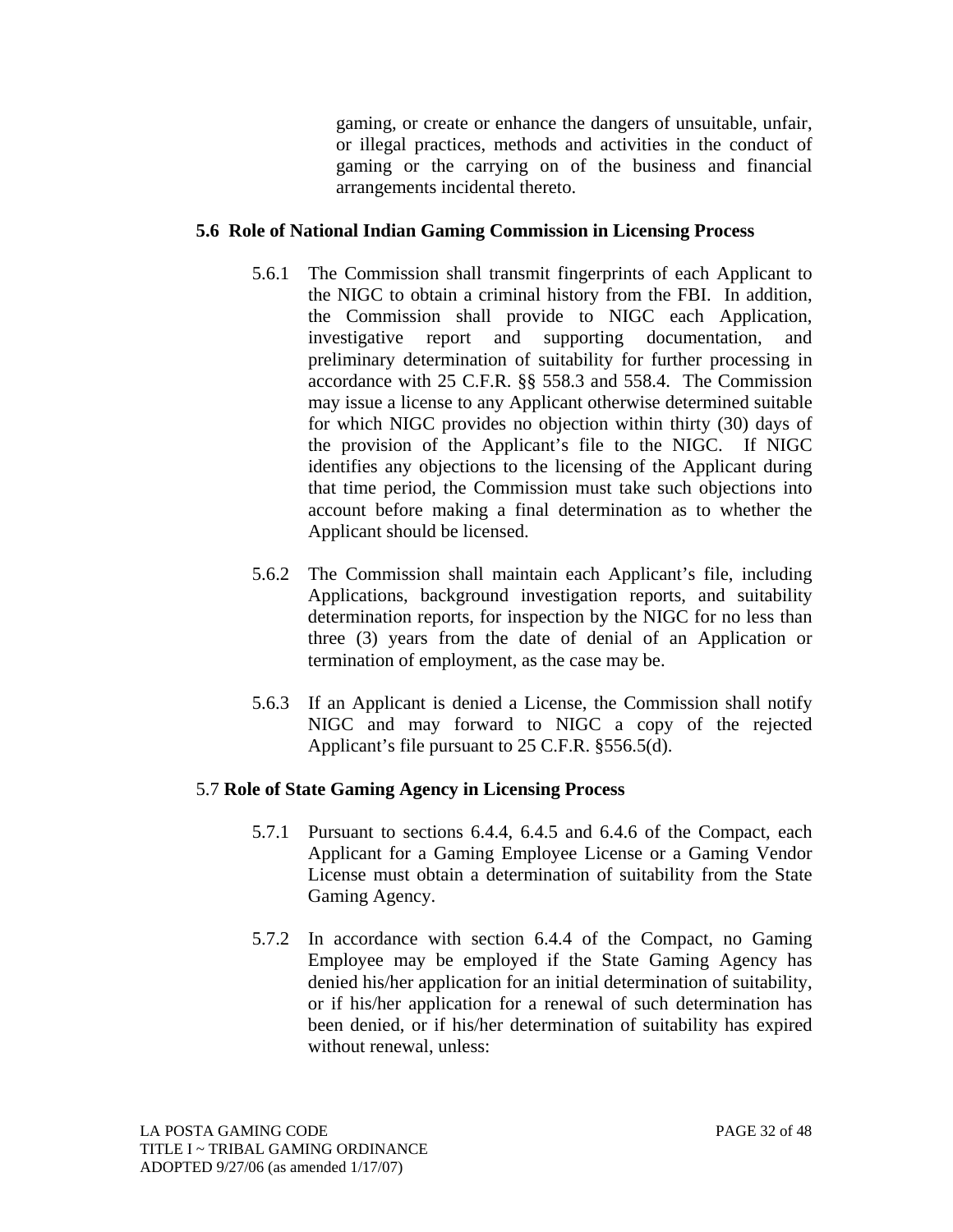- (a) The person holds a valid and current License issued by the Commission;
- (b) The denial of the application by the State Gaming Agency is based solely on activities, conduct or associations that antedate the filing of the person's initial application to the State Gaming Agency for a determination of suitability;
- (c) The person is not an employee or agent of any other gaming operation; and
- (d) The person either (i) is an Enrolled Tribal Member, or (ii) has been in the continuous employ of the La Posta Band for at least three years prior to the effective date of the Compact.
- 5.7.3 Subject to the provisions of sections 6.4.5 and 6.4.6 of the Compact, no Gaming Vendor or Financial Source may enter or continue to perform under an agreement or contract with the La Posta Band for the provision of any Gaming Resources or financing if the State Gaming Agency has denied its application for an initial determination of suitability, or if its application for a renewal of such determination has been denied, or if its determination of suitability has expired without renewal.
- 5.7.4 The Commission may, in its discretion, seek to contract with the State Gaming Agency for the conduct of background investigations, may rely on state certification of non-objection previously issued under a gaming compact involving another tribe, or may rely on a state gaming license previously issued to an applicant, to fulfill some or all of the Commission's background investigation responsibilities.
- 5.7.5 The Commission shall ensure that a monthly report is provided to the State Gaming Agency with the name, badge identification number, and job descriptions of all Employees licensed by the Commission.

#### **5.8 Other License Provisions**

5.8.1 Gaming Employee License A Gaming Employee License issued pursuant to this section shall be effective for only the location, job and employer contained in the Application; provided, however, nothing herein shall prohibit a Primary Management Official or Key Employee from simultaneously performing the duties and responsibilities of more than one position; provided further, that the Primary Management Official or Key Employee is performing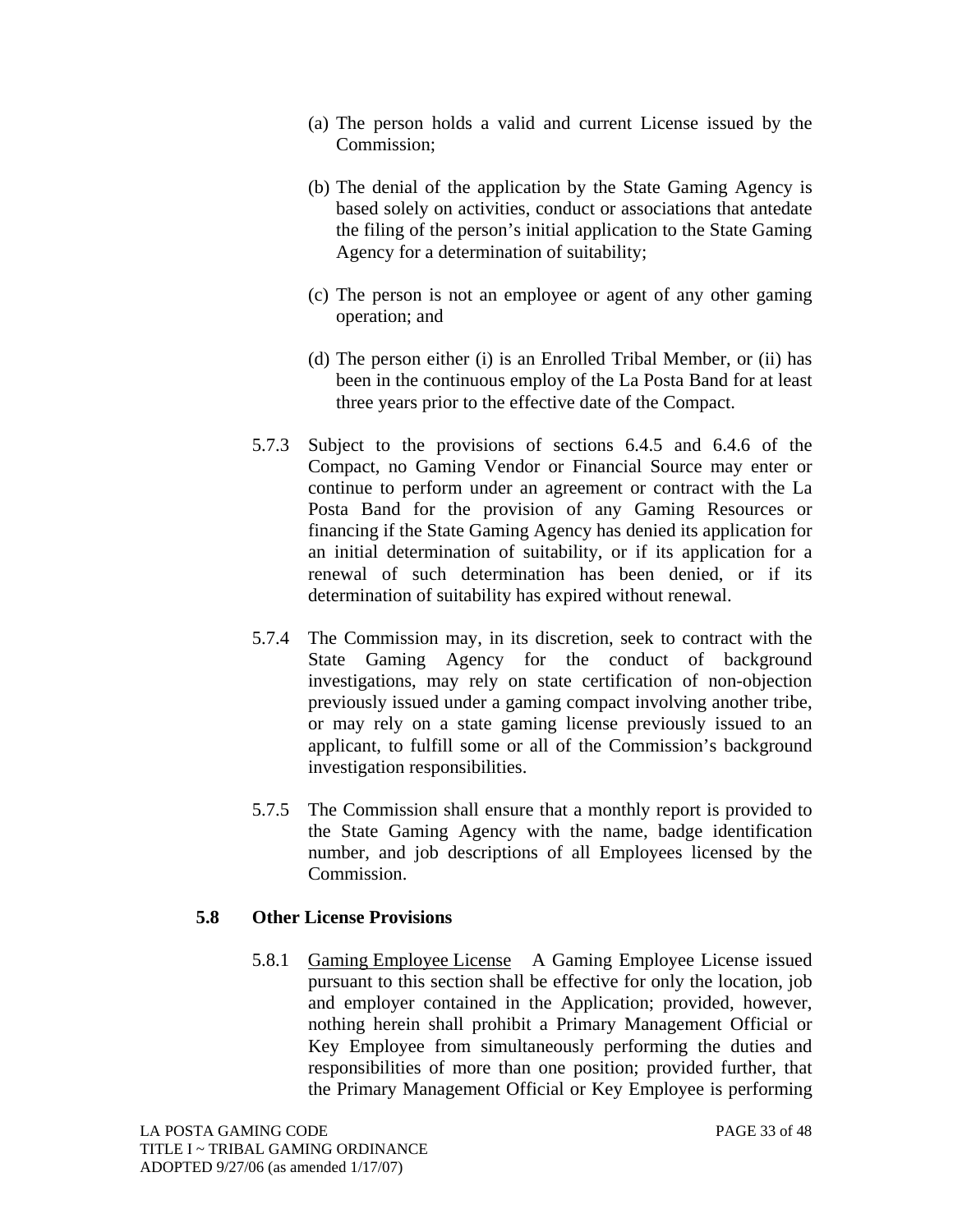a position that is directly in lineal descent below him/her in the organizational structure of the Enterprise and that s/he is qualified and trained to perform the duties of the positions so performed. Dealers may also be permitted to deal various card games so long as they are qualified and trained to perform the duties of the positions so performed and are specifically licensed for those positions.

- 5.8.2 Non-Gaming Employee License A Non-Gaming Employee License, that may be issued to Employees that are not permitted in areas of Gaming, such as cooks, kitchen staff, food servers, or hosts/hostesses, shall be effective for only the location, job and employer contained in the Application. The Commission may determine, and document through Regulation, that these Licenses do not require the same level of background scrutiny required for Gaming Licenses.
- 5.8.3 Part-Time or Full-Time Licenses Each Employee's License shall state clearly whether the Employee is a part-time or full-time Employee.
- 5.8.4 Requirement to Produce License Upon RequestAll Licensees must carry the License and visibly display the License during working hours and must produce the License upon the request of any person.
- 5.8.5 Non-Transferability. No License shall be sold, lent, assigned or otherwise transferred.
- **5.9 Temporary Licensing.** Notwithstanding anything herein to the contrary, if an Applicant has completed a License Application, the Commission may immediately issue a temporary License, lasting no longer than ninety (90) days, if:
	- 5.9.1 The Commission has conducted a preliminary local background investigation; and
	- 5.9.2 Based on the preliminary investigation, the information does not indicate that the Applicant has a criminal history.
- **5.10 Conditional Licensing**. The Commission may by regulation define circumstances under which licenses may be issued on a conditional basis.
- **5.11 Renewals.** A Licensee may seek to renew his/her License by applying to the Commission for a renewal before the License expires. Applicants may be required to provide updated material as requested, and should also

.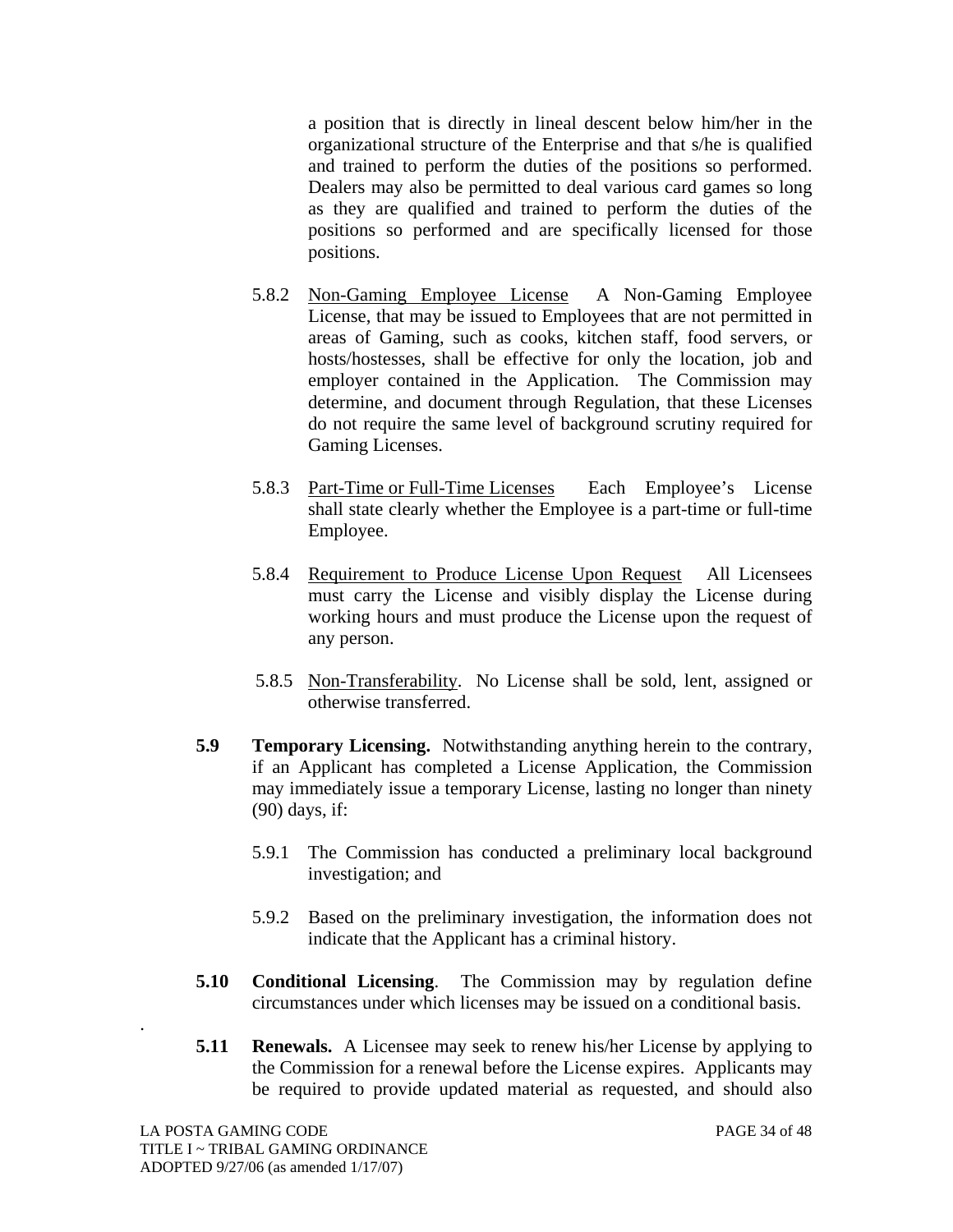ensure there are current determinations of suitability on file with the State Gaming Agency.

#### **5.12 Denial, Suspension or Revocation of License**

- 5.12.1 License Denial. Any Application for a License shall be denied if the Tribal Gaming Commission, after an adequate review, determines the Application is incomplete or deficient, or that employment of or contract with the Applicant would pose a threat to the public interest or the effective regulation of gaming, or would create or enhance the danger of unsuitable, unfair or illegal practices and methods and activities in the conduct of gaming. If the Commission has made any of the foregoing determinations about an Applicant for an Employee License, no Management Contractor or Gaming Enterprise shall employ the Applicant.
- 5.12.2 Suspension or Revocation The Tribal Gaming Commission may suspend or revoke a License for any of the following reasons:
	- (a) The Licensee withheld pertinent information or made False Statements on the Application;
	- (b) The Licensee participated in Gaming that was not authorized by any License or Tribal law, and therefore deemed illegal;
	- (c) The Licensee attempted to bribe a General Council member, Commissioner or other Person, in an attempt to avoid or circumvent Tribal law;
	- (d) The Licensee offered something of value to a Tribal Gaming Commission member, in violation of the Tribal Gaming Commission Ethics and Conduct Ordinance set forth at Title X of the Tribal Gaming Code;
	- (e) The Licensee knowingly promoted, played or participated in any Gaming operated in violation of Tribal or federal law;
	- (f) The Licensee is knowingly involved in the falsification of books or records that relate to a transaction connected with a Gaming Operation;
	- (g) The Licensee violates this Ordinance, other applicable Tribal or federal law, or Gaming Commission Regulations;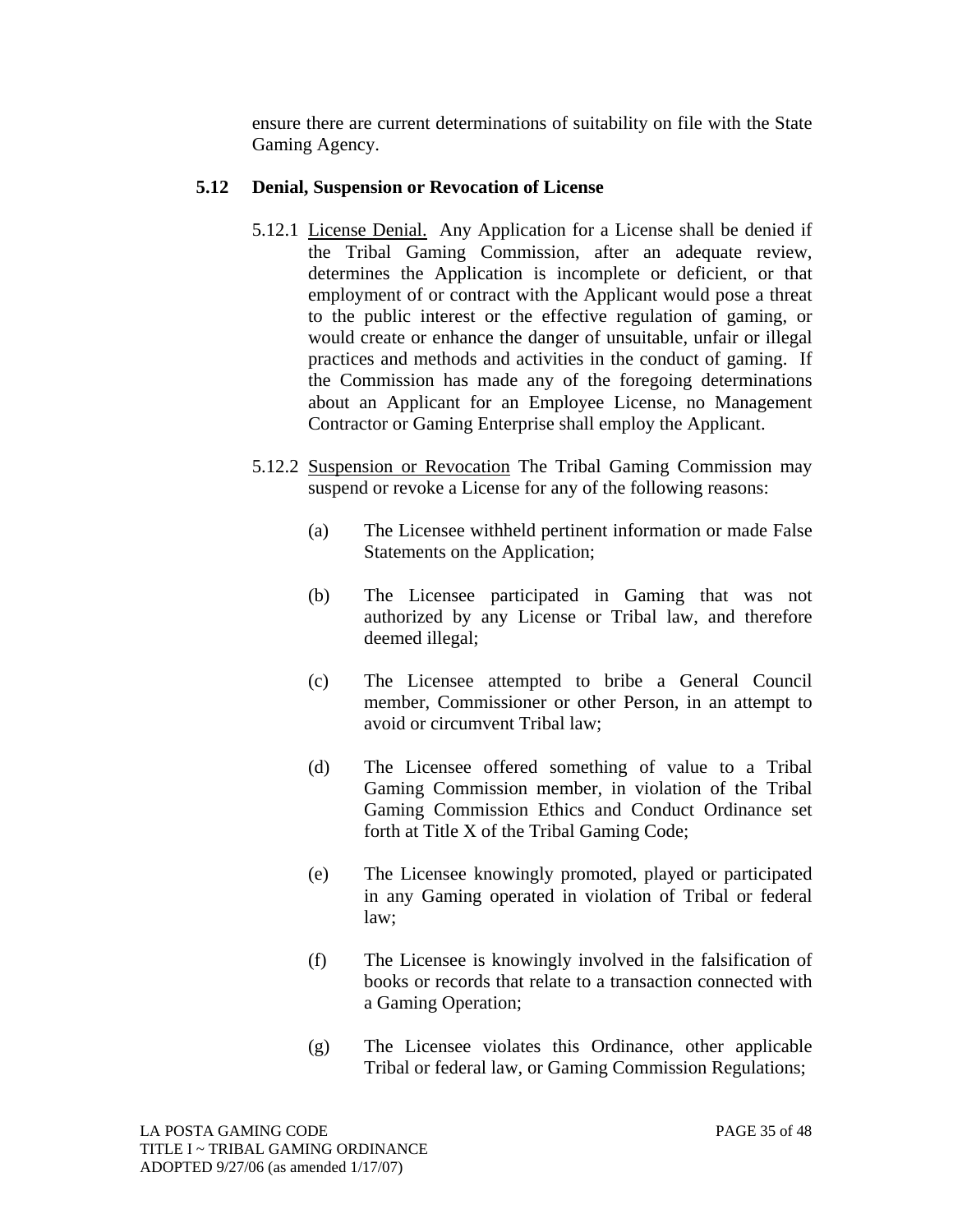- (h) The Licensee has been convicted of, or has entered a plea of *nolo contendere* to, any crime involving Gaming, fraud, theft, or embezzlement, or the sale of illegal narcotics or controlled substances;
- (i) The Licensee has refused to comply with any lawful order, inquiry or directive of the Commission, the General Council, the federal government or any court of competent jurisdiction;
- (j) The Licensee has been charged with a felony; however, a temporary suspension may be removed if the charges are subsequently dismissed.
- (k) Any other Cause the Commission deems appropriate to ensure the integrity of the Gaming Operation.

#### 5.12.3 Procedure for Denial, Suspension or Revocation

- (a) The Commission shall by Regulation establish procedures for the denial, suspension or revocation of a license.
- (b) If the NIGC notifies the Tribe that it has received reliable information indicating that a Key Employee or Primary Management Official is not eligible for employment under 25 C.F.R. §558.2, the Commission shall suspend such person's License and serve upon such Licensee a written notice of suspension with an order to show cause why the Licensee's License should not be revoked or the Licensee should not be enjoined from conducting or participating in Gaming.
- (c) The Applicant or Licensee shall be given due process and Commission decision-making shall proceed in accordance with Gaming Commission Regulations.
- (d) The Tribe shall notify NIGC of all final decisions to suspend or revoke any License.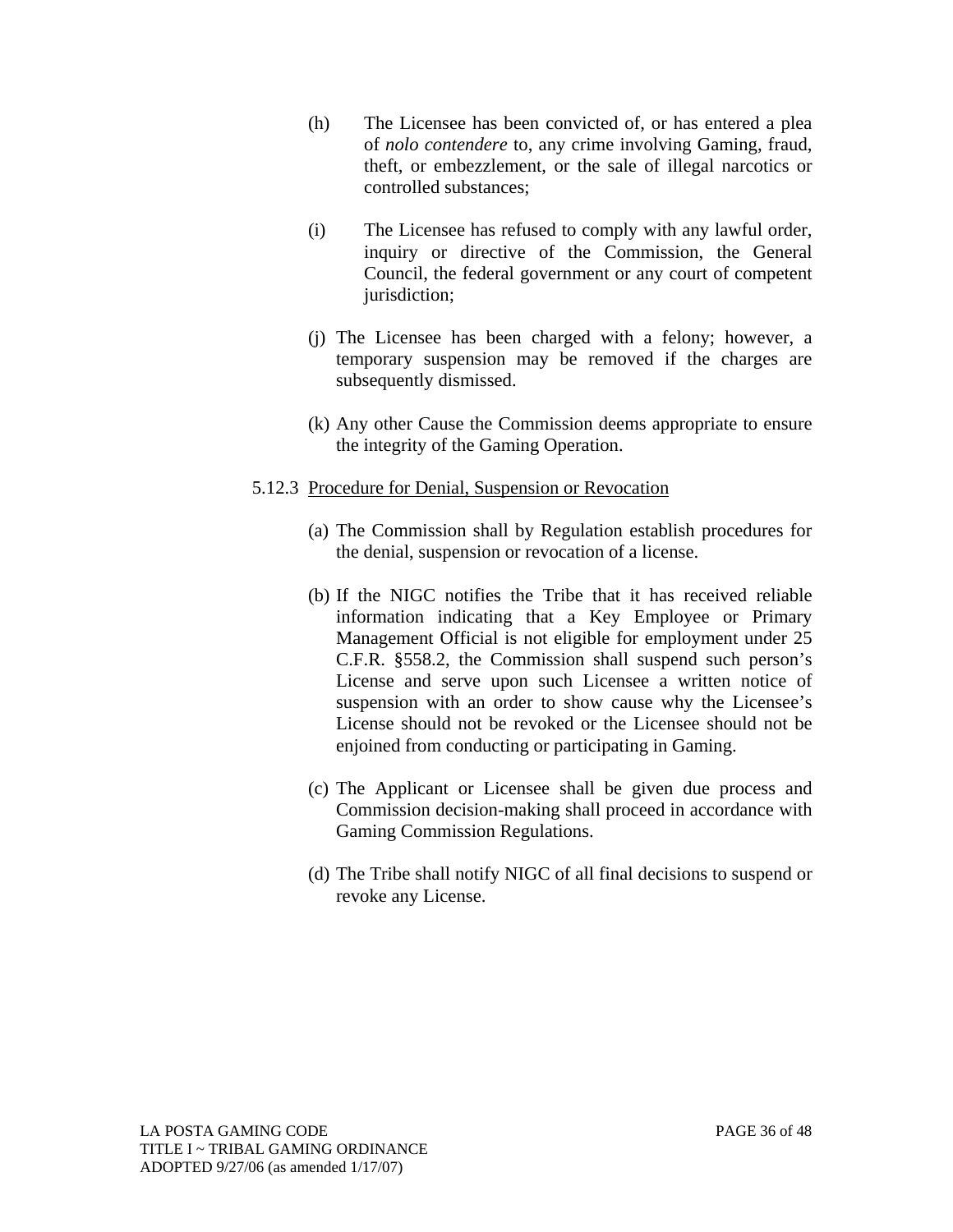# **SECTION 6 GAMING FACILITY MANAGEMENT AND OPERATIONAL REQUIREMENTS**

#### **6.1 Management Contracts**

- 6.1.1 Each Management Contract must be approved by the General Council to be effective. In making its decision on a proposed Management Contract, the General Council shall review the following:
	- (a) Background information on the proposed Management Contractor including its name, address, the names and addresses of each Person having a direct financial interest or management responsibility for the proposed Management Contractor and, in the case of a corporation, the names and addresses of each member of its board of directors and all stockholders who hold directly or indirectly ten percent (10%) or more of its issued or outstanding stock.
	- (b) A description of any previous experience that each Person listed in subsection (a) above has had with other Gaming contracts with Indian tribes or within the Gaming industry generally, including the name and address of any tribal government or licensing agency with which such Person has had a contract relating to Gaming.
	- (c) A complete financial statement of each Person listed in subsection 6.1.1(a) above.
- 6.1.2 The General Council shall undertake any additional steps necessary and feasible to determine the character and reputation of each proposed Management Contractor.
- 6.1.3 If the General Council, after reviewing the above-described information, still desires to enter into a Management Contract with the proposed Management Contractor, such Management Contract shall be placed in writing and submitted to legal counsel for review before the Council approves it.
- 6.1.4 Any Management Contract approved by the General Council must contain, at a minimum, the following with respect to the Gaming Enterprise to which the Contract is applicable: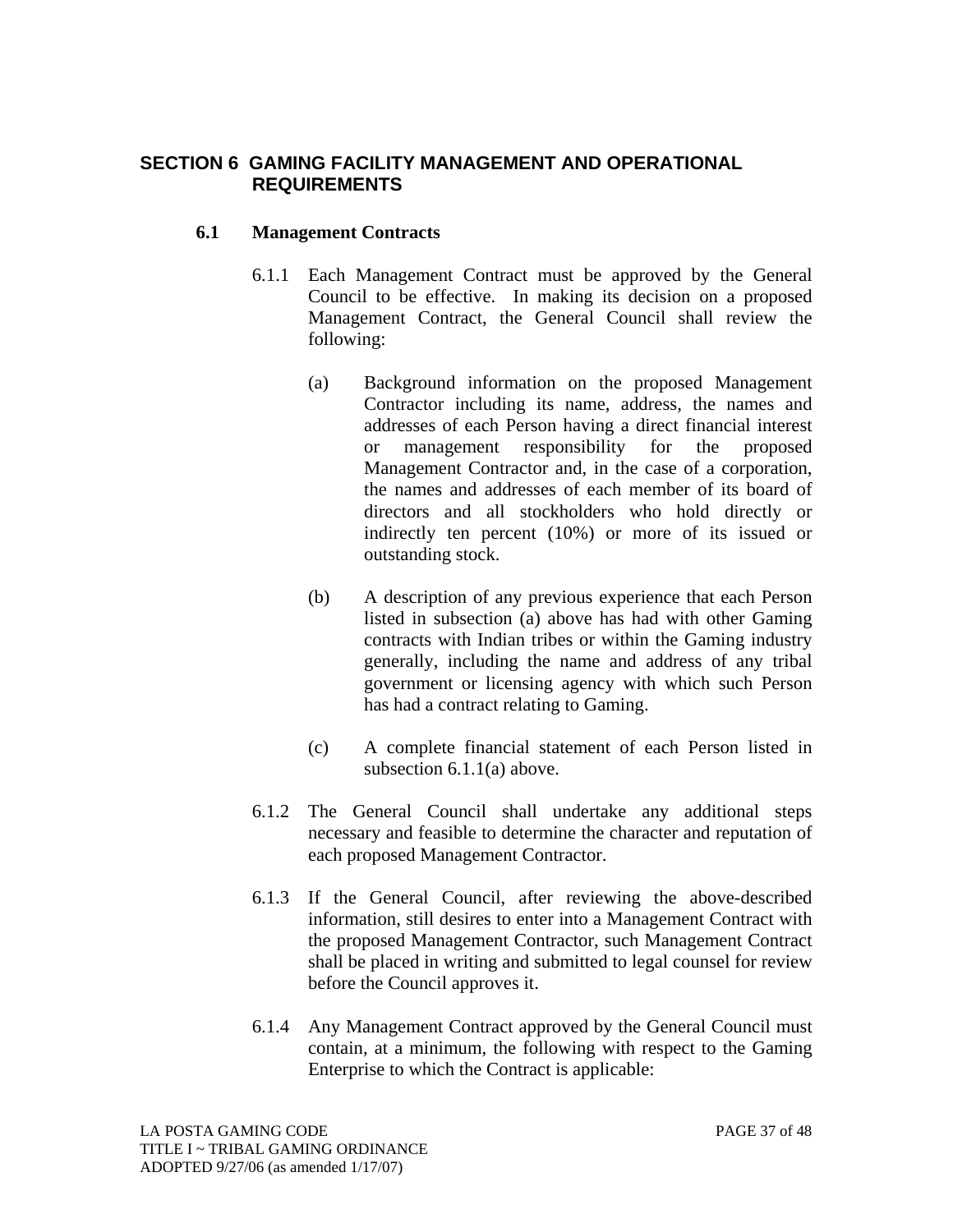- (a) A provision requiring a monthly financial accounting of the Gaming Enterprise's income and expenses. An independent auditor who is mutually acceptable to the Tribe and the Management Contractor shall prepare such reports.
- (b) A provision guaranteeing the Tribe a minimum payment that shall always take precedence over the Management Contractor's right to recoup development and construction costs.
- (c) An agreed upon ceiling for the Management Contractor's development and construction costs.
- (d) A provision that the contract shall not exceed seven (7) years or 40% of Net Revenues.
- (e) A provision for termination of the contract and the grounds for termination.
- 6.1.5 If the General Council is satisfied with the information it receives it shall submit its proposed Management Contract along with all of the above-described information to the Tribal Gaming Commission, the State Gaming Agency, and the NIGC.
- 6.1.6 No Management Contractor may operate a Gaming Operation within the jurisdiction of the La Posta Band and no Tribal Management Contract will be valid without prior approval of NIGC pursuant to the provisions of 25 C.F.R. Part 533.
- 6.1.7 No Management Contractor may operate a Gaming Operation within the jurisdiction of the La Posta Band and no Tribal Management Contract will be valid unless the Contractor obtains and maintains a valid license from the La Posta Gaming Commission in accordance with Section 5 of this Ordinance.

#### 6.2 **General Manager**

6.2.1 The Management Contractor or, if no such contractor, the Tribe shall identify in writing the identity of the person who shall serve as General Manager of the Gaming Enterprise. The proposed General Manager must undergo a background check by the Tribal Gaming Commission and obtain a License in accordance with the provisions of Section 5 of this Ordinance before commencing work.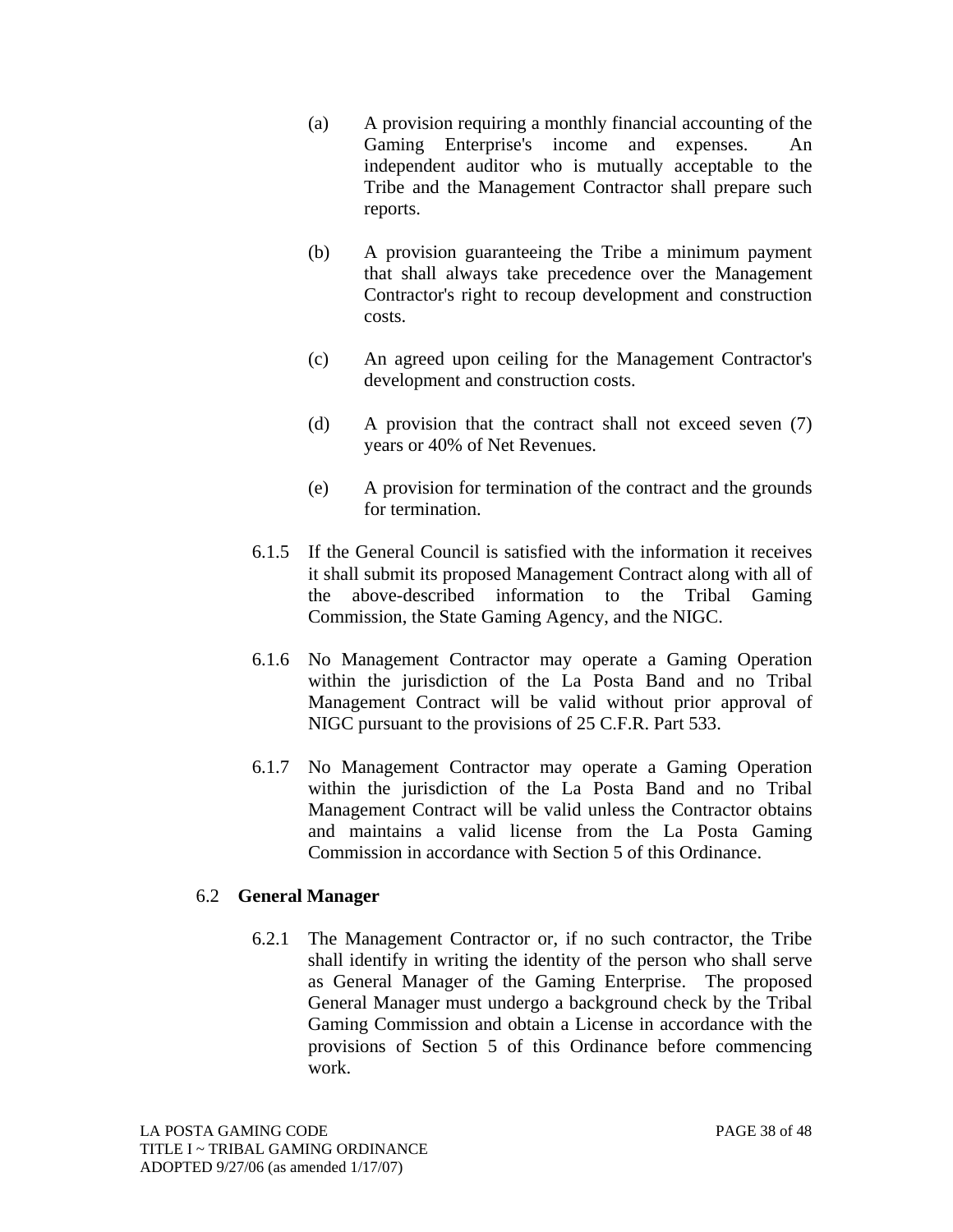- 6.2.2 Subject to approved policies and procedures, the General Manager shall have access to any area within the Gaming Facility except the surveillance room and storage, and other surveillance-related facilities for which access requires prior Gaming Commission authorization.
- 6.2.3 The General Manager shall present a written monthly report to the Tribal Gaming Commission that estimates the number of patrons served, the amount of income generated, the numbers of employees working at the establishment, a detailed description of any patron complaints and other problems experienced at the establishment, a written statement of any changes in Primary Management Officials, and all bills which are thirty (30) days or more past due.
- 6.2.4 The General Manager shall be responsible for ensuring that a liability insurance policy, that has been approved by the General Council, with limits of at least Five Million Dollars (\$5,000,000.00) to protect the public in the event of an accident, remains in force and effective during all periods in which the Gaming Facility is open and operational and Gaming Activity is taking place.
- 6.2.5 The General Manager shall be responsible for ensuring that Gaming Activity is managed in accordance with Tribal and federal law and that such Gaming Activity complies with all IRS reporting requirements.
- **6.3 Rules and Regulations Governing Operations and Management** Each Enterprise shall comply with all rules and regulations or specifications adopted by the La Posta Gaming Commission governing, in addition to those specified in sections 3.7, 7.3.3 and 8.2 of this Ordinance, the following subjects:
	- 6.3.1 The enforcement of all relevant laws and rules with respect to each Gaming Operation and Facility;
	- 6.3.2 The establishment of employee policies and procedures to address hiring, training, conduct, and anti-discrimination;
	- 6.3.3 The conduct of annual Gaming Operations audits consistent with section 6.7 below;
	- 6.3.4 Maintenance of a cashier's cage in accordance with industry standards; and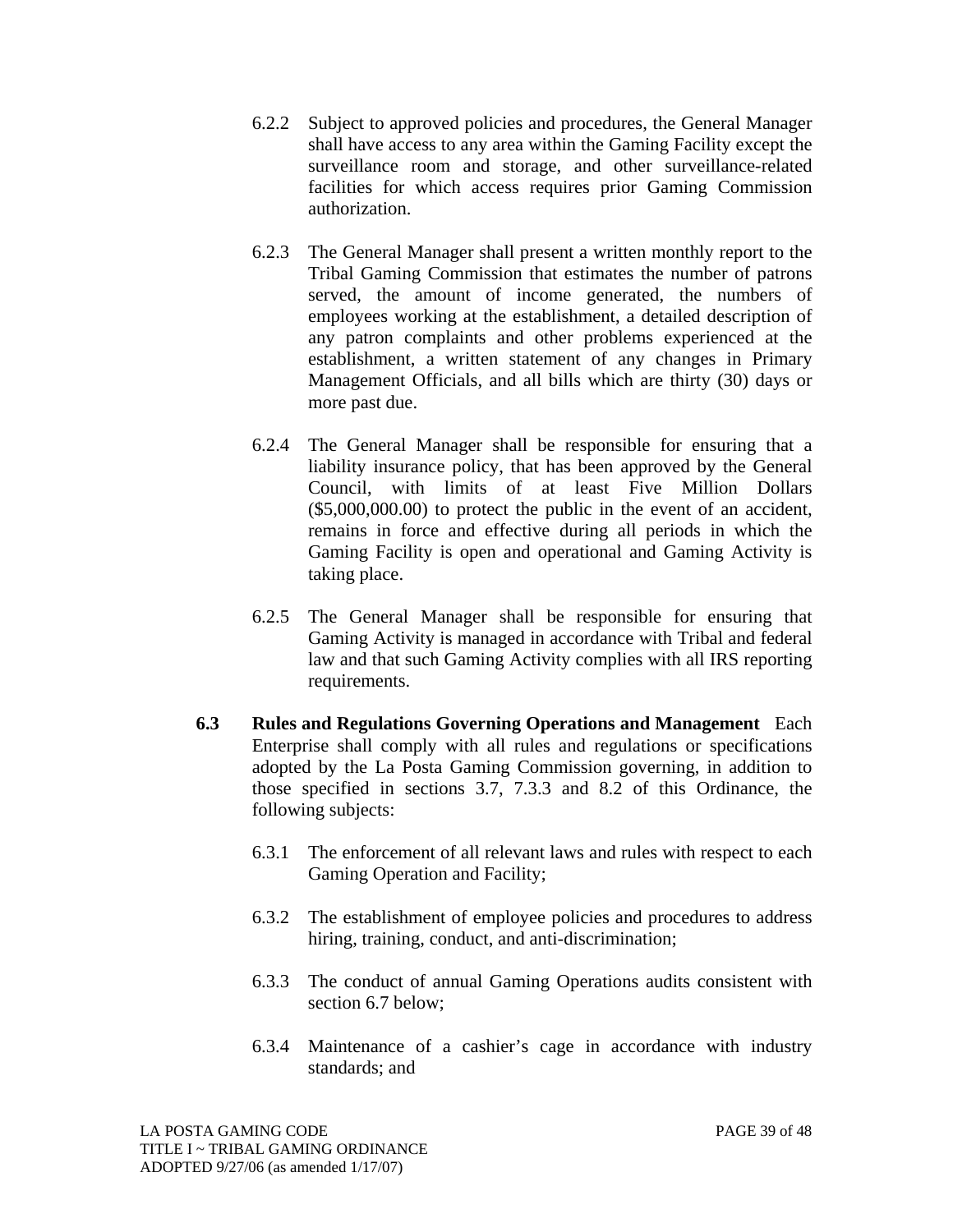- 6.3.5 Minimum staff and supervisory requirements for each Gaming Activity to be conducted in the Facility.
- **6.4 Bank Accounts**. The Tribe shall open one or more separate bank account(s) for each Gaming Enterprise and receipts of all Gaming Activities operated or conducted by the Enterprise(s) shall be deposited into such account(s).
- **6.5 Record Keeping** Accounting records of each Gaming Enterprise and Facility shall be kept on a double entry system of accounting, maintaining detailed supporting and subsidiary records. Each Enterprise shall maintain the following records, in hard copy and/or electronic form, for not less than five (5) years:
	- 6.5.1 Revenues, expenses, assets, liabilities and equity for each location at which Class II and Class III Gaming is conducted.
	- 6.5.2 Daily cash transactions for Gaming, including but not limited to transactions relating to each Gaming table, game drop box and game room bank.
	- 6.5.3 All markers, IOUs, returned checks, hold checks or other similar credit instruments.
	- 6.5.4 Individual and statistical game records to reflect statistical drop and statistical win for electronic, computer, or other technologically assisted games.
	- 6.5.5 Contracts, correspondence and other transaction documents relating to all Gaming Vendors and Financial Sources.
	- 6.5.6 Records of all customer complaints and Gaming-related enforcement activities.
	- 6.5.7 All Gaming-related audits.
- **6.6 Annual Reports from Enterprise.** Each Enterprise must file an annual report with the Commission and the General Council between the 15th and the last day of the 12th month duration of each License period. The Commission may by regulation require more frequent reporting. The report should include, at a minimum, the following information:
	- 6.6.1 The name, address and telephone number of the Licensee;
	- 6.6.2 The names, addresses and titles of all of its current managers;
	- 6.6.3 A description of the Gaming operated and Gross Revenue;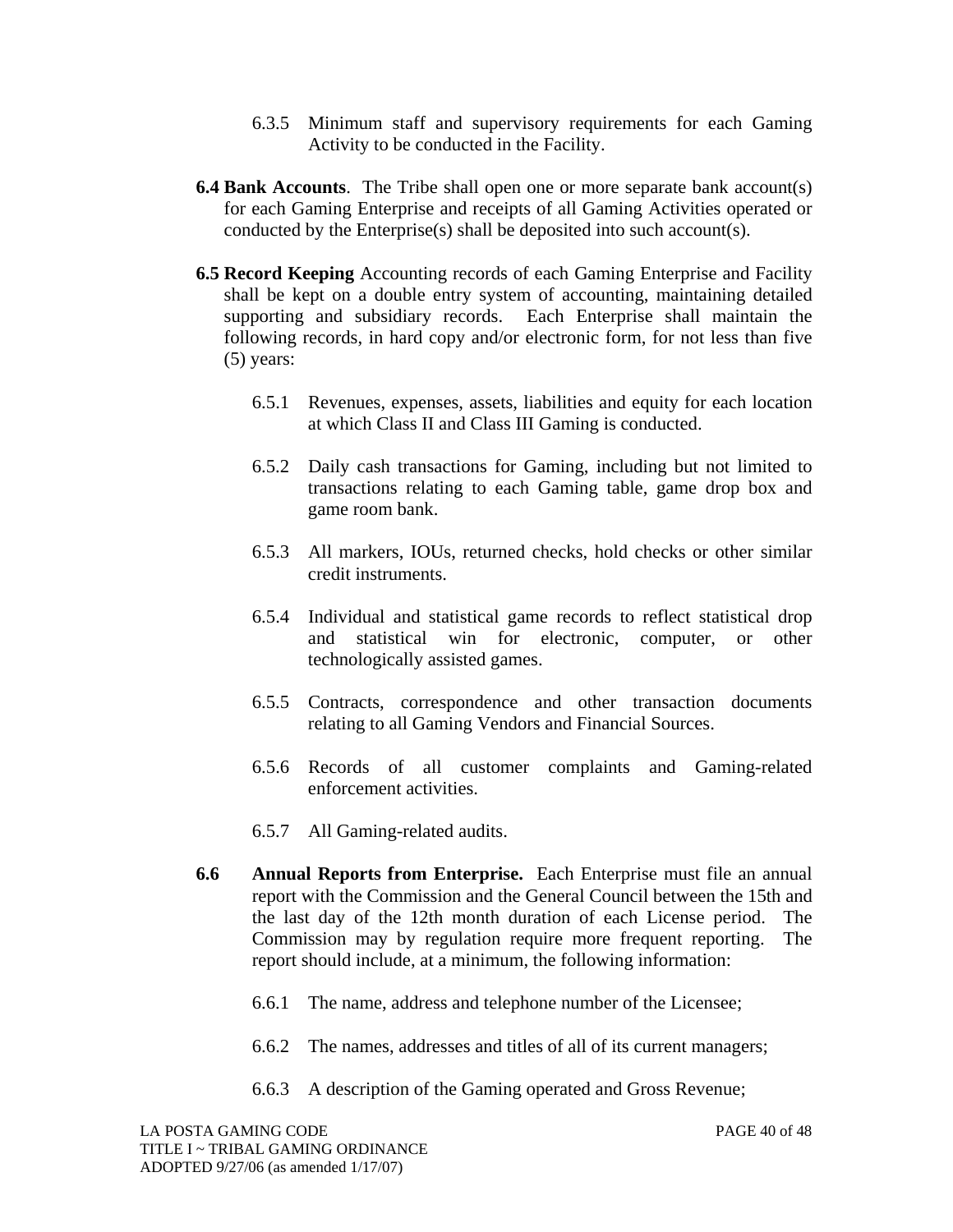- 6.6.4 The name and address of the Person who will be designated as Primary Management Official and Key Employees over the next License term;
- 6.6.5 Written proof that the Licensee has paid all fees required by applicable law;
- 6.6.6 A sworn statement that it has complied with all requirements of the IRS, including written notice of customer winning;
- 6.6.7 The number of full-time equivalent people, on an annualized basis, employed by the Gaming Operation during the past twelve (12) months, together with a projection of the number of full-time equivalent people who are expected to be employed during the next License period;
- 6.6.8 A sworn statement that the Licensee will continue to comply with all applicable Gaming-related laws;
- 6.6.9 The name, address and signature of the agent who will accept service of process on behalf of the Enterprise; and
- 6.6.10 If the Licensee is a corporation, a copy of any amendment to its articles of incorporation, properly certified by the incorporating government, unless a current copy has already been filed with the Commission.

#### **6.7 Audit Requirements**

- 6.7.1 Each Enterprise must retain an independent auditor to conduct an annual audit of all Gaming Operations.
- 6.7.2 All Gaming-related contracts that result in the purchase of supplies, services, or concessions in excess of \$25,000 annually, except contracts for professional legal and accounting services, shall be specifically included within the scope of the audit.
- 6.7.3 Copies of each audit must be provided to the Tribal Gaming Commission, the General Council, the State Gaming Agency and the NIGC.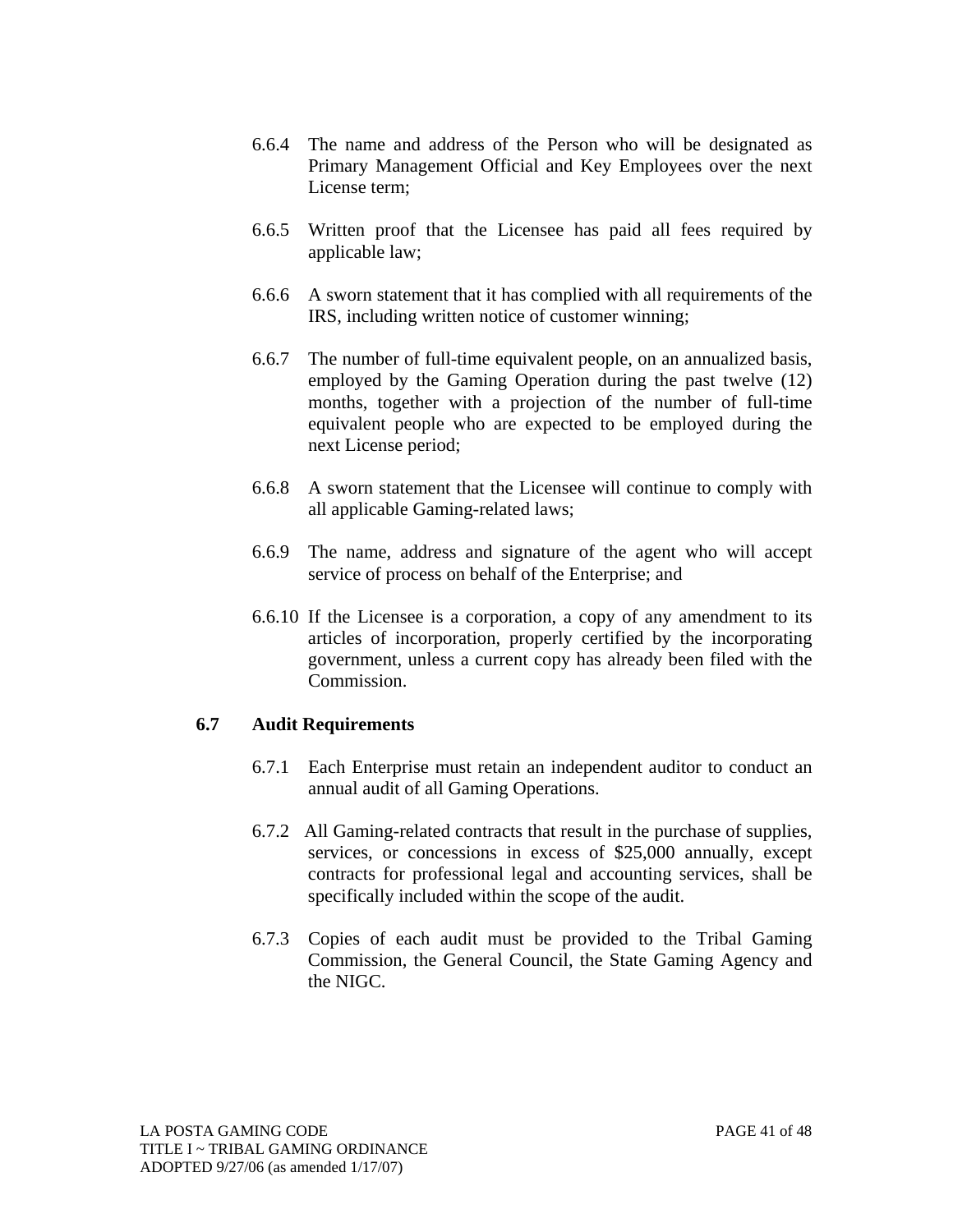# **SECTION 7 PATRON DISPUTES**

- **7.1 General Principles.** The Tribe values its customers and intends, at all times, to see that questions, concerns, issues, and/or disputes raised by the Gaming public are addressed in a fair and orderly manner.
- **7.2 Tort Claims.** Patron tort claims for personal injury or property damage or loss shall be processed in accordance with section 10.2(d) of the Compact, the provisions of Title IX of the Tribal Gaming Code and such Gaming Commission Regulations as may be promulgated to implement those provisions.

#### **7.3 Gaming-Related Disputes.**

- 7.3.1 Members of the Gaming public who, in the course of their otherwise lawful and proper use of the Tribe's Gaming Facilities, have questions or concerns about the operation of any Gaming Activity, or who believe themselves to be aggrieved by some aspect of the condition or operation of any Game of Chance, shall direct their questions, concerns, or disputes (hereinafter collectively "Gaming-Related Disputes") in the first instance to Gaming Facility management.
- 7.3.2 Gaming-Related Disputes must be raised as soon as reasonably possible after the events giving rise to the dispute occur; however, no dispute may be raised more than seven (7) calendar days after said events take place.
- 7.3.3 The Gaming Commission shall promulgate regulations governing the processing of Gaming-Related Disputes that provides for Gaming Facility management and/or the Commission to expediently and informally gather sufficient facts to make a determination about the dispute and provide the complainant with notice and an opportunity to be heard before a final decision is rendered. At a minimum, the regulations shall provide the following:

(a) that every patron with a potential gaming-related dispute be given information regarding the process for resolving such dispute;

(b) that steps be taken to preserve any surveillance video and other evidence related to each such dispute;

(c) that management make a good faith effort to negotiate a resolution of each dispute;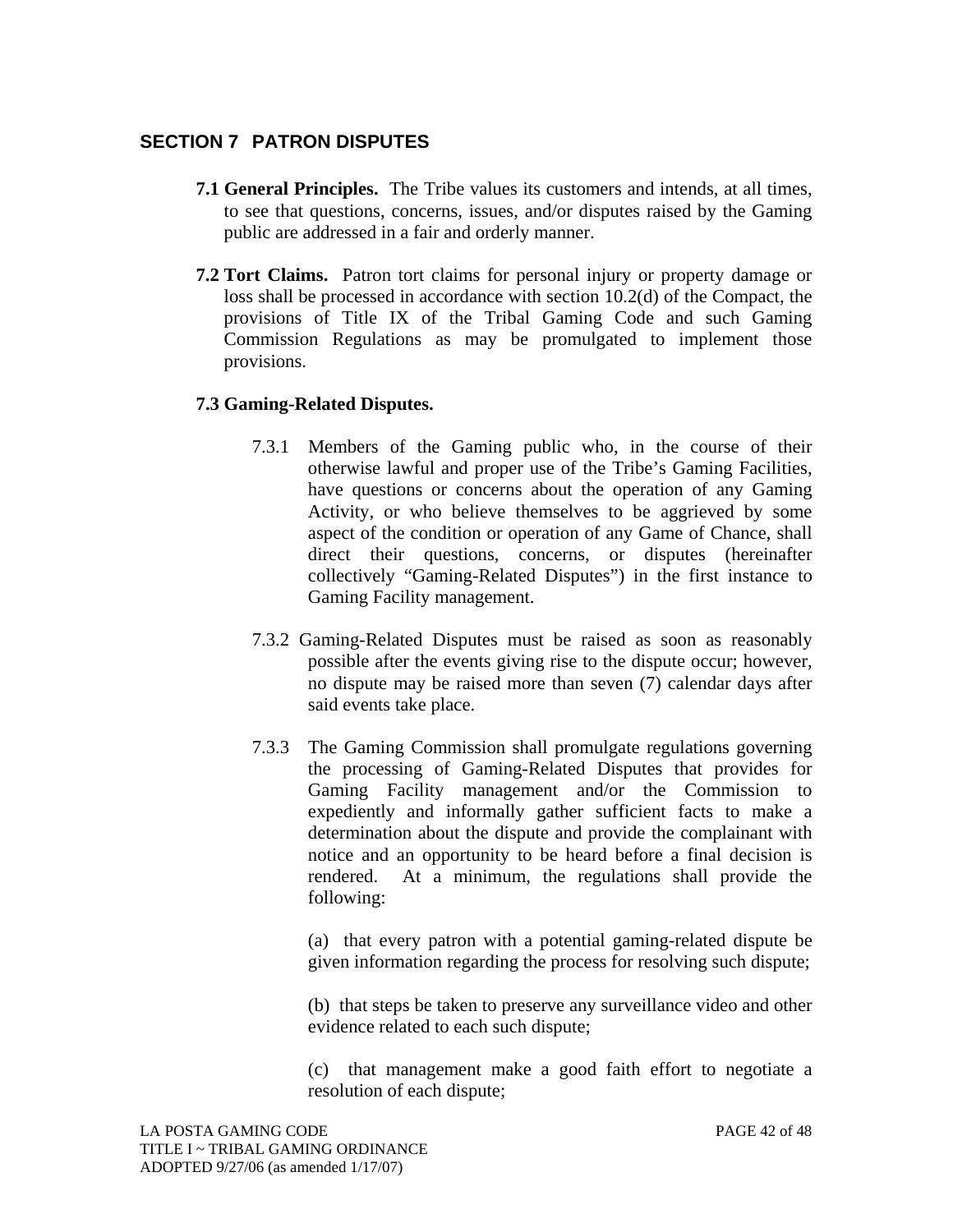(d) that disputes not resolved by negotiation between the patron and management be referred to the Gaming Commission for further investigation and processing, including provision of a preliminary written decision to the patron and an opportunity for the patron to be heard before the Commission prior to the issuance of a final decision.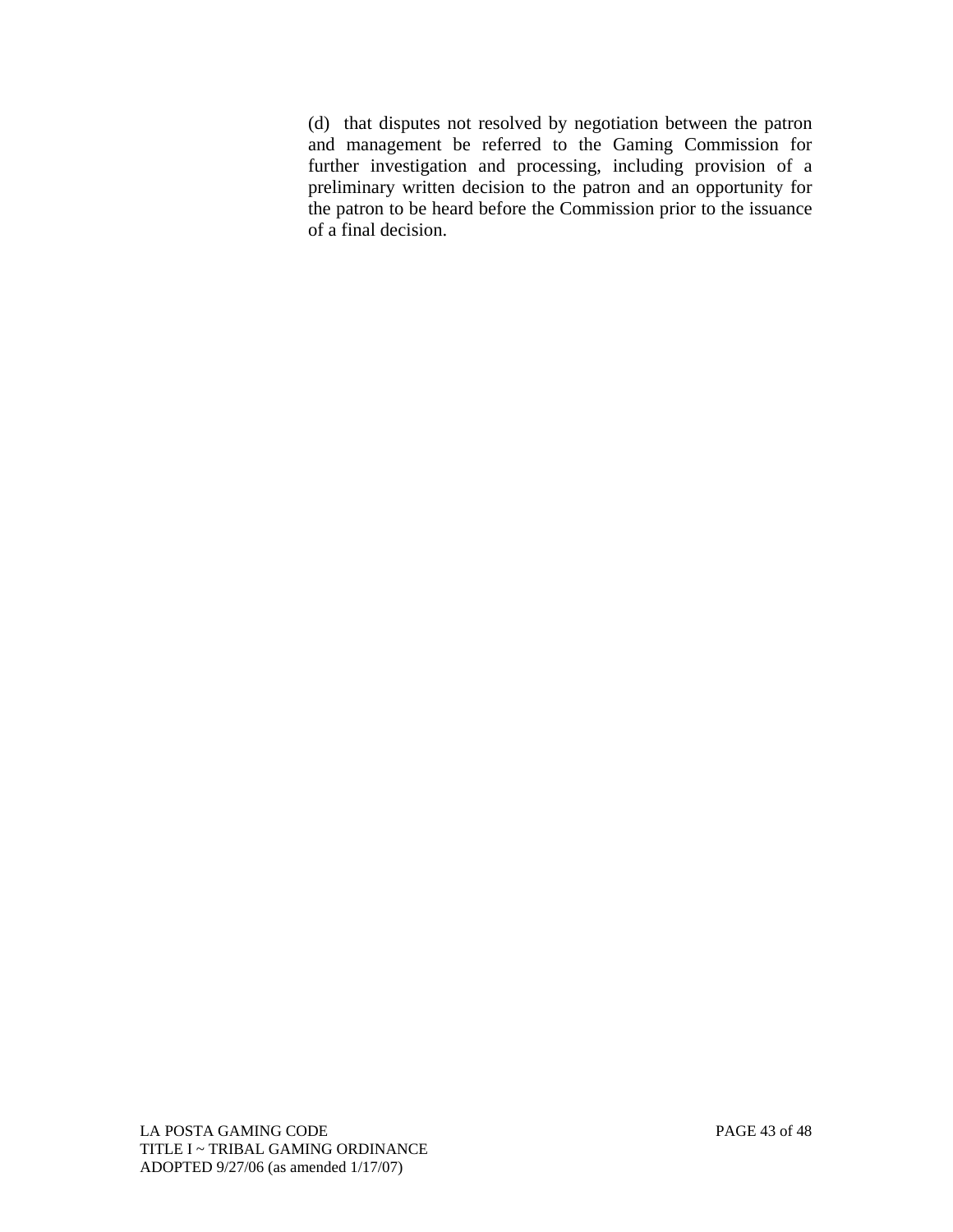# **SECTION 8 SECURITY AND ENFORCEMENT**

- **8.1 Jurisdiction.** The Tribal Gaming Commission shall have primary responsibility for enforcing all Gaming-related laws, and the Commission, the General Council, and the Tribal Court, if any, shall have jurisdiction over all violations of such laws, except as otherwise provided in IGRA, the Compact, this Ordinance, or other provisions of the Tribal Gaming Code.
- **8.2 Security**. Gaming Management shall have primary responsibility for establishing and maintaining adequate security in and about each Gaming Facility and shall develop such policies and procedures as are necessary to ensure compliance with security-related Gaming Commission Regulations adopted in accordance with section 8.1 of the Tribal/State Compact, including, but not limited to, the following:
	- **8.2.1** Ensuring the physical safety of Facility patrons and Employees;
	- **8.2.2** The physical safeguarding of assets transported to, within, and from each Gaming Facility;
	- **8.2.3** The prevention of illegal activity from occurring within any Gaming Facility, including employee procedures and surveillance;
	- **8.2.4** The recording of occurrences that deviate from normal operating policies including, at a minimum, the specific procedures for reporting incidents set forth in section 8.1.5 of the Compact.
	- **8.2.5** The establishment of procedures designed to permit detection of any irregularities, theft, cheating, fraud, and the like.
	- **8.2.6** Maintenance of a list of persons barred from each Gaming Facility.
- **8.3 Surveillance**. To assist in maintaining the security of each Gaming Facility, the Tribal Gaming Commission shall establish and maintain a surveillance department with primary control over such surveillance devices as may be located in and around each Facility and the records generated thereby. Security and Surveillance Department personnel shall work in a cooperative and coordinated fashion to maximize the effectiveness of security at each Facility.
- **8.4 Prohibited Acts** In addition to civil and criminal offenses defined by other Tribal, state or federal law, the following acts are prohibited by any Person and subject any violator to the processes and penalties specified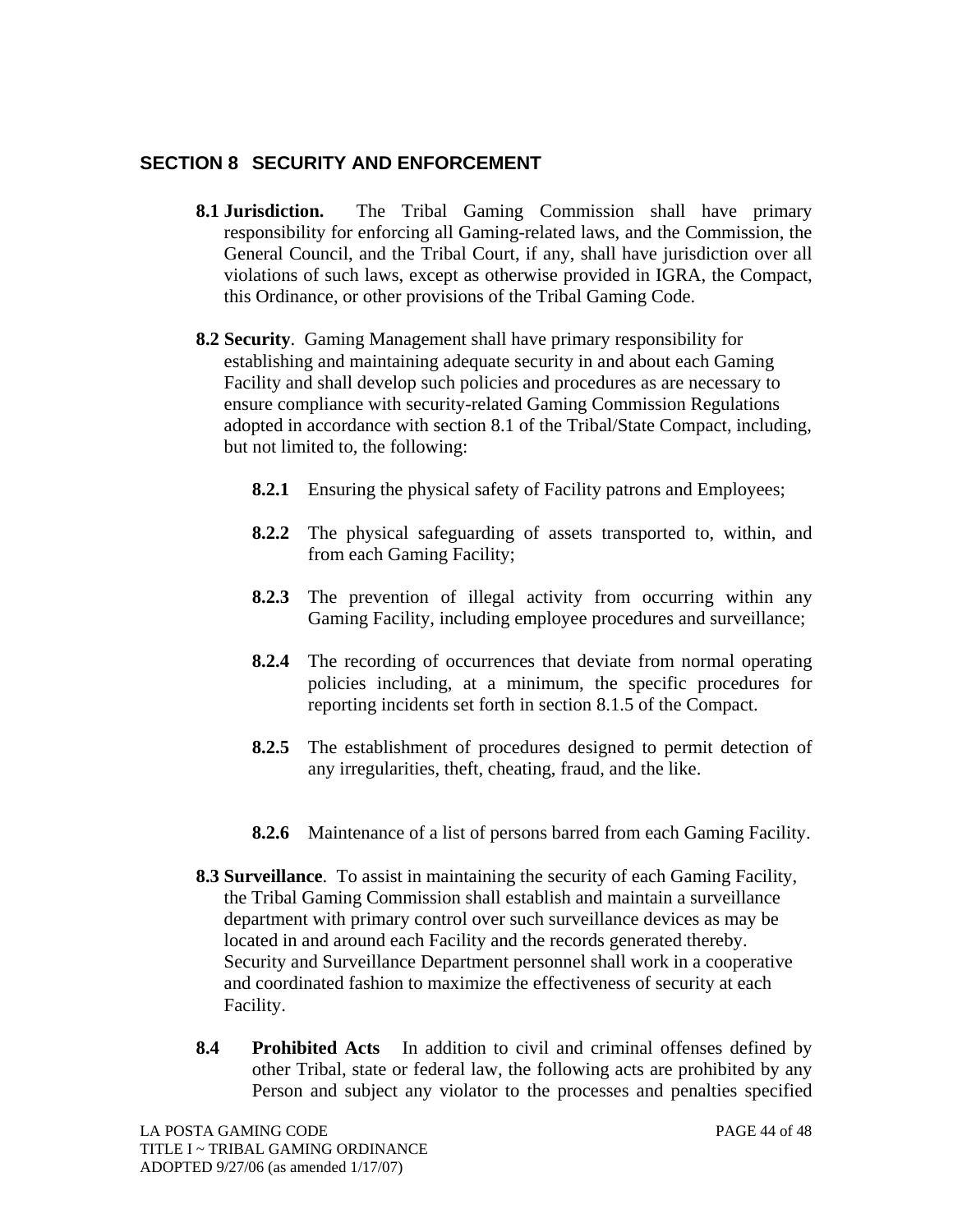herein:

- 8.4.1 Participating in any Gaming not authorized by this Ordinance.
- 8.4.2 Knowingly making a False Statement in connection with any License Application or Contract to participate in any Gaming Activity.
- 8.4.3 Attempting to bribe any Person participating in any Gaming Activity.
- 8.4.4 Offering or accepting a loan, financing or other thing of value between a Commissioner or Employee and any Person participating in any Gaming Activity.
- 8.4.5 Promoting or participating in any illegal Gaming Activity.
- 8.4.6 Failing to keep sufficient books and records to substantiate receipts, disbursements and expenses incurred or paid from any Gaming Activity authorized pursuant to this Ordinance.
- 8.4.7 Falsifying any books or records that relate to any transaction connected with any Gaming Activity pursuant to this Ordinance.
- 8.4.8 Conducting or participating in any Gaming Activity that results in Cheating.
- 8.4.9 Allowing participation in Gaming Activity by or with an intoxicated and disorderly Player.
- 8.4.10 Allowing or participating in the sale of liquor when or where such sale is prohibited by applicable law.
- 8.4.11 Accepting consideration other than money, tokens or chips for participation in any Gaming Activity.
- 8.4.12 Using bogus or counterfeit chips or Charitable Gaming Tickets, or substituting or using any cards, Charitable Gaming Tickets or Gaming equipment that has been marked or tampered with.
- 8.4.13 Employing or possessing any Cheating device or facilitating Cheating in any Gaming Activity.
- 8.4.14 Willfully using any fraudulent scheme or technique to change the odds of any Game of Chance.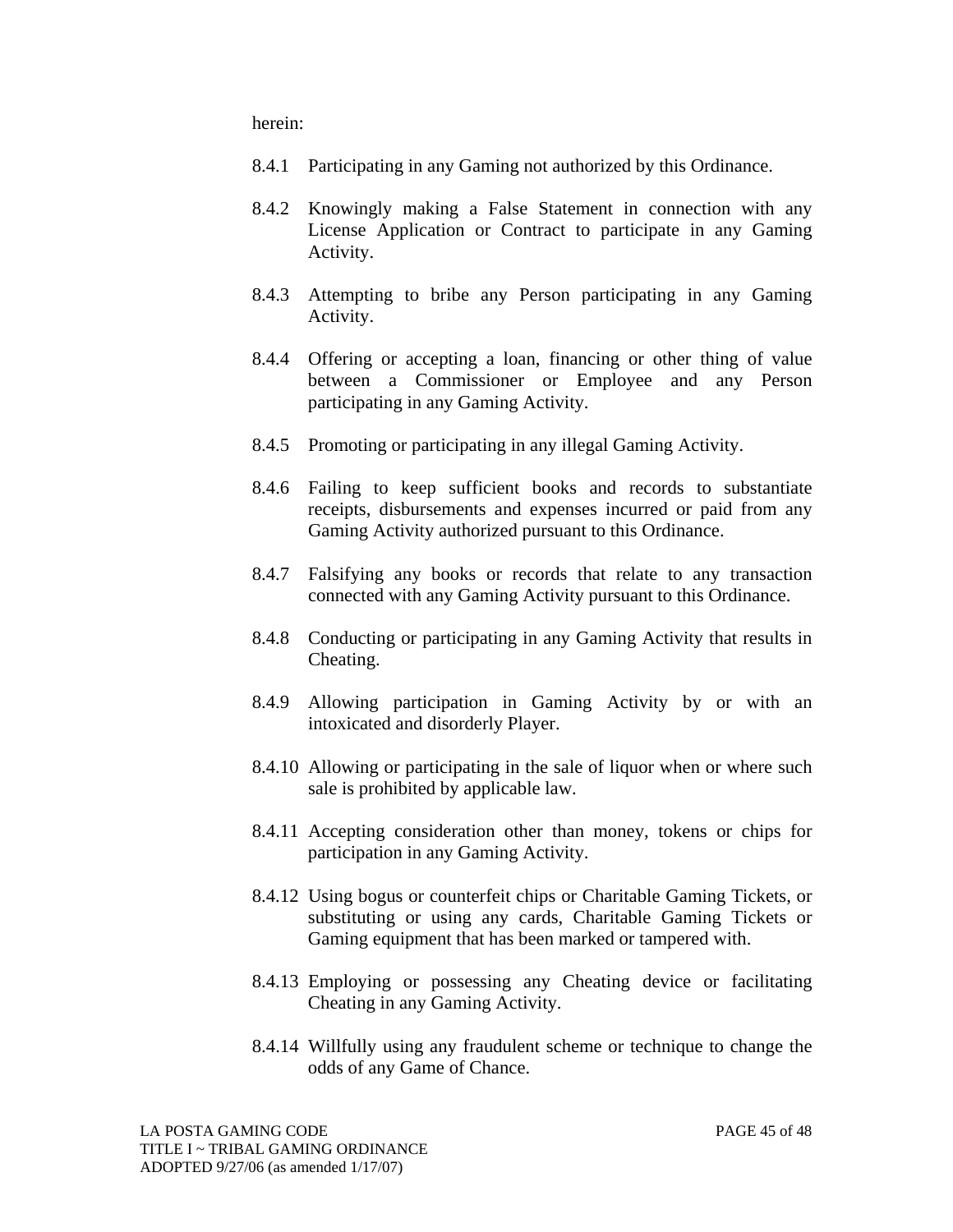- 8.4.15 Soliciting, directly or indirectly, or using inside information on the nature or status of any Gaming Activity for the benefit of an individual.
- 8.4.16 Tampering with a Gaming Device, attempting to conspire to manipulate the outcome or the payoff of a Gaming Device, or otherwise unlawfully tampering with or interfering with the proper functioning of the machine.
- 8.4.17 Altering or counterfeiting a License.
- 8.4.18 Aiding, abetting, or conspiring with another Person knowingly, or knowingly causing another Person, to violate any Gaming-related law.
- 8.4.19 Operating, using or making available to the public any illegal Gaming Device, apparatus, material or equipment.
- 8.4.20 Selling, holding out for sale or transporting into or out of the jurisdiction of the Tribe any illegal Gaming Device, apparatus, material or equipment.
- 8.4.21 Assisting or allowing a Person who is under the age of twenty-one (21) to participate in a Gaming Activity.
- 8.4.22 Possessing any illegal narcotics or controlled substances in or about the premises of any licensed Gaming Facility.
- 8.4.23 Stealing or attempting to steal funds or other items of value from any Gaming Facility or from the Tribal Gaming Commission.
- 8.4.24 Employing any Person at a licensed Gaming Facility whom the Licensee knows has been convicted of a Gaming-related crime or a crime of fraud.
- 8.4.25 Any other act defined by Gaming Commission Regulation as an offense.
- 8.5 **Civil Violation.** Any Person who violates or fails to comply with any provision of this Ordinance, other provision of the Tribal Gaming Code, or Gaming Commission Regulation, or who fails or neglects to comply with any final order of the Tribal Gaming Commission, General Council or Tribal Court, may be subject to civil penalties of not more than Five Thousand Dollars (\$5,000.00) per violation and/or forfeiture of privileges, and may be required to take corrective action. Alleged violators shall be afforded notice and an opportunity to be heard, in accordance with Gaming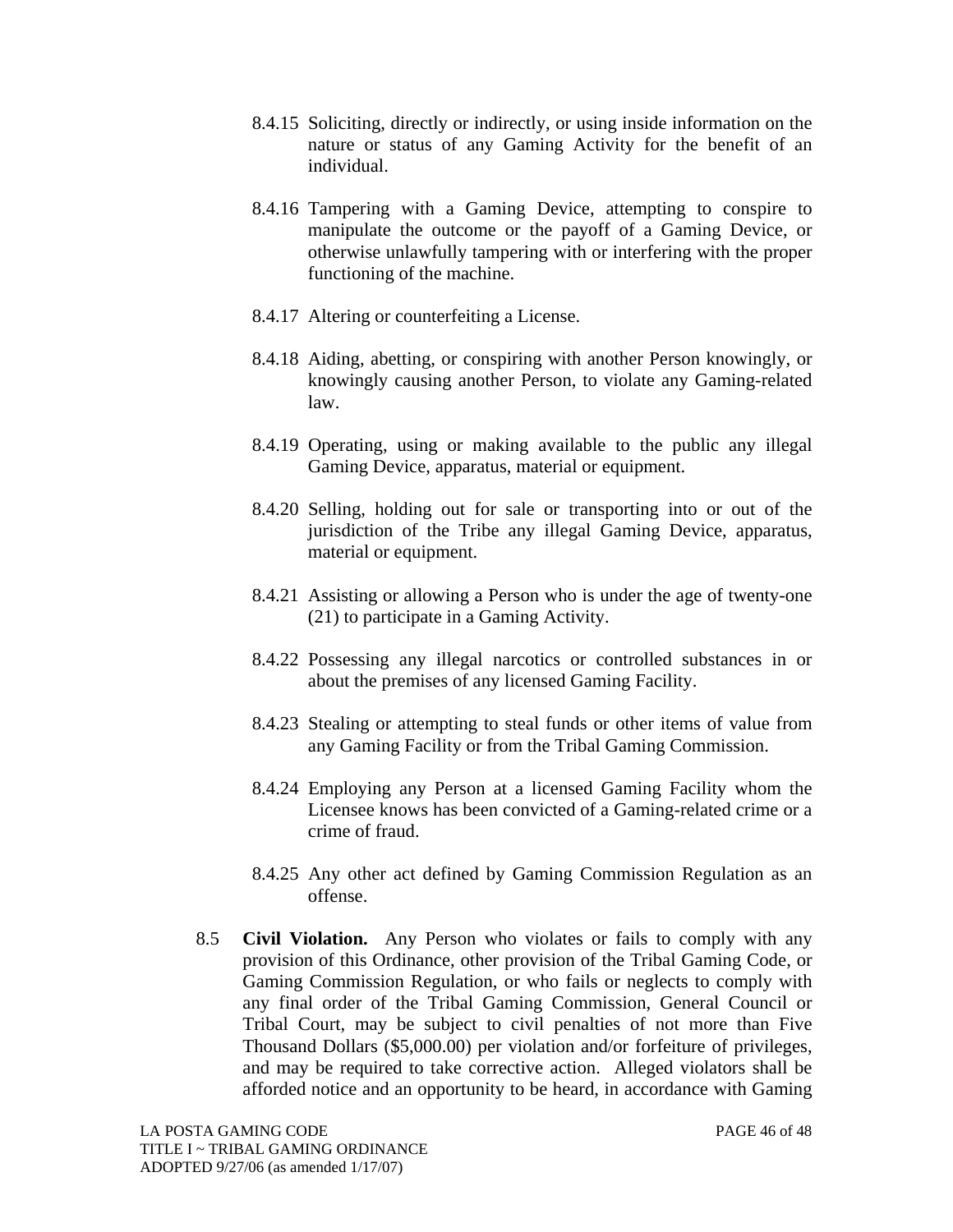Commission Regulations, before the Commission makes a final determination as to the occurrence of a violation and the imposition of sanctions. Nothing in this section precludes the Gaming Commission from adopting Regulations authorizing interim suspension of a Gaming Commission license for good cause prior to a hearing and final disposition of a matter involving an alleged violation by a licensee.

- 8.6 **Purpose of Civil Penalties** The civil fines authorized by this Ordinance are intended to be remedial and not punitive and are designed to compensate the Tribe for the damage done to the peace, security, economy and general welfare of the Tribe and the Reservation, and to compensate the Tribe for costs incurred in enforcing this Ordinance and other provisions of Tribal law. The civil fines that may be imposed under this Ordinance are also intended to encourage all People to comply with all Gaming-related laws, and not as punishment for violation of such laws.
- **8.7 Cumulative Fines** Civil fines imposed by the Commission may be cumulative and an action for the recovery of one fine shall not bar or affect the recovery of any other fine, or judgment, penalty, forfeiture or damages, nor bar the power of the Commission, the General Council or the Tribal Court to punish for contempt, nor bar any criminal prosecution against any officer, director, agent, or employee of any Licensee, or any other Person.
- **8.8 Seizure and Forfeiture of Property.** Property utilized in the commission of any violation of this Ordinance or other Gaming-related law may be subject to seizure and forfeiture by order of the Commission pursuant to such procedures and rules as the Commission may promulgate.
- **8.9 Criminal Violation** Any Indian who violates or fails to comply with any provision of this Ordinance, other provisions of the Tribal Gaming Code, or Gaming Commission Regulations, or who fails or neglects to comply with any order or decision of the Tribal Gaming Commission, General Council or Tribal Court may be subject to criminal prosecution under such Tribal criminal laws as may be promulgated to effectuate this provision. Any Person suspected of committing a violation of State penal law may be turned over to County law enforcement personnel for prosecution under the laws of the State of California.
- **8.10 Reporting of Offenders** The Tribal Gaming Commission shall report the names of all Persons found to have violated any Gaming-related law, along with the nature of the violation, to the General Council, State Gaming Agency and NIGC.